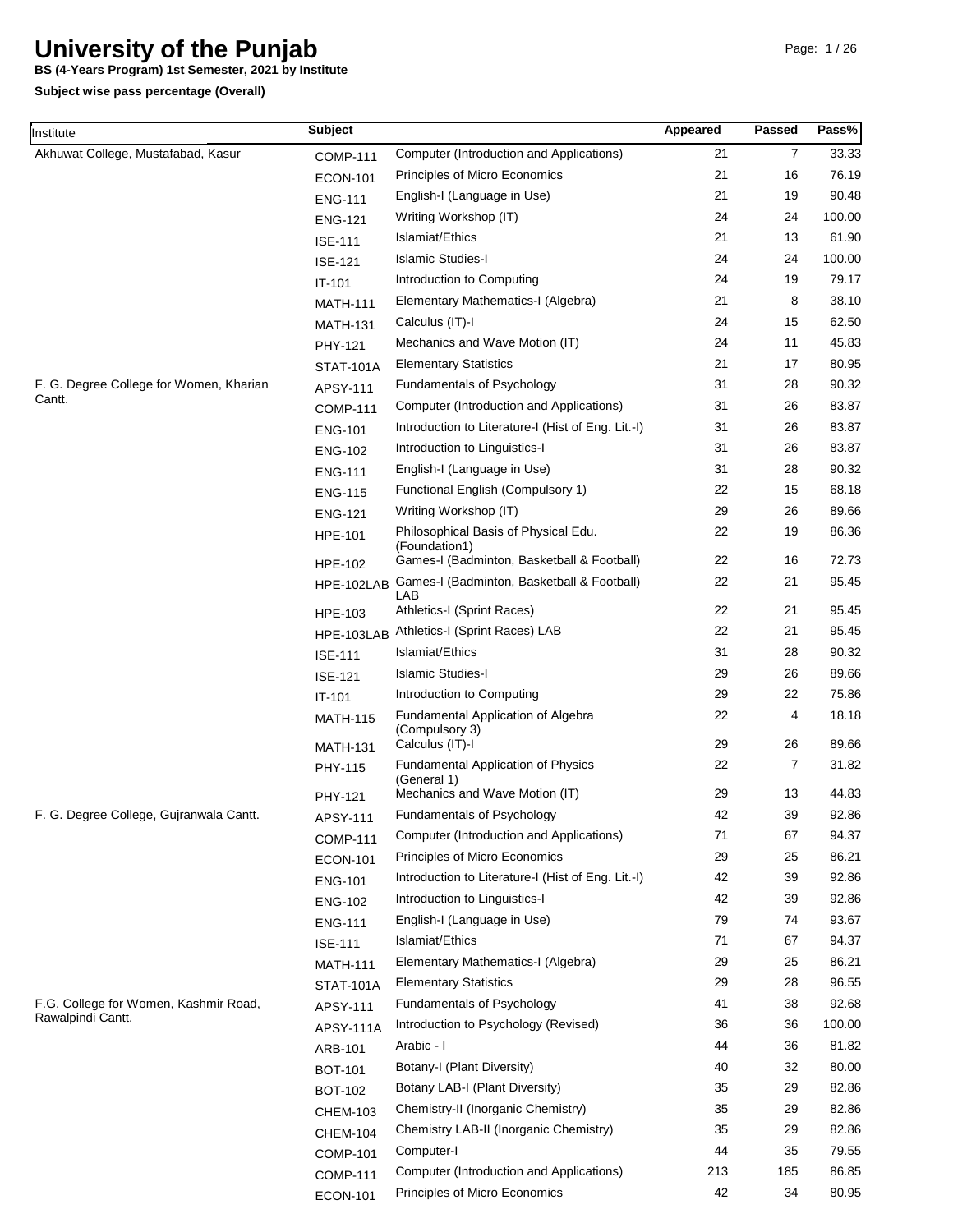**BS (4-Years Program) 1st Semester, 2021 by Institute**

| Institute                                    | <b>Subject</b>    |                                                    | Appeared | <b>Passed</b> | Pass%  |
|----------------------------------------------|-------------------|----------------------------------------------------|----------|---------------|--------|
| F.G. College for Women, Kashmir Road,        | <b>ECON-111</b>   | <b>Fundamentals of Economics</b>                   | 83       | 75            | 90.36  |
| Rawalpindi Cantt.                            | <b>ENG-101</b>    | Introduction to Literature-I (Hist of Eng. Lit.-I) | 41       | 37            | 90.24  |
|                                              | <b>ENG-102</b>    | Introduction to Linguistics-I                      | 43       | 36            | 83.72  |
|                                              | <b>ENG-111</b>    | English-I (Language in Use)                        | 308      | 244           | 79.22  |
|                                              | <b>ENG-121</b>    | Writing Workshop (IT)                              | 46       | 44            | 95.65  |
|                                              | <b>ISE-101</b>    | Tafseer-I                                          | 44       | 38            | 86.36  |
|                                              | <b>ISE-102</b>    | Hadith-I                                           | 44       | 39            | 88.64  |
|                                              | <b>ISE-111</b>    | Islamiat/Ethics                                    | 207      | 181           | 87.44  |
|                                              | <b>ISE-121</b>    | <b>Islamic Studies-I</b>                           | 46       | 44            | 95.65  |
|                                              | IT-101            | Introduction to Computing                          | 46       | 43            | 93.48  |
|                                              | <b>MATH-101</b>   | <b>Mathematics A-I</b>                             | 45       | 36            | 80.00  |
|                                              | <b>MATH-102</b>   | Mathematics B-I [Vectors & Mechanics (I)]          | 45       | 36            | 80.00  |
|                                              | <b>MATH-111</b>   | Elementary Mathematics-I (Algebra)                 | 81       | 62            | 76.54  |
|                                              | <b>MATH-131</b>   | Calculus (IT)-I                                    | 46       | 44            | 95.65  |
|                                              | PHY-121           | Mechanics and Wave Motion (IT)                     | 47       | 31            | 65.96  |
|                                              | <b>PST-111</b>    | <b>Pakistan Studies</b>                            | 36       | 36            | 100.00 |
|                                              | SOCW-111          | Social Work                                        | 36       | 36            | 100.00 |
|                                              | <b>STAT-101</b>   | Statistics-I                                       | 45       | 37            | 82.22  |
|                                              | <b>STAT-101A</b>  | <b>Elementary Statistics</b>                       | 42       | 32            | 76.19  |
|                                              | <b>STAT-102</b>   | <b>Statistics LAB-I</b>                            | 45       | 37            | 82.22  |
|                                              | <b>URDU-101</b>   | Urdu Zuban-Tashkeel o Irtaka                       | 44       | 40            | 90.91  |
|                                              | <b>URDU-102</b>   | Urdu Zuban-Qawaed o Imla                           | 44       | 40            | 90.91  |
|                                              | ZOOL-101          | Zoology-I (Invertebrate Diversity)                 | 35       | 28            | 80.00  |
|                                              | ZOOL-102          | Zoology LAB-I (Invertebrate Diversity)             | 35       | 29            | 82.86  |
| F.G. Liaquat Ali Degree College for Boys,    | APSY-111          | Fundamentals of Psychology                         | 20       | 9             | 45.00  |
| Peshawar Road, Rawalpindi.                   | <b>COMP-111</b>   | Computer (Introduction and Applications)           | 20       | 16            | 80.00  |
|                                              | <b>ENG-101</b>    | Introduction to Literature-I (Hist of Eng. Lit.-I) | 21       | 10            | 47.62  |
|                                              | <b>ENG-102</b>    | Introduction to Linguistics-I                      | 20       | 15            | 75.00  |
|                                              | <b>ENG-111</b>    | English-I (Language in Use)                        | 21       | 15            | 71.43  |
|                                              | <b>ENG-121</b>    | Writing Workshop (IT)                              | 34       | 27            | 79.41  |
|                                              | <b>ISE-111</b>    | Islamiat/Ethics                                    | 20       | 13            | 65.00  |
|                                              | <b>ISE-121</b>    | <b>Islamic Studies-I</b>                           | 34       | 27            | 79.41  |
|                                              | IT-101            | Introduction to Computing                          | 34       | 18            | 52.94  |
|                                              | <b>MATH-131</b>   | Calculus (IT)-I                                    | 34       | 19            | 55.88  |
|                                              | PHY-121           | Mechanics and Wave Motion (IT)                     | 34       | 8             | 23.53  |
| F.G. Quaid-e-Azam College, Rawalpindi        | <b>ENG-121</b>    | Writing Workshop (IT)                              | 16       | 13            | 81.25  |
|                                              | <b>ISE-121</b>    | <b>Islamic Studies-I</b>                           | 16       | 12            | 75.00  |
|                                              | IT-101            | Introduction to Computing                          | 16       | 13            | 81.25  |
|                                              | <b>MATH-131</b>   | Calculus (IT)-I                                    | 16       | 8             | 50.00  |
|                                              | PHY-121           | Mechanics and Wave Motion (IT)                     | 16       | 1             | 6.25   |
| F.G. Science Degree College, Wah Cantt.      | GEN-1001          | English-I (Reading and Writing Skills)             | 20       | 18            | 90.00  |
|                                              | GEN-1002          | Pakistan Studies                                   | 20       | 13            | 65.00  |
|                                              | GEN-1003          | <b>Islamic Studies/Ethics</b>                      | 20       | 16            | 80.00  |
|                                              | <b>MATH-1001</b>  | Calculus-I                                         | 20       | 17            | 85.00  |
|                                              | PHYS-1001         | Mechanics                                          | 20       | 9             | 45.00  |
|                                              | PHYS-1002         | <b>Waves and Optics</b>                            | 20       | 6             | 30.00  |
|                                              | <b>PHYS-1601L</b> | Physics Lab-I                                      | 20       | 13            | 65.00  |
| Federal College of Education, H-9, Islamabad | EDE-102           | <b>Pakistan Studies</b>                            | 10       | 8             | 80.00  |
|                                              | EDE-103           | English Language-I                                 | 10       | 4             | 40.00  |
|                                              | EDE-108           | Urdu Functional                                    | 10       | 3             | 30.00  |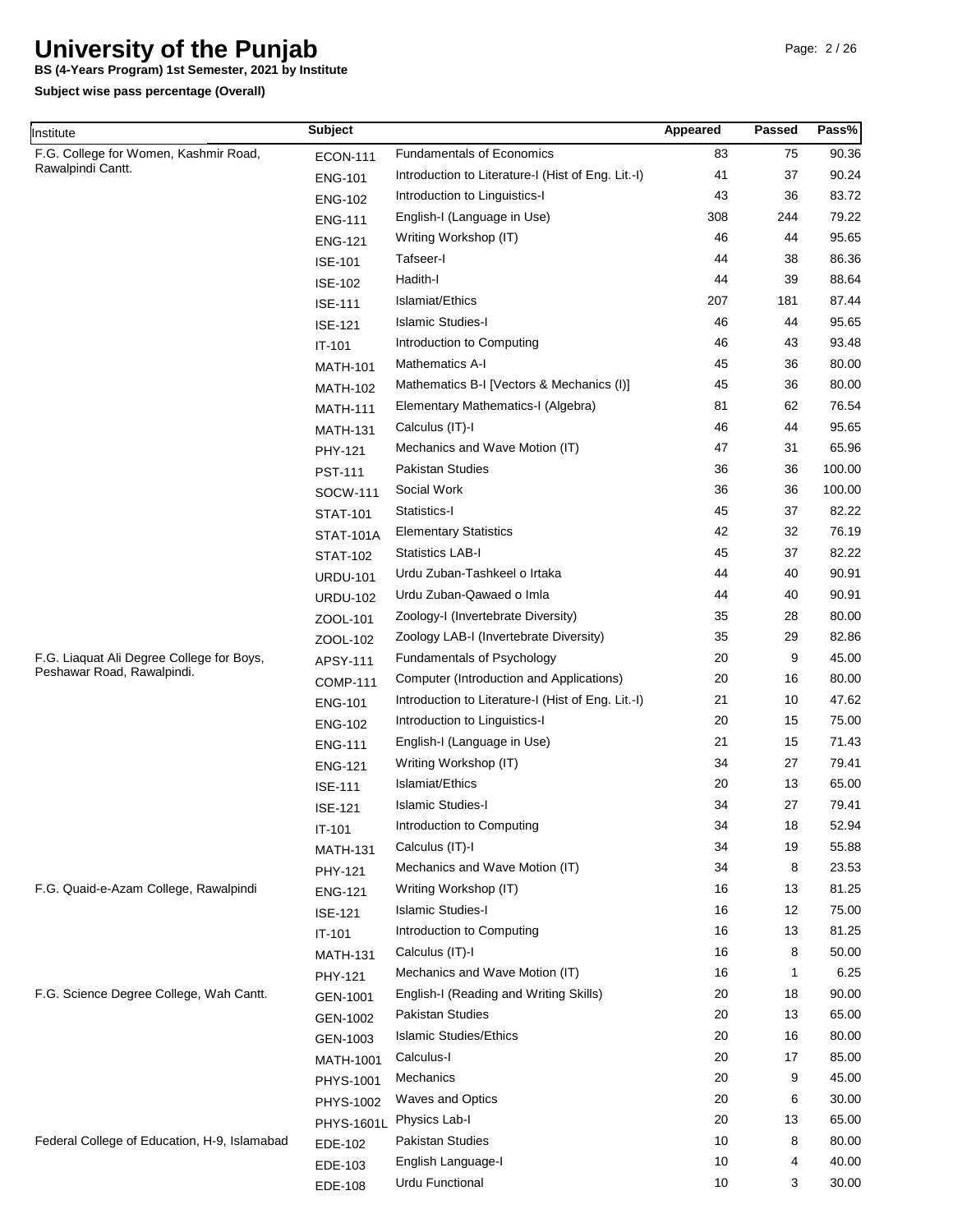**BS (4-Years Program) 1st Semester, 2021 by Institute**

| Institute                                                         | <b>Subject</b>   |                                                      | Appeared | <b>Passed</b> | Pass% |
|-------------------------------------------------------------------|------------------|------------------------------------------------------|----------|---------------|-------|
| Federal College of Education, H-9, Islamabad                      | EDE-171          | Content Elective A-I (Urdu-I)                        | 10       | 3             | 30.00 |
|                                                                   | EDE-311          | Social Foundation of Edu: School, Society &          | 10       | 3             | 30.00 |
|                                                                   | EDE-326          | Teacher<br><b>Computer Applications in Education</b> | 10       | 2             | 20.00 |
| Federal Government College for Boys, Wah                          | <b>COMP-111</b>  | Computer (Introduction and Applications)             | 16       | 9             | 56.25 |
| Cantt.                                                            | <b>ENG-111</b>   | English-I (Language in Use)                          | 16       | 11            | 68.75 |
|                                                                   | <b>ISE-111</b>   | Islamiat/Ethics                                      | 15       | 11            | 73.33 |
|                                                                   | <b>MATH-101</b>  | <b>Mathematics A-I</b>                               | 15       | 11            | 73.33 |
|                                                                   | <b>MATH-102</b>  | Mathematics B-I [Vectors & Mechanics (I)]            | 15       | 11            | 73.33 |
|                                                                   | PHY-111          | Physics-I (Mechanics & Optics)                       | 15       | 10            | 66.67 |
|                                                                   | PHY-112          | Physics LAB-I                                        | 15       | 11            | 73.33 |
| Federal Government College for Women, Abid                        | <b>APSY-111A</b> | Introduction to Psychology (Revised)                 | 45       | 34            | 75.56 |
| Majid Road, Rawalpindi                                            | <b>COMP-111</b>  | Computer (Introduction and Applications)             | 38       | 28            | 73.68 |
|                                                                   | <b>ECON-101</b>  | Principles of Micro Economics                        | 37       | 27            | 72.97 |
|                                                                   | <b>ECON-111</b>  | <b>Fundamentals of Economics</b>                     | 45       | 35            | 77.78 |
|                                                                   | <b>ENG-111</b>   | English-I (Language in Use)                          | 88       | 34            | 38.64 |
|                                                                   | <b>ISE-111</b>   | Islamiat/Ethics                                      | 37       | 32            | 86.49 |
|                                                                   | <b>MATH-111</b>  | Elementary Mathematics-I (Algebra)                   | 83       | 37            | 44.58 |
|                                                                   | <b>PST-111</b>   | <b>Pakistan Studies</b>                              | 45       | 34            | 75.56 |
|                                                                   | <b>SOCW-111</b>  | Social Work                                          | 45       | 37            | 82.22 |
|                                                                   | <b>STAT-101A</b> | <b>Elementary Statistics</b>                         | 37       | 19            | 51.35 |
| Federal Government Degree College No.1,                           | APSY-111         | Fundamentals of Psychology                           | 21       | 12            | 57.14 |
| Lahore Cantt.                                                     | <b>COMP-111</b>  | Computer (Introduction and Applications)             | 37       | 34            | 91.89 |
|                                                                   | <b>ENG-101</b>   | Introduction to Literature-I (Hist of Eng. Lit.-I)   | 21       | 12            | 57.14 |
|                                                                   | <b>ENG-102</b>   | Introduction to Linguistics-I                        | 21       | 15            | 71.43 |
|                                                                   | <b>ENG-111</b>   | English-I (Language in Use)                          | 37       | 34            | 91.89 |
|                                                                   | <b>ENG-121</b>   | Writing Workshop (IT)                                | 27       | 25            | 92.59 |
|                                                                   | <b>ISE-111</b>   | Islamiat/Ethics                                      | 37       | 34            | 91.89 |
|                                                                   | <b>ISE-121</b>   | <b>Islamic Studies-I</b>                             | 27       | 24            | 88.89 |
|                                                                   | $IT-101$         | Introduction to Computing                            | 27       | 24            | 88.89 |
|                                                                   | <b>MATH-101</b>  | <b>Mathematics A-I</b>                               | 16       | 15            | 93.75 |
|                                                                   | <b>MATH-102</b>  | Mathematics B-I [Vectors & Mechanics (I)]            | 16       | 15            | 93.75 |
|                                                                   | <b>MATH-131</b>  | Calculus (IT)-I                                      | 27       | 22            | 81.48 |
|                                                                   | PHY-121          | Mechanics and Wave Motion (IT)                       | 27       | 17            | 62.96 |
|                                                                   | <b>STAT-101</b>  | Statistics-I                                         | 16       | 15            | 93.75 |
|                                                                   | <b>STAT-102</b>  | Statistics LAB-I                                     | 16       | 15            | 93.75 |
| Federal Government Post Graduate College for<br>Women, Wah Cantt. | APSY-111         | Fundamentals of Psychology                           | 36       | 33            | 91.67 |
|                                                                   | ARB-101          | Arabic - I                                           | 39       | 31            | 79.49 |
|                                                                   | <b>BOT-101</b>   | Botany-I (Plant Diversity)                           | 33       | 29            | 87.88 |
|                                                                   | <b>BOT-102</b>   | Botany LAB-I (Plant Diversity)                       | 29       | 27            | 93.10 |
|                                                                   | <b>CHEM-103</b>  | Chemistry-II (Inorganic Chemistry)                   | 29       | 27            | 93.10 |
|                                                                   | <b>CHEM-104</b>  | Chemistry LAB-II (Inorganic Chemistry)               | 29       | 27            | 93.10 |
|                                                                   | <b>COMP-101</b>  | Computer-I                                           | 39       | 29            | 74.36 |
|                                                                   | <b>COMP-111</b>  | Computer (Introduction and Applications)             | 155      | 141           | 90.97 |
|                                                                   | <b>ECON-101</b>  | Principles of Micro Economics                        | 50       | 47            | 94.00 |
|                                                                   | <b>ENG-101</b>   | Introduction to Literature-I (Hist of Eng. Lit.-I)   | 45       | 38            | 84.44 |
|                                                                   | <b>ENG-102</b>   | Introduction to Linguistics-I                        | 37       | 36            | 97.30 |
|                                                                   | <b>ENG-111</b>   | English-I (Language in Use)                          | 215      | 196           | 91.16 |
|                                                                   | <b>ENG-121</b>   | Writing Workshop (IT)                                | 40       | 38            | 95.00 |
|                                                                   | <b>ISE-101</b>   | Tafseer-I                                            | 39       | 32            | 82.05 |
|                                                                   | <b>ISE-102</b>   | Hadith-I                                             | 39       | 32            | 82.05 |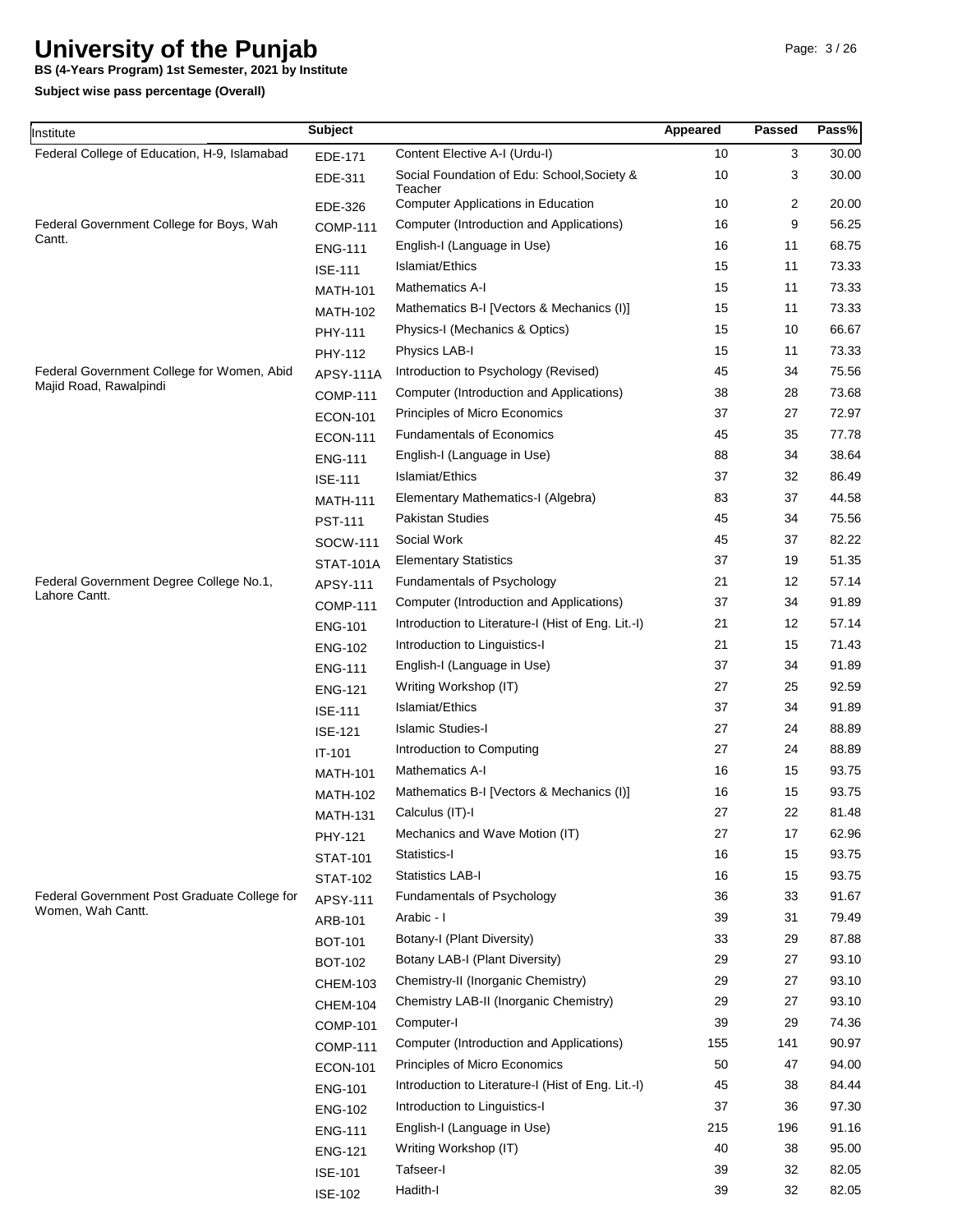**BS (4-Years Program) 1st Semester, 2021 by Institute**

| Institute                                    | <b>Subject</b>   |                                                        | Appeared | Passed         | Pass%  |
|----------------------------------------------|------------------|--------------------------------------------------------|----------|----------------|--------|
| Federal Government Post Graduate College for | <b>ISE-111</b>   | Islamiat/Ethics                                        | 155      | 142            | 91.61  |
| Women, Wah Cantt.                            | <b>ISE-121</b>   | <b>Islamic Studies-I</b>                               | 40       | 38             | 95.00  |
|                                              | IT-101           | Introduction to Computing                              | 40       | 37             | 92.50  |
|                                              | <b>MATH-101</b>  | Mathematics A-I                                        | 40       | 34             | 85.00  |
|                                              | <b>MATH-102</b>  | Mathematics B-I [Vectors & Mechanics (I)]              | 40       | 34             | 85.00  |
|                                              | <b>MATH-111</b>  | Elementary Mathematics-I (Algebra)                     | 50       | 47             | 94.00  |
|                                              | <b>MATH-131</b>  | Calculus (IT)-I                                        | 40       | 38             | 95.00  |
|                                              | PHY-111          | Physics-I (Mechanics & Optics)                         | 40       | 34             | 85.00  |
|                                              | PHY-112          | Physics LAB-I                                          | 40       | 34             | 85.00  |
|                                              | PHY-121          | Mechanics and Wave Motion (IT)                         | 41       | 18             | 43.90  |
|                                              | <b>STAT-101A</b> | <b>Elementary Statistics</b>                           | 50       | 46             | 92.00  |
|                                              | ZOOL-101         | Zoology-I (Invertebrate Diversity)                     | 30       | 27             | 90.00  |
|                                              | ZOOL-102         | Zoology LAB-I (Invertebrate Diversity)                 | 29       | 27             | 93.10  |
| Federal Government Sir Syed Degree College,  | <b>BBA-101</b>   | Introduction to Business                               | 42       | 33             | 78.57  |
| Rawalpindi Cantt.                            | CHEM-111N        | Fundamentals of Chemistry (Rev)                        | 1        |                | .00    |
|                                              | <b>COMP-111</b>  | Computer (Introduction and Applications)               | 95       | 70             | 73.68  |
|                                              | <b>ECON-101</b>  | Principles of Micro Economics                          | 70       | 54             | 77.14  |
|                                              | <b>ENG-111</b>   | English-I (Language in Use)                            | 112      | 94             | 83.93  |
|                                              | GEN-1001         | English-I (Reading and Writing Skills)                 | 35       | 30             | 85.71  |
|                                              | GEN-1002         | Pakistan Studies                                       | 35       | 29             | 82.86  |
|                                              | GEN-1003         | <b>Islamic Studies/Ethics</b>                          | 35       | 31             | 88.57  |
|                                              | <b>ISE-111</b>   | Islamiat/Ethics                                        | 93       | 78             | 83.87  |
|                                              | MATH-1001        | Calculus-I                                             | 35       | 23             | 65.71  |
|                                              | <b>MATH-101</b>  | <b>Mathematics A-I</b>                                 | 23       | 22             | 95.65  |
|                                              | <b>MATH-102</b>  | Mathematics B-I [Vectors & Mechanics (I)]              | 23       | 21             | 91.30  |
|                                              | <b>MATH-111</b>  | Elementary Mathematics-I (Algebra)                     | 70       | 52             | 74.29  |
|                                              | <b>MATH-122</b>  | <b>Applied Mathematics</b>                             | 1        |                | .00    |
|                                              | PHY-111          | Physics-I (Mechanics & Optics)                         | 19       | 11             | 57.89  |
|                                              | PHY-112          | Physics LAB-I                                          | 19       | 18             | 94.74  |
|                                              | PHYS-1001        | Mechanics                                              | 35       | 17             | 48.57  |
|                                              | PHYS-1002        | <b>Waves and Optics</b>                                | 35       | 16             | 45.71  |
|                                              |                  | PHYS-1601L Physics Lab-I                               | 35       | 27             | 77.14  |
|                                              | <b>STAT-101</b>  | Statistics-I                                           | 4        | 4              | 100.00 |
|                                              | <b>STAT-101A</b> | <b>Elementary Statistics</b>                           | 29       | 16             | 55.17  |
|                                              | <b>STAT-102</b>  | <b>Statistics LAB-I</b>                                | 4        | 4              | 100.00 |
| Government APWA College for Women,           | APSY-111         | Fundamentals of Psychology                             | 59       | 45             | 76.27  |
| Lahore                                       | <b>APSY-111A</b> | Introduction to Psychology (Revised)                   | 43       | 37             | 86.05  |
|                                              | <b>BOT-101</b>   | Botany-I (Plant Diversity)                             | 58       | 47             | 81.03  |
|                                              | <b>BOT-102</b>   | Botany LAB-I (Plant Diversity)                         | 58       | 54             | 93.10  |
|                                              | <b>CHEM-101</b>  | Chemistry-I (Physical Chemistry)                       | 62       | 58             | 93.55  |
|                                              | <b>CHEM-102</b>  | Chemistry LAB-I (Physical Chemistry)                   | 62       | 58             | 93.55  |
|                                              | <b>COMP-111</b>  | Computer (Introduction and Applications)               | 149      | 111            | 74.50  |
|                                              | <b>ECON-101</b>  | Principles of Micro Economics                          | 14       | $\overline{7}$ | 50.00  |
|                                              | <b>ECON-111</b>  | <b>Fundamentals of Economics</b>                       | 57       | 29             | 50.88  |
|                                              | EDE-102          | Pakistan Studies                                       | 31       | 29             | 93.55  |
|                                              | EDE-103          | English Language-I                                     | 31       | 29             | 93.55  |
|                                              | EDE-108          | Urdu Functional                                        | 31       | 28             | 90.32  |
|                                              | EDE-167          | Content Elective A (Sociology-I)                       | 31       | 28             | 90.32  |
|                                              | EDE-311          | Social Foundation of Edu: School, Society &<br>Teacher | 31       | 25             | 80.65  |
|                                              | EDE-326          | Computer Applications in Education                     | 31       | 25             | 80.65  |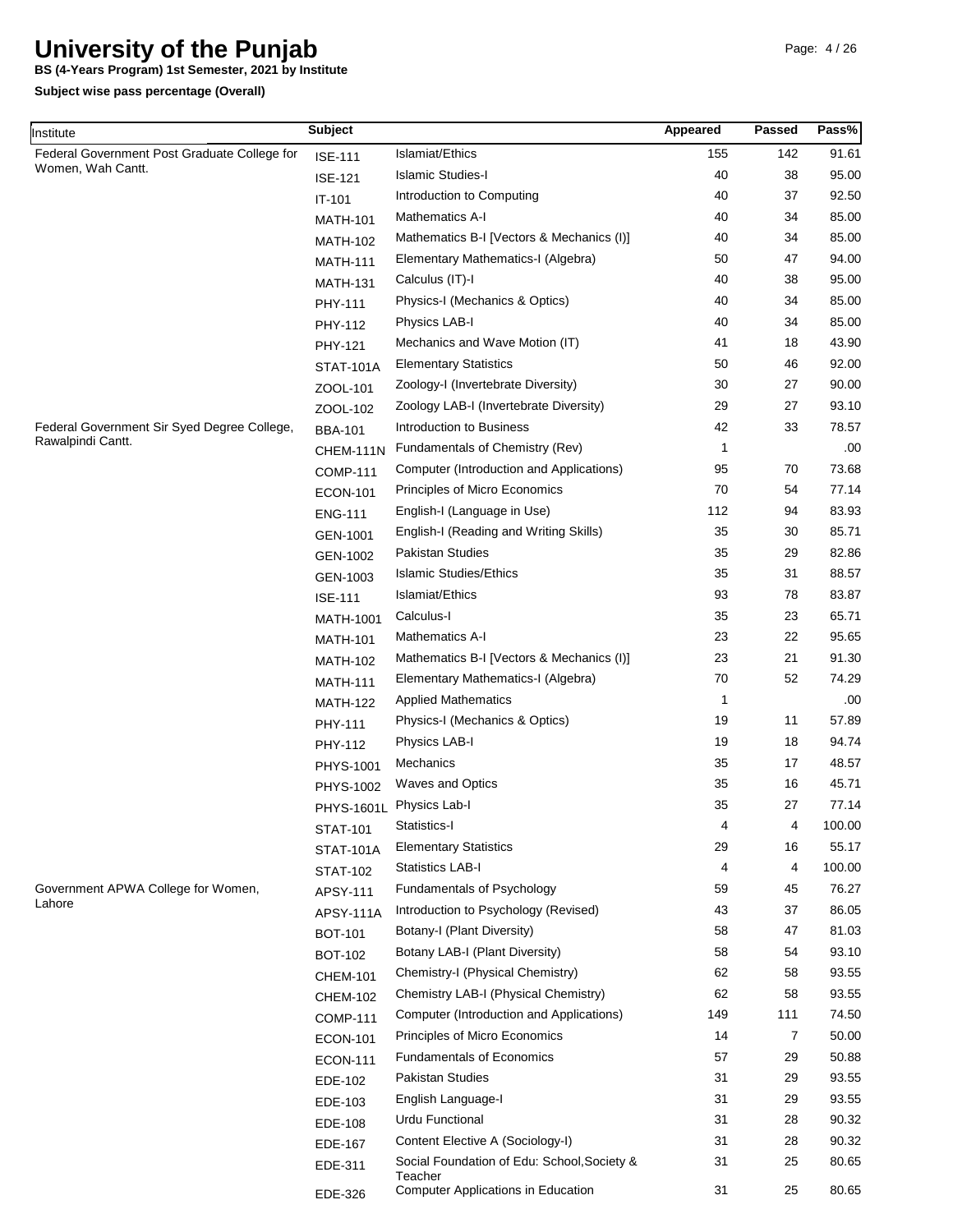**BS (4-Years Program) 1st Semester, 2021 by Institute**

| Institute                                                      | <b>Subject</b>   |                                                          | Appeared | Passed      | Pass%  |
|----------------------------------------------------------------|------------------|----------------------------------------------------------|----------|-------------|--------|
| Government APWA College for Women,                             | <b>ENG-101</b>   | Introduction to Literature-I (Hist of Eng. Lit.-I)       | 42       | 37          | 88.10  |
| Lahore                                                         | <b>ENG-102</b>   | Introduction to Linguistics-I                            | 42       | 37          | 88.10  |
|                                                                | <b>ENG-111</b>   | English-I (Language in Use)                              | 192      | 170         | 88.54  |
|                                                                | <b>ISE-111</b>   | Islamiat/Ethics                                          | 149      | 135         | 90.60  |
|                                                                | <b>MATH-101</b>  | <b>Mathematics A-I</b>                                   | 4        | 2           | 50.00  |
|                                                                | <b>MATH-111</b>  | Elementary Mathematics-I (Algebra)                       | 57       | 18          | 31.58  |
|                                                                | PHY-111          | Physics-I (Mechanics & Optics)                           | 4        | 2           | 50.00  |
|                                                                | PHY-112          | Physics LAB-I                                            | 4        | 4           | 100.00 |
|                                                                | <b>POL-101</b>   | <b>Political Science-I</b>                               | 17       | 9           | 52.94  |
|                                                                | <b>PST-111</b>   | Pakistan Studies                                         | 43       | 36          | 83.72  |
|                                                                | SOC-102-N        | Logic and Critical Thinking                              | 17       | 10          | 58.82  |
|                                                                | SOCW-111         | Social Work                                              | 43       | 36          | 83.72  |
|                                                                | <b>STAT-101A</b> | <b>Elementary Statistics</b>                             | 14       | 6           | 42.86  |
|                                                                | <b>URDU-101</b>  | Urdu Zuban-Tashkeel o Irtaka                             | 14       | 12          | 85.71  |
|                                                                | <b>URDU-102</b>  | Urdu Zuban-Qawaed o Imla                                 | 14       | 14          | 100.00 |
|                                                                | ZOOL-101         | Zoology-I (Invertebrate Diversity)                       | 58       | 53          | 91.38  |
|                                                                | ZOOL-102         | Zoology LAB-I (Invertebrate Diversity)                   | 58       | 54          | 93.10  |
| Government Allama Iqbal College, Sialkot                       | APSY-111         | Fundamentals of Psychology                               | 44       | 38          | 86.36  |
|                                                                | ARB-101          | Arabic - I                                               | 43       | 17          | 39.53  |
|                                                                | <b>COMP-101</b>  | Computer-I                                               | 43       | 9           | 20.93  |
|                                                                | <b>COMP-111</b>  | Computer (Introduction and Applications)                 | 128      | 94          | 73.44  |
|                                                                | <b>ECON-101</b>  | Principles of Micro Economics                            | 41       | 17          | 41.46  |
|                                                                | <b>ENG-101</b>   | Introduction to Literature-I (Hist of Eng. Lit.-I)       | 44       | 39          | 88.64  |
|                                                                | <b>ENG-102</b>   | Introduction to Linguistics-I                            | 44       | 42          | 95.45  |
|                                                                | <b>ENG-111</b>   | English-I (Language in Use)                              | 187      | 149         | 79.68  |
|                                                                | <b>ISE-101</b>   | Tafseer-I                                                | 43       | 26          | 60.47  |
|                                                                | <b>ISE-102</b>   | Hadith-I                                                 | 43       | 35          | 81.40  |
|                                                                | <b>ISE-111</b>   | Islamiat/Ethics                                          | 128      | 102         | 79.69  |
|                                                                | <b>MATH-101</b>  | Mathematics A-I                                          | 44       | 26          | 59.09  |
|                                                                | <b>MATH-102</b>  | Mathematics B-I [Vectors & Mechanics (I)]                | 44       | 29          | 65.91  |
|                                                                | <b>MATH-111</b>  | Elementary Mathematics-I (Algebra)                       | 44       | 15          | 34.09  |
|                                                                | PHY-111          | Physics-I (Mechanics & Optics)                           | 44       | 29          | 65.91  |
|                                                                | PHY-112          | Physics LAB-I                                            | 44       | 36          | 81.82  |
|                                                                | <b>STAT-101A</b> | <b>Elementary Statistics</b>                             | 40       | 19          | 47.50  |
| Government College for Boys, Gulberg,<br>Ferozpur Road, Lahore | ARB-101          | Arabic - I                                               | 19       | 12          | 63.16  |
|                                                                | <b>COMP-101</b>  | Computer-I                                               | 19       | $\mathbf 1$ | 5.26   |
|                                                                | <b>ENG-111</b>   | English-I (Language in Use)                              | 19       | 9           | 47.37  |
|                                                                | <b>ENG-115</b>   | Functional English (Compulsory 1)                        | 35       | 31          | 88.57  |
|                                                                | <b>HPE-101</b>   | Philosophical Basis of Physical Edu.<br>(Foundation1)    | 35       | 16          | 45.71  |
|                                                                | <b>HPE-102</b>   | Games-I (Badminton, Basketball & Football)               | 35       | 26          | 74.29  |
|                                                                | HPE-102LAB       | Games-I (Badminton, Basketball & Football)<br>LAB        | 35       | 28          | 80.00  |
|                                                                | HPE-103          | Athletics-I (Sprint Races)                               | 35       | 30          | 85.71  |
|                                                                |                  | HPE-103LAB Athletics-I (Sprint Races) LAB                | 35       | 30          | 85.71  |
|                                                                | <b>ISE-101</b>   | Tafseer-l                                                | 19       | 10          | 52.63  |
|                                                                | <b>ISE-102</b>   | Hadith-I                                                 | 19       | 13          | 68.42  |
|                                                                | <b>MATH-115</b>  | Fundamental Application of Algebra<br>(Compulsory 3)     | 35       | 12          | 34.29  |
|                                                                | PHY-115          | <b>Fundamental Application of Physics</b><br>(General 1) | 35       | 20          | 57.14  |
| Government College for Women Township,<br>Lahore               | <b>ENG-115</b>   | Functional English (Compulsory 1)                        | 56       | 48          | 85.71  |
|                                                                | <b>HPE-101</b>   | Philosophical Basis of Physical Edu.                     | 41       | 12          | 29.27  |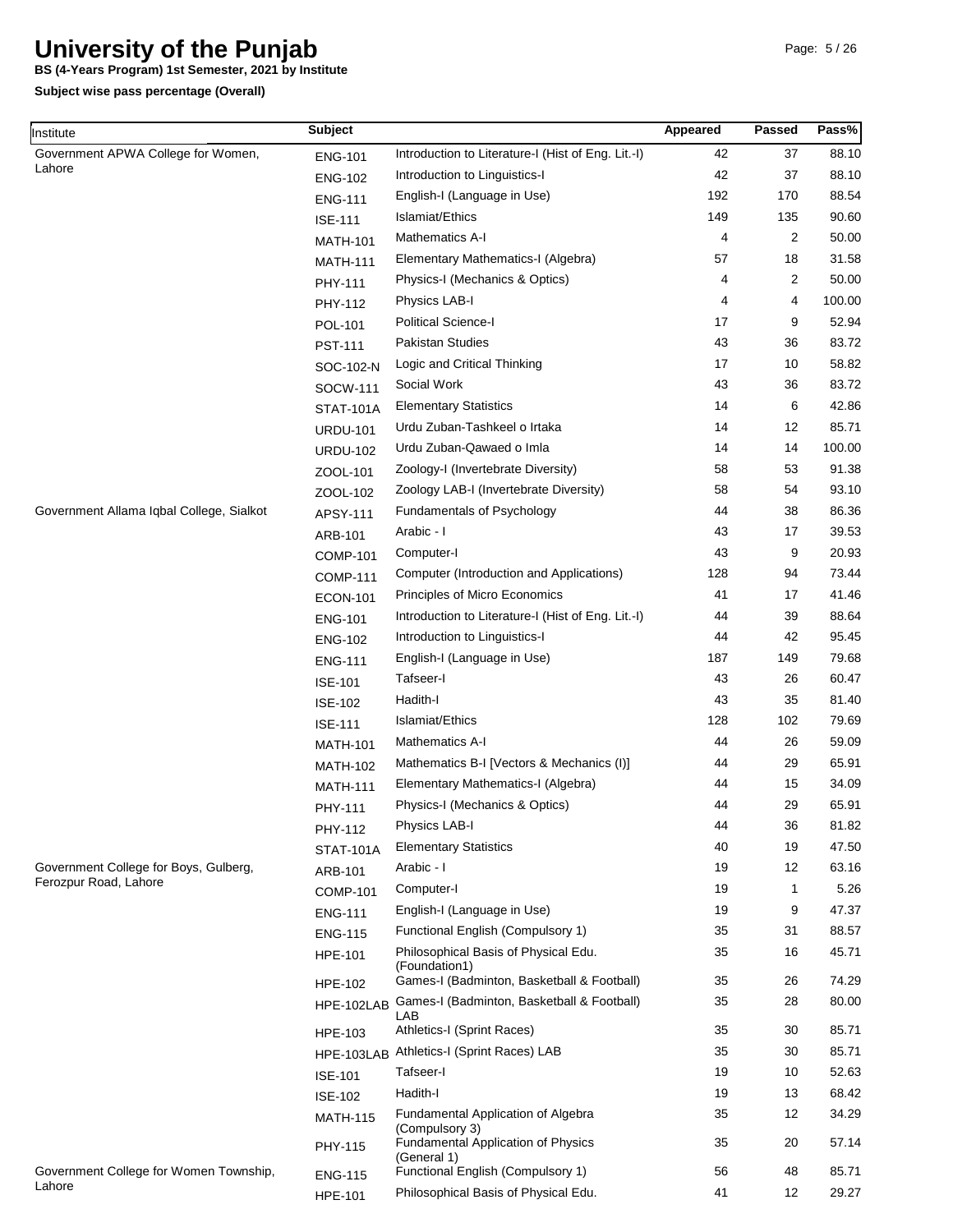**BS (4-Years Program) 1st Semester, 2021 by Institute**

| Institute                                                   | <b>Subject</b>   |                                                                            | Appeared | <b>Passed</b> | Pass% |
|-------------------------------------------------------------|------------------|----------------------------------------------------------------------------|----------|---------------|-------|
| Government College for Women Township,                      |                  | (Foundation1)                                                              |          |               |       |
| Lahore                                                      | <b>HPE-102</b>   | Games-I (Badminton, Basketball & Football)                                 | 40       | 29            | 72.50 |
|                                                             | HPE-102LAB       | Games-I (Badminton, Basketball & Football)                                 | 41       | 26            | 63.41 |
|                                                             | <b>HPE-103</b>   | LAB<br>Athletics-I (Sprint Races)                                          | 40       | 32            | 80.00 |
|                                                             | HPE-103LAB       | Athletics-I (Sprint Races) LAB                                             | 40       | 27            | 67.50 |
|                                                             | <b>MATH-115</b>  | Fundamental Application of Algebra                                         | 41       | 21            | 51.22 |
|                                                             | PHY-115          | (Compulsory 3)<br><b>Fundamental Application of Physics</b><br>(General 1) | 44       | 23            | 52.27 |
| Government College for Women, Baghbanpura,                  | <b>APSY-111A</b> | Introduction to Psychology (Revised)                                       | 38       | 31            | 81.58 |
| Lahore                                                      | ARB-101          | Arabic - I                                                                 | 37       | 27            | 72.97 |
|                                                             | <b>COMP-101</b>  | Computer-I                                                                 | 63       | 25            | 39.68 |
|                                                             | <b>COMP-102</b>  | Computer LAB-I                                                             | 26       | 23            | 88.46 |
|                                                             | <b>COMP-111</b>  | Computer (Introduction and Applications)                                   | 57       | 26            | 45.61 |
|                                                             | <b>ECON-111</b>  | <b>Fundamentals of Economics</b>                                           | 92       | 36            | 39.13 |
|                                                             | <b>ENG-111</b>   | English-I (Language in Use)                                                | 158      | 108           | 68.35 |
|                                                             | <b>HIS-101</b>   | History of Freedom Movement (1857-1930)                                    | 29       | 17            | 58.62 |
|                                                             | <b>HIS-102</b>   | History of World Civiliz. (Early Life to 600<br>A.D.)                      | 29       | 6             | 20.69 |
|                                                             | <b>ISE-101</b>   | Tafseer-I                                                                  | 37       | 31            | 83.78 |
|                                                             | <b>ISE-102</b>   | Hadith-I                                                                   | 37       | 33            | 89.19 |
|                                                             | <b>ISE-111</b>   | Islamiat/Ethics                                                            | 83       | 59            | 71.08 |
|                                                             | <b>MATH-101</b>  | Mathematics A-I                                                            | 26       | 15            | 57.69 |
|                                                             | <b>MATH-111</b>  | Elementary Mathematics-I (Algebra)                                         | 67       | 18            | 26.87 |
|                                                             | <b>PST-111</b>   | <b>Pakistan Studies</b>                                                    | 38       | 30            | 78.95 |
|                                                             | SOCW-111         | Social Work                                                                | 38       | 33            | 86.84 |
|                                                             | <b>STAT-101</b>  | Statistics-I                                                               | 26       | 14            | 53.85 |
|                                                             | <b>STAT-102</b>  | <b>Statistics LAB-I</b>                                                    | 26       | 21            | 80.77 |
|                                                             | <b>URDU-101</b>  | Urdu Zuban-Tashkeel o Irtaka                                               | 28       | 20            | 71.43 |
|                                                             | <b>URDU-102</b>  | Urdu Zuban-Qawaed o Imla                                                   | 28       | 22            | 78.57 |
| Government College for Women, Daska                         | <b>APSY-111</b>  | Fundamentals of Psychology                                                 | 37       | 26            | 70.27 |
|                                                             | ARB-101          | Arabic - I                                                                 | 38       | 37            | 97.37 |
|                                                             | <b>COMP-101</b>  | Computer-I                                                                 | 38       | 15            | 39.47 |
|                                                             | <b>COMP-111</b>  | Computer (Introduction and Applications)                                   | 66       | 48            | 72.73 |
|                                                             | <b>ENG-101</b>   | Introduction to Literature-I (Hist of Eng. Lit.-I)                         | 37       | 31            | 83.78 |
|                                                             | <b>ENG-102</b>   | Introduction to Linguistics-I                                              | 37       | 28            | 75.68 |
|                                                             | <b>ENG-111</b>   | English-I (Language in Use)                                                | 104      | 67            | 64.42 |
|                                                             | <b>ISE-101</b>   | Tafseer-I                                                                  | 38       | 34            | 89.47 |
|                                                             | <b>ISE-102</b>   | Hadith-I                                                                   | 38       | 37            | 97.37 |
|                                                             | <b>ISE-111</b>   | Islamiat/Ethics                                                            | 66       | 57            | 86.36 |
|                                                             | <b>MATH-101</b>  | Mathematics A-I                                                            | 29       | 24            | 82.76 |
|                                                             | <b>MATH-102</b>  | Mathematics B-I [Vectors & Mechanics (I)]                                  | 29       | 26            | 89.66 |
|                                                             | PHY-111          | Physics-I (Mechanics & Optics)                                             | 29       | 21            | 72.41 |
|                                                             | PHY-112          | Physics LAB-I                                                              | 29       | 27            | 93.10 |
| Government College for Women, Hajipura,<br>Sialkot          | APSY-111         | Fundamentals of Psychology                                                 | 43       | 26            | 60.47 |
|                                                             | <b>COMP-111</b>  | Computer (Introduction and Applications)                                   | 43       | 17            | 39.53 |
|                                                             | <b>ENG-101</b>   | Introduction to Literature-I (Hist of Eng. Lit.-I)                         | 43       | 9             | 20.93 |
|                                                             | <b>ENG-102</b>   | Introduction to Linguistics-I                                              | 43       | 32            | 74.42 |
|                                                             | <b>ENG-111</b>   | English-I (Language in Use)                                                | 43       | 37            | 86.05 |
|                                                             | <b>ISE-111</b>   | Islamiat/Ethics                                                            | 43       | 35            | 81.40 |
| Government College for Women, Karkhana<br>Bazar, Faisalabad | APSY-111         | Fundamentals of Psychology                                                 | 47       | 37            | 78.72 |
|                                                             | <b>BOT-101</b>   | Botany-I (Plant Diversity)                                                 | 53       | 43            | 81.13 |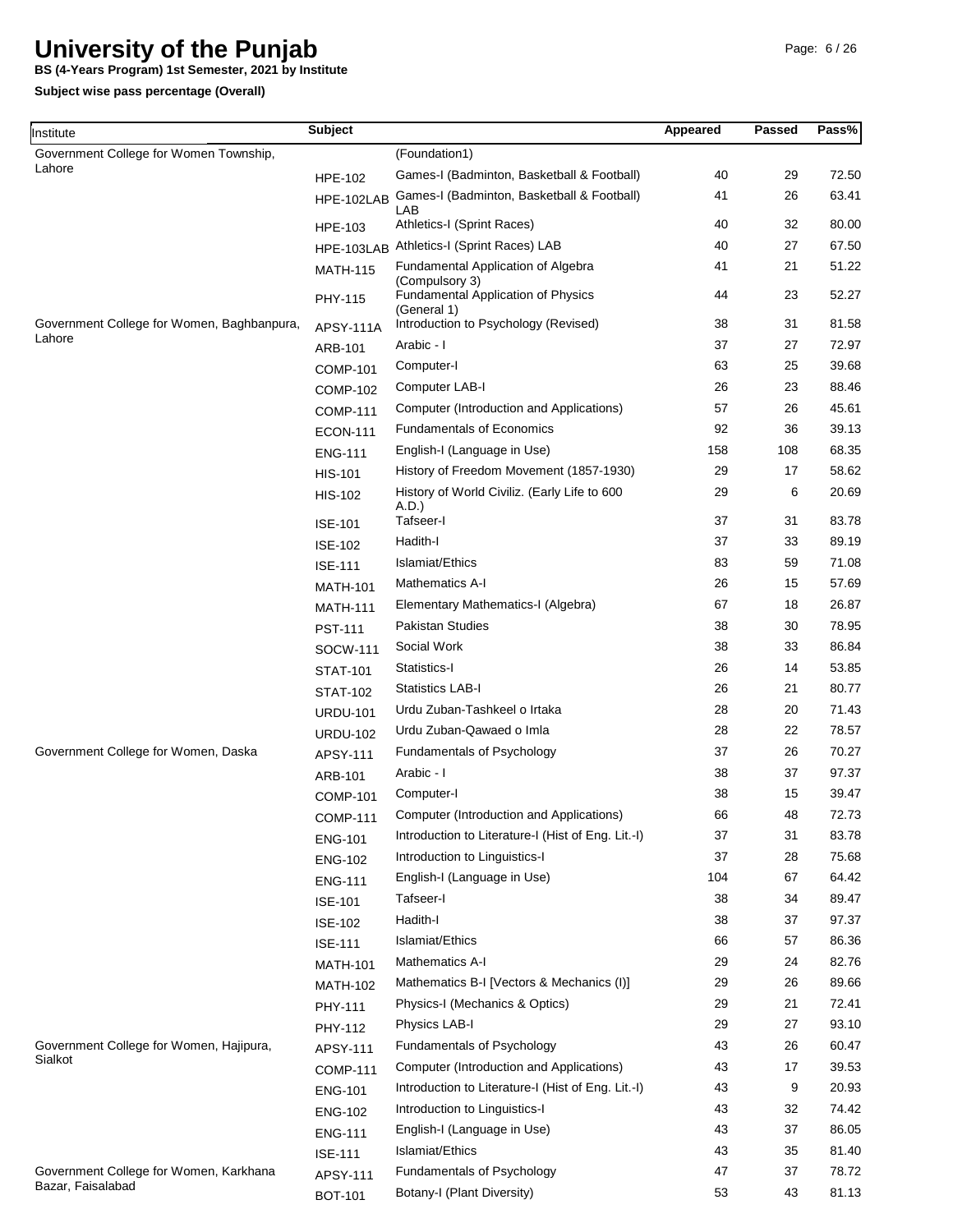**BS (4-Years Program) 1st Semester, 2021 by Institute**

**Subject wise pass percentage (Overall)**

Institute

| nstitute                               | <b>Subject</b>   |                                                       | Appeared | Passed       | Pass%  |
|----------------------------------------|------------------|-------------------------------------------------------|----------|--------------|--------|
| Government College for Women, Karkhana | <b>BOT-102</b>   | Botany LAB-I (Plant Diversity)                        | 43       | 42           | 97.67  |
| Bazar, Faisalabad                      | <b>CHEM-101</b>  | Chemistry-I (Physical Chemistry)                      | 41       | 36           | 87.80  |
|                                        | <b>CHEM-102</b>  | Chemistry LAB-I (Physical Chemistry)                  | 38       | 37           | 97.37  |
|                                        | CHEM-111N        | Fundamentals of Chemistry (Rev)                       | 6        |              | .00    |
|                                        | <b>COMP-111</b>  | Computer (Introduction and Applications)              | 101      | 94           | 93.07  |
|                                        | <b>ECON-101</b>  | Principles of Micro Economics                         | 19       | 11           | 57.89  |
|                                        | <b>ENG-101</b>   | Introduction to Literature-I (Hist of Eng. Lit.-I)    | 44       | 38           | 86.36  |
|                                        | <b>ENG-102</b>   | Introduction to Linguistics-I                         | 44       | 38           | 86.36  |
|                                        | <b>ENG-111</b>   | English-I (Language in Use)                           | 101      | 94           | 93.07  |
|                                        | GEN-1001         | English-I (Reading and Writing Skills)                | 20       | 15           | 75.00  |
|                                        | GEN-1002         | <b>Pakistan Studies</b>                               | 20       | 16           | 80.00  |
|                                        | GEN-1003         | <b>Islamic Studies/Ethics</b>                         | 20       | 16           | 80.00  |
|                                        | <b>ISE-111</b>   | Islamiat/Ethics                                       | 101      | 94           | 93.07  |
|                                        | MATH-1001        | Calculus-I                                            | 20       | 14           | 70.00  |
|                                        | <b>MATH-111</b>  | Elementary Mathematics-I (Algebra)                    | 19       | 13           | 68.42  |
|                                        | <b>MATH-122</b>  | <b>Applied Mathematics</b>                            | 6        |              | .00    |
|                                        | PHYS-1001        | Mechanics                                             | 20       | 14           | 70.00  |
|                                        | PHYS-1002        | Waves and Optics                                      | 20       | 9            | 45.00  |
|                                        | PHYS-1601L       | Physics Lab-I                                         | 20       | 14           | 70.00  |
|                                        | <b>STAT-101A</b> | <b>Elementary Statistics</b>                          | 19       | 14           | 73.68  |
|                                        | ZOOL-101         | Zoology-I (Invertebrate Diversity)                    | 39       | 36           | 92.31  |
|                                        | ZOOL-102         | Zoology LAB-I (Invertebrate Diversity)                | 38       | 37           | 97.37  |
| Government College for Women, Wahdat   | APSY-111         | Fundamentals of Psychology                            | 25       | 24           | 96.00  |
| Colony, Lahore                         | <b>APSY-111A</b> | Introduction to Psychology (Revised)                  | 62       | 58           | 93.55  |
|                                        | ARB-101          | Arabic - I                                            | 34       | 29           | 85.29  |
|                                        | <b>BBA-101</b>   | Introduction to Business                              | 26       | 25           | 96.15  |
|                                        | <b>BOT-101</b>   | Botany-I (Plant Diversity)                            | 26       | 25           | 96.15  |
|                                        | <b>BOT-102</b>   | Botany LAB-I (Plant Diversity)                        | 26       | 24           | 92.31  |
|                                        | <b>CHEM-103</b>  | Chemistry-II (Inorganic Chemistry)                    | 26       | 25           | 96.15  |
|                                        | <b>CHEM-104</b>  | Chemistry LAB-II (Inorganic Chemistry)                | 26       | 24           | 92.31  |
|                                        | <b>COMM-101</b>  | <b>Financial Accounting-I</b>                         | 26       | 24           | 92.31  |
|                                        | <b>COMP-101</b>  | Computer-I                                            | 34       | 8            | 23.53  |
|                                        | <b>COMP-111</b>  | Computer (Introduction and Applications)              | 111      | 103          | 92.79  |
|                                        | <b>COMP-121</b>  | <b>Computer Applications in Business</b>              | 26       | 25           | 96.15  |
|                                        | <b>ECON-101</b>  | Principles of Micro Economics                         | 20       | 20           | 100.00 |
|                                        | ECON-101A        | Principles of Microeconomics                          | 1        | $\mathbf{1}$ | 100.00 |
|                                        | <b>ECON-111</b>  | <b>Fundamentals of Economics</b>                      | 90       | 61           | 67.78  |
|                                        | <b>ENG-101</b>   | Introduction to Literature-I (Hist of Eng. Lit.-I)    | 26       | 24           | 92.31  |
|                                        | <b>ENG-102</b>   | Introduction to Linguistics-I                         | 25       | 22           | 88.00  |
|                                        | <b>ENG-111</b>   | English-I (Language in Use)                           | 245      | 218          | 88.98  |
|                                        | <b>ENG-115</b>   | Functional English (Compulsory 1)                     | 17       | 14           | 82.35  |
|                                        | <b>ENG-121</b>   | Writing Workshop (IT)                                 | 86       | 79           | 91.86  |
|                                        | GEN-1001         | English-I (Reading and Writing Skills)                | 15       | 14           | 93.33  |
|                                        | GEN-1002         | Pakistan Studies                                      | 15       | 14           | 93.33  |
|                                        | GEN-1003         | <b>Islamic Studies/Ethics</b>                         | 15       | 14           | 93.33  |
|                                        | <b>HPE-101</b>   | Philosophical Basis of Physical Edu.<br>(Foundation1) | 17       | 14           | 82.35  |
|                                        | <b>HPE-102</b>   | Games-I (Badminton, Basketball & Football)            | 17       | 14           | 82.35  |
|                                        | HPE-102LAB       | Games-I (Badminton, Basketball & Football)<br>LAB     | 17       | 14           | 82.35  |
|                                        | HPE-103          | Athletics-I (Sprint Races)                            | 17       | 14           | 82.35  |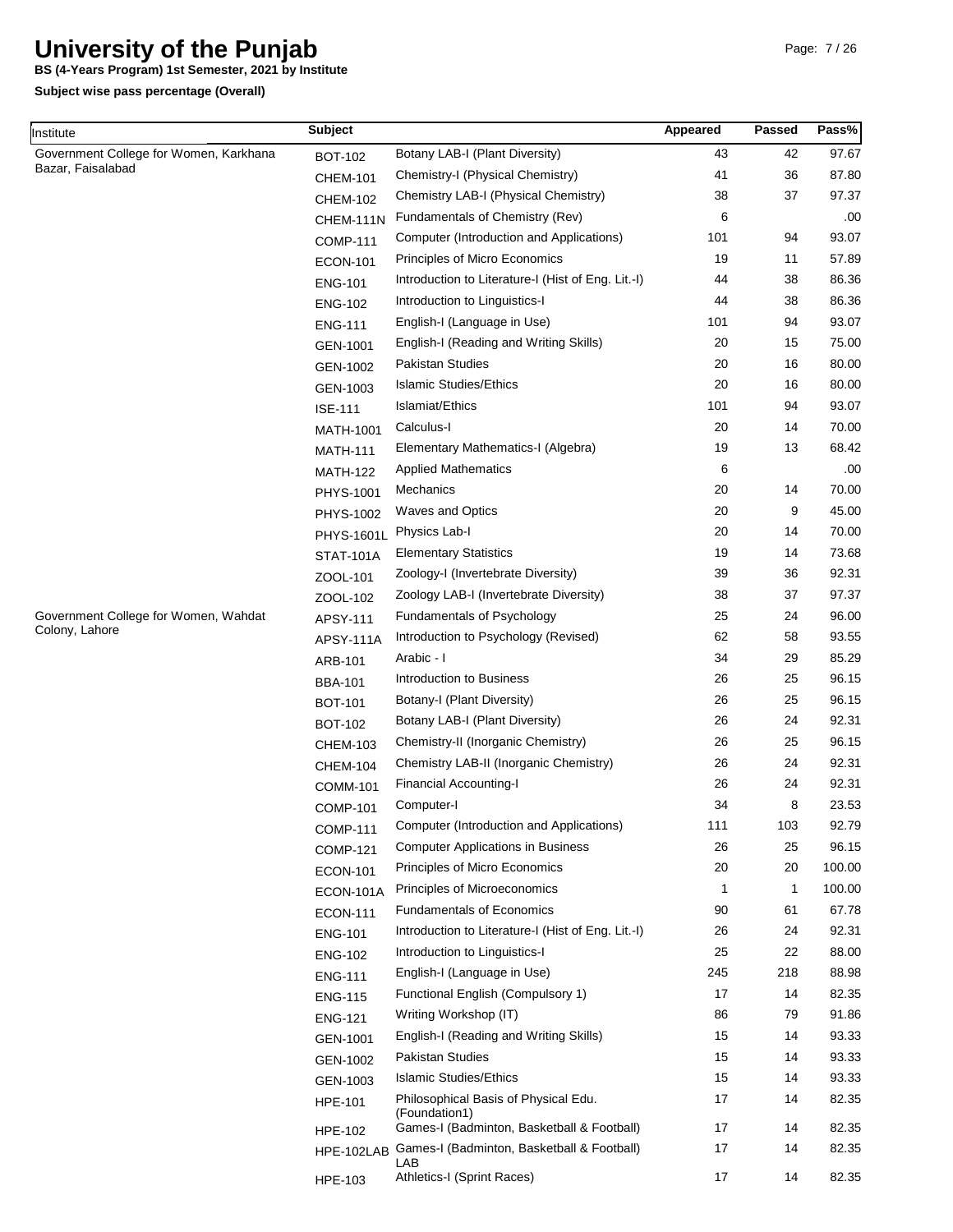**BS (4-Years Program) 1st Semester, 2021 by Institute**

| Institute                                                     | <b>Subject</b>                    |                                                                                            | Appeared | <b>Passed</b> | Pass%          |
|---------------------------------------------------------------|-----------------------------------|--------------------------------------------------------------------------------------------|----------|---------------|----------------|
| Government College for Women, Wahdat                          |                                   | HPE-103LAB Athletics-I (Sprint Races) LAB                                                  | 17       | 14            | 82.35          |
| Colony, Lahore                                                | <b>ISE-101</b>                    | Tafseer-I                                                                                  | 34       | 28            | 82.35          |
|                                                               | <b>ISE-102</b>                    | Hadith-I                                                                                   | 34       | 29            | 85.29          |
|                                                               | <b>ISE-111</b>                    | Islamiat/Ethics                                                                            | 137      | 128           | 93.43          |
|                                                               | <b>ISE-121</b>                    | <b>Islamic Studies-I</b>                                                                   | 83       | 76            | 91.57          |
|                                                               | IT-101                            | Introduction to Computing                                                                  | 83       | 75            | 90.36          |
|                                                               | MATH-1001                         | Calculus-I                                                                                 | 15       | 12            | 80.00          |
|                                                               | <b>MATH-101</b>                   | <b>Mathematics A-I</b>                                                                     | 16       | 15            | 93.75          |
|                                                               | <b>MATH-102</b>                   | Mathematics B-I [Vectors & Mechanics (I)]                                                  | 16       | 14            | 87.50          |
|                                                               | <b>MATH-111</b>                   | Elementary Mathematics-I (Algebra)                                                         | 110      | 51            | 46.36          |
|                                                               | <b>MATH-112</b>                   | <b>Business Mathematics</b>                                                                | 30       | 24            | 80.00          |
|                                                               | <b>MATH-115</b>                   | Fundamental Application of Algebra<br>(Compulsory 3)                                       | 26       | 16            | 61.54          |
|                                                               | <b>MATH-121</b>                   | Calculus-I                                                                                 | 5        | 3             | 60.00          |
|                                                               | <b>MATH-122</b>                   | <b>Applied Mathematics</b>                                                                 | 6        | 4             | 66.67          |
|                                                               | <b>MATH-131</b>                   | Calculus (IT)-I                                                                            | 91       | 81            | 89.01          |
|                                                               | PHY-111                           | Physics-I (Mechanics & Optics)                                                             | 16       | 10            | 62.50          |
|                                                               | PHY-112                           | Physics LAB-I                                                                              | 16       | 14            | 87.50          |
|                                                               | PHY-115                           | <b>Fundamental Application of Physics</b><br>(General 1)<br>Mechanics and Wave Motion (IT) | 17<br>83 | 14<br>58      | 82.35<br>69.88 |
|                                                               | PHY-121                           | Mechanics                                                                                  | 15       | 14            | 93.33          |
|                                                               | <b>PHYS-1001</b>                  | <b>Waves and Optics</b>                                                                    | 15       | 11            | 73.33          |
|                                                               | PHYS-1002                         | Physics Lab-I                                                                              | 15       | 14            | 93.33          |
|                                                               | <b>PHYS-1601L</b>                 | <b>Pakistan Studies</b>                                                                    | 63       | 57            | 90.48          |
|                                                               | <b>PST-111</b>                    | Social Work                                                                                | 64       | 58            | 90.63          |
|                                                               | <b>SOCW-111</b>                   | Statistics-I                                                                               | 1        |               | .00            |
|                                                               | <b>STAT-101</b>                   | <b>Elementary Statistics</b>                                                               | 20       | 19            | 95.00          |
|                                                               | <b>STAT-101A</b>                  | Urdu Zuban-Tashkeel o Irtaka                                                               | 24       | 23            | 95.83          |
|                                                               | <b>URDU-101</b>                   | Urdu Zuban-Qawaed o Imla                                                                   | 24       | 23            | 95.83          |
|                                                               | <b>URDU-102</b>                   | Zoology-I (Invertebrate Diversity)                                                         | 26       | 23            | 88.46          |
|                                                               | ZOOL-101                          | Zoology LAB-I (Invertebrate Diversity)                                                     | 26       | 24            | 92.31          |
| Government College of Commerce, Allama                        | ZOOL-102                          | Introduction to Business                                                                   | 46       | 24            | 52.17          |
| Iqbal Town, Lahore                                            | <b>BBA-101</b>                    | <b>Computer (Introduction and Applications)</b>                                            | 45       | 36            | 80.00          |
|                                                               | <b>COMP-111</b>                   | Principles of Micro Economics                                                              | 52       | 31            | 59.62          |
|                                                               | <b>ECON-101</b>                   | English-I (Language in Use)                                                                | 45       | 38            | 84.44          |
|                                                               | <b>ENG-111</b>                    | Islamiat/Ethics                                                                            | 45       | 16            | 35.56          |
|                                                               | <b>ISE-111</b>                    | Elementary Mathematics-I (Algebra)                                                         | 47       | 18            | 38.30          |
| Government College of Commerce, Gujranwala                    | <b>MATH-111</b>                   | Introduction to Business                                                                   | 31       | 23            | 74.19          |
|                                                               | <b>BBA-101</b>                    | Computer (Introduction and Applications)                                                   | 31       | 18            | 58.06          |
|                                                               | <b>COMP-111</b>                   | Principles of Micro Economics                                                              | 35       | 19            | 54.29          |
|                                                               | <b>ECON-101</b>                   | English-I (Language in Use)                                                                | 41       | 34            | 82.93          |
|                                                               | <b>ENG-111</b><br><b>ISE-111</b>  | Islamiat/Ethics                                                                            | 31       | 23            | 74.19          |
|                                                               |                                   | Elementary Mathematics-I (Algebra)                                                         | 34       | 22            | 64.71          |
| Government College of Commerce, Gujrat                        | <b>MATH-111</b><br><b>BBA-101</b> | Introduction to Business                                                                   | 38       | 33            | 86.84          |
|                                                               | <b>COMP-111</b>                   | Computer (Introduction and Applications)                                                   | 38       | 29            | 76.32          |
|                                                               |                                   | Principles of Micro Economics                                                              | 38       | 10            | 26.32          |
|                                                               | <b>ECON-101</b>                   | English-I (Language in Use)                                                                | 38       | 32            | 84.21          |
|                                                               | <b>ENG-111</b>                    | Islamiat/Ethics                                                                            | 38       | 27            | 71.05          |
|                                                               | <b>ISE-111</b>                    | Elementary Mathematics-I (Algebra)                                                         | 38       | 13            | 34.21          |
| Government College of Commerce, Peoples<br>Colony, Faisalabad | <b>MATH-111</b><br><b>BBA-101</b> | Introduction to Business                                                                   | 23       | 15            | 65.22          |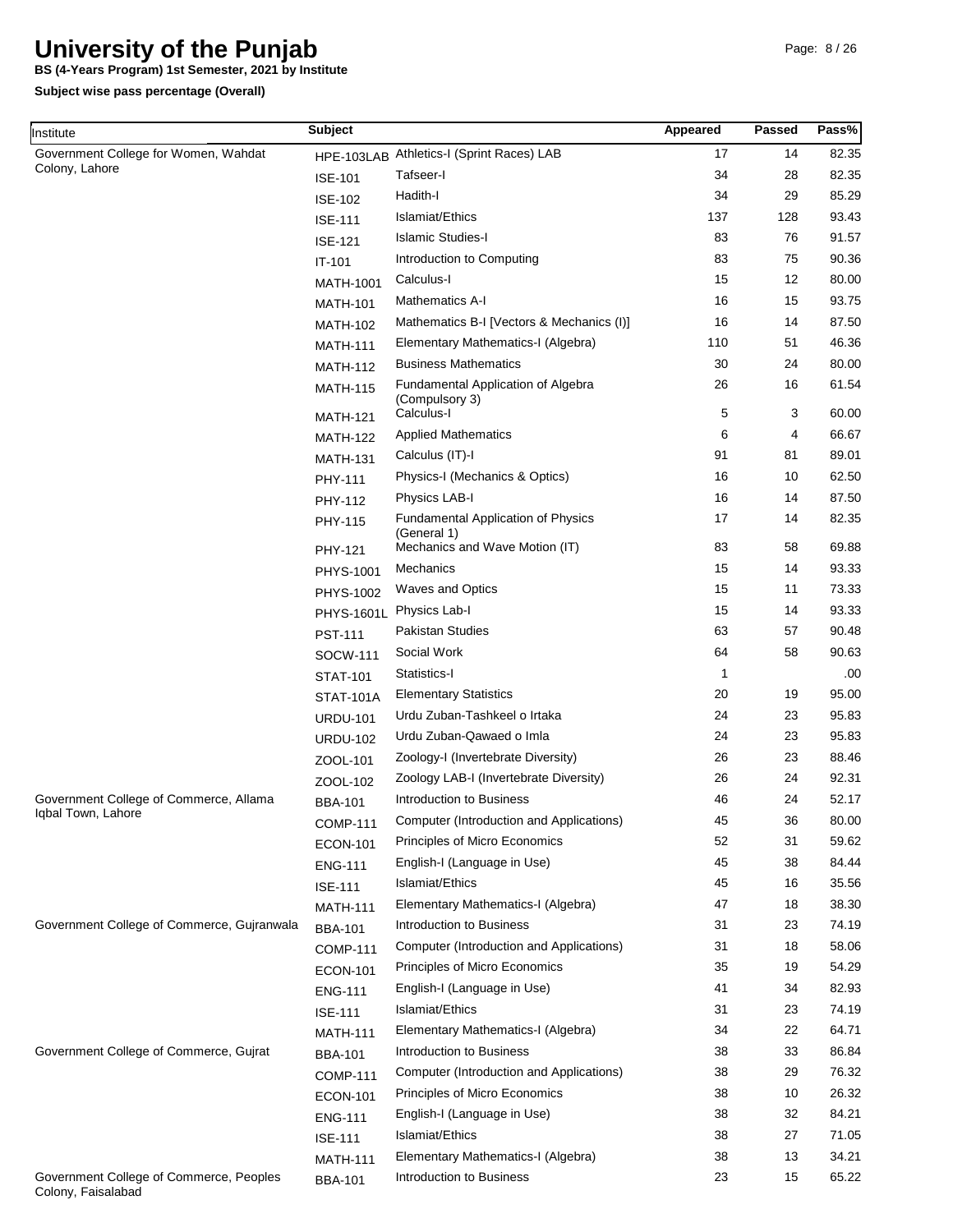**BS (4-Years Program) 1st Semester, 2021 by Institute**

| Institute                                   | <b>Subject</b>  |                                          | Appeared    | Passed         | Pass%  |
|---------------------------------------------|-----------------|------------------------------------------|-------------|----------------|--------|
| Government College of Commerce, Peoples     | <b>COMP-111</b> | Computer (Introduction and Applications) | 23          | 15             | 65.22  |
| Colony, Faisalabad                          | <b>ECON-101</b> | Principles of Micro Economics            | 23          | 8              | 34.78  |
|                                             | <b>ENG-111</b>  | English-I (Language in Use)              | 24          | 14             | 58.33  |
|                                             | <b>ISE-111</b>  | Islamiat/Ethics                          | 23          | 11             | 47.83  |
|                                             | <b>MATH-111</b> | Elementary Mathematics-I (Algebra)       | 31          | 19             | 61.29  |
| Government College of Commerce, Rawalpindi  | <b>BBA-101</b>  | Introduction to Business                 | 15          | 7              | 46.67  |
|                                             | <b>COMP-103</b> | Introduction to Computers                | $\mathbf 1$ | 1              | 100.00 |
|                                             | <b>COMP-111</b> | Computer (Introduction and Applications) | 15          | $\overline{7}$ | 46.67  |
|                                             | <b>ECON-101</b> | Principles of Micro Economics            | 15          | 7              | 46.67  |
|                                             | <b>ENG-105</b>  | English-I                                | $\mathbf 1$ | 1              | 100.00 |
|                                             | <b>ENG-111</b>  | English-I (Language in Use)              | 15          | 10             | 66.67  |
|                                             | GC-116          | Introduction to Environmental Science    | 1           | 1              | 100.00 |
|                                             | GC-118          | <b>Political Science</b>                 | 1           | 1              | 100.00 |
|                                             | GEOG-101        | <b>Fundamentals of Geography</b>         | $\mathbf 1$ | $\mathbf 1$    | 100.00 |
|                                             | <b>ISE-111</b>  | Islamiat/Ethics                          | 15          | 6              | 40.00  |
|                                             | <b>ISL-107</b>  | <b>Islamic Studies</b>                   | $\mathbf 1$ | 1              | 100.00 |
|                                             | <b>MATH-111</b> | Elementary Mathematics-I (Algebra)       | 16          | 5              | 31.25  |
| Government College of Commerce,             | <b>BBA-101</b>  | Introduction to Business                 | 47          | 38             | 80.85  |
| Sheikhupura                                 | <b>COMP-111</b> | Computer (Introduction and Applications) | 47          | 37             | 78.72  |
|                                             | <b>ECON-101</b> | Principles of Micro Economics            | 47          | 26             | 55.32  |
|                                             | <b>ENG-111</b>  | English-I (Language in Use)              | 47          | 42             | 89.36  |
|                                             | <b>ISE-111</b>  | Islamiat/Ethics                          | 47          | 37             | 78.72  |
|                                             | <b>MATH-111</b> | Elementary Mathematics-I (Algebra)       | 47          | 16             | 34.04  |
| Government College of Commerce, Sialkot     | <b>BBA-101</b>  | Introduction to Business                 | 45          | 32             | 71.11  |
|                                             | <b>COMM-101</b> | <b>Financial Accounting-I</b>            | 45          | 26             | 57.78  |
|                                             | <b>COMP-121</b> | <b>Computer Applications in Business</b> | 45          | 31             | 68.89  |
|                                             | <b>ENG-111</b>  | English-I (Language in Use)              | 45          | 24             | 53.33  |
|                                             | <b>ISE-111</b>  | Islamiat/Ethics                          | 45          | 31             | 68.89  |
|                                             | <b>MATH-112</b> | <b>Business Mathematics</b>              | 45          | 20             | 44.44  |
| Government College of Science, Wahdat Road, | APSY-111        | Fundamentals of Psychology               | 125         | 89             | 71.20  |
| Lahore                                      | ARB-101         | Arabic - I                               | 43          | 37             | 86.05  |
|                                             | ARB-111         | Arabic Language-I                        | 43          | 31             | 72.09  |
|                                             | <b>BBA-101</b>  | Introduction to Business                 | 160         | 131            | 81.88  |
|                                             | <b>BOT-101</b>  | Botany-I (Plant Diversity)               | 167         | 141            | 84.43  |
|                                             | <b>BOT-102</b>  | Botany LAB-I (Plant Diversity)           | 140         | 123            | 87.86  |
|                                             | <b>BSCS-101</b> | Introduction to Mass Communication       | 46          | 41             | 89.13  |
|                                             | <b>CHEM-101</b> | Chemistry-I (Physical Chemistry)         | 177         | 143            | 80.79  |
|                                             | <b>CHEM-102</b> | Chemistry LAB-I (Physical Chemistry)     | 173         | 149            | 86.13  |
|                                             | <b>CHEM-111</b> | <b>Fundamentals of Chemistry</b>         | 3           | $\mathbf 1$    | 33.33  |
|                                             | CHEM-111N       | Fundamentals of Chemistry (Rev)          | 7           | 4              | 57.14  |
|                                             | <b>COMP-101</b> | Computer-I                               | 43          | 28             | 65.12  |
|                                             | <b>COMP-111</b> | Computer (Introduction and Applications) | 721         | 589            | 81.69  |
|                                             | <b>ECON-101</b> | Principles of Micro Economics            | 209         | 136            | 65.07  |
|                                             | <b>ECON-111</b> | <b>Fundamentals of Economics</b>         | 72          | 41             | 56.94  |
|                                             | <b>ECON-121</b> | <b>Basic Economics-I</b>                 | 49          | 39             | 79.59  |
|                                             | <b>ECON-122</b> | <b>Basic Economics LAB-I</b>             | 47          | 39             | 82.98  |
|                                             | EDE-102         | Pakistan Studies                         | 46          | 43             | 93.48  |
|                                             | EDE-103         | English Language-I                       | 46          | 42             | 91.30  |
|                                             | EDE-108         | Urdu Functional                          | 46          | 43             | 93.48  |
|                                             | EDE-167         | Content Elective A (Sociology-I)         | 46          | 42             | 91.30  |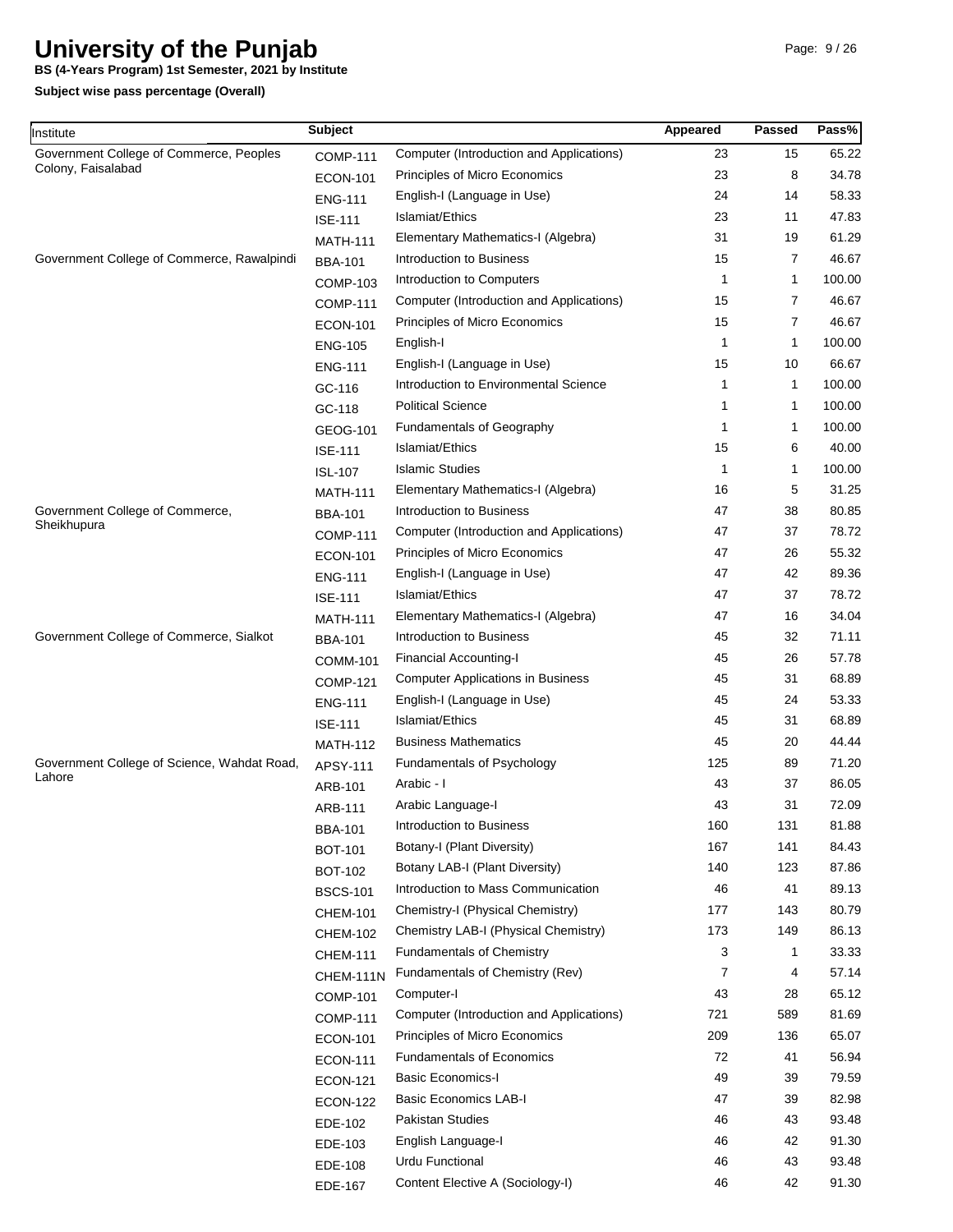**BS (4-Years Program) 1st Semester, 2021 by Institute**

| Institute                                   | <b>Subject</b>   |                                                      | Appeared | Passed         | Pass%  |
|---------------------------------------------|------------------|------------------------------------------------------|----------|----------------|--------|
| Government College of Science, Wahdat Road, | EDE-311          | Social Foundation of Edu: School, Society &          | 47       | 43             | 91.49  |
| Lahore                                      | EDE-326          | Teacher<br><b>Computer Applications in Education</b> | 48       | 30             | 62.50  |
|                                             | <b>ENG-101</b>   | Introduction to Literature-I (Hist of Eng. Lit.-I)   | 86       | 70             | 81.40  |
|                                             | <b>ENG-102</b>   | Introduction to Linguistics-I                        | 81       | 69             | 85.19  |
|                                             | <b>ENG-111</b>   | English-I (Language in Use)                          | 910      | 780            | 85.71  |
|                                             | <b>ENG-121</b>   | Writing Workshop (IT)                                | 178      | 158            | 88.76  |
|                                             | GEN-1001         | English-I (Reading and Writing Skills)               | 88       | 76             | 86.36  |
|                                             | GEN-1002         | Pakistan Studies                                     | 88       | 78             | 88.64  |
|                                             | GEN-1003         | <b>Islamic Studies/Ethics</b>                        | 88       | 66             | 75.00  |
|                                             | <b>GEND-111</b>  | Gender Studies-I (MAS)                               | 45       | 42             | 93.33  |
|                                             | <b>ISE-101</b>   | Tafseer-I                                            | 46       | 40             | 86.96  |
|                                             | <b>ISE-102</b>   | Hadith-I                                             | 43       | 37             | 86.05  |
|                                             | <b>ISE-111</b>   | Islamiat/Ethics                                      | 721      | 579            | 80.31  |
|                                             | <b>ISE-121</b>   | <b>Islamic Studies-I</b>                             | 174      | 156            | 89.66  |
|                                             | IT-101           | Introduction to Computing                            | 175      | 134            | 76.57  |
|                                             | MATH-1001        | Calculus-I                                           | 88       | 47             | 53.41  |
|                                             | <b>MATH-101</b>  | <b>Mathematics A-I</b>                               | 124      | 107            | 86.29  |
|                                             | <b>MATH-102</b>  | Mathematics B-I [Vectors & Mechanics (I)]            | 46       | 43             | 93.48  |
|                                             | <b>MATH-111</b>  | Elementary Mathematics-I (Algebra)                   | 212      | 146            | 68.87  |
|                                             | <b>MATH-121</b>  | Calculus-I                                           | 2        | 2              | 100.00 |
|                                             | <b>MATH-122</b>  | <b>Applied Mathematics</b>                           | 12       | 7              | 58.33  |
|                                             | <b>MATH-131</b>  | Calculus (IT)-I                                      | 186      | 162            | 87.10  |
|                                             | PHY-111          | Physics-I (Mechanics & Optics)                       | 79       | 65             | 82.28  |
|                                             | PHY-112          | Physics LAB-I                                        | 75       | 65             | 86.67  |
|                                             | PHY-121          | Mechanics and Wave Motion (IT)                       | 176      | 129            | 73.30  |
|                                             | PHYS-1001        | Mechanics                                            | 88       | 47             | 53.41  |
|                                             | PHYS-1002        | <b>Waves and Optics</b>                              | 88       | 37             | 42.05  |
|                                             | PHYS-1601L       | Physics Lab-I                                        | 88       | 75             | 85.23  |
|                                             | POL-101          | Political Science-I                                  | 38       | 36             | 94.74  |
|                                             | SOC-101          | Sociology-I                                          | 43       | 31             | 72.09  |
|                                             | SOC-102-N        | Logic and Critical Thinking                          | 83       | 49             | 59.04  |
|                                             | SOC-111          | Sociology-I (MAS)                                    | 45       | 43             | 95.56  |
|                                             | <b>STAT-101</b>  | Statistics-I                                         | 52       | 42             | 80.77  |
|                                             | <b>STAT-101A</b> | <b>Elementary Statistics</b>                         | 46       | 35             | 76.09  |
|                                             | <b>STAT-102</b>  | <b>Statistics LAB-I</b>                              | 49       | 42             | 85.71  |
|                                             | <b>URDU-101</b>  | Urdu Zuban-Tashkeel o Irtaka                         | 44       | 39             | 88.64  |
|                                             | <b>URDU-102</b>  | Urdu Zuban-Qawaed o Imla                             | 44       | 40             | 90.91  |
|                                             | ZOOL-101         | Zoology-I (Invertebrate Diversity)                   | 145      | 119            | 82.07  |
|                                             | ZOOL-102         | Zoology LAB-I (Invertebrate Diversity)               | 140      | 123            | 87.86  |
| Government College, Asghar Mall, Rawalpindi | APSY-111         | Fundamentals of Psychology                           | 30       | 16             | 53.33  |
|                                             | <b>BOT-101</b>   | Botany-I (Plant Diversity)                           | 38       | 24             | 63.16  |
|                                             | <b>BOT-102</b>   | Botany LAB-I (Plant Diversity)                       | 38       | 33             | 86.84  |
|                                             | <b>CHEM-101</b>  | Chemistry-I (Physical Chemistry)                     | 45       | 34             | 75.56  |
|                                             | <b>CHEM-102</b>  | Chemistry LAB-I (Physical Chemistry)                 | 45       | 39             | 86.67  |
|                                             | <b>COMP-103</b>  | Introduction to Computers                            | 29       | 22             | 75.86  |
|                                             | <b>COMP-111</b>  | Computer (Introduction and Applications)             | 176      | 133            | 75.57  |
|                                             | <b>ECON-101</b>  | Principles of Micro Economics                        | 17       | 10             | 58.82  |
|                                             | <b>ECON-111</b>  | <b>Fundamentals of Economics</b>                     | 34       | 13             | 38.24  |
|                                             | <b>ECON-121</b>  | <b>Basic Economics-I</b>                             | 11       | $\overline{7}$ | 63.64  |
|                                             | <b>ECON-122</b>  | <b>Basic Economics LAB-I</b>                         | 11       | 11             | 100.00 |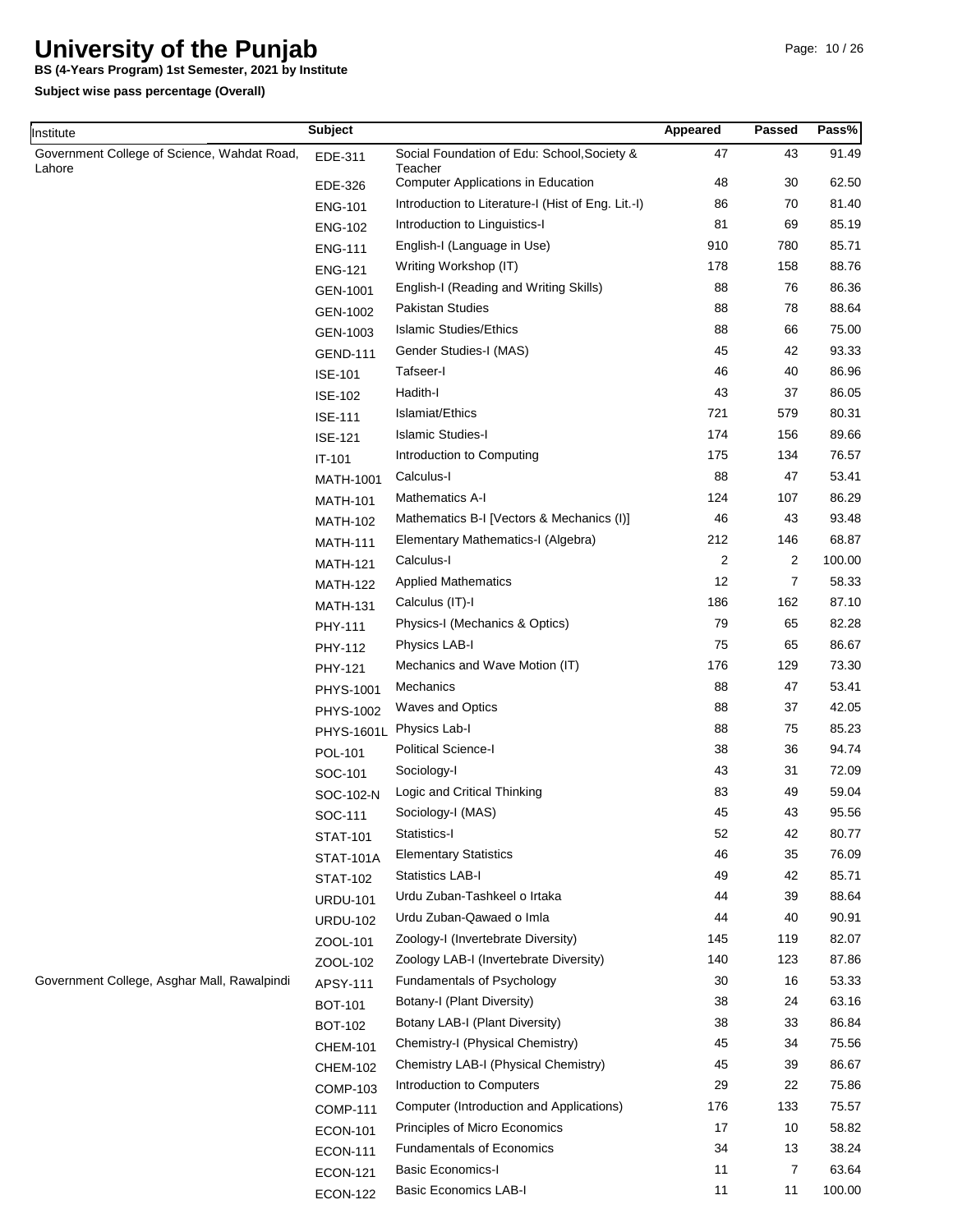**BS (4-Years Program) 1st Semester, 2021 by Institute**

**Subject wise pass percentage (Overall)**

Institute

| nstitute                                    | <b>Subject</b>    |                                                    | Appeared     | Passed         | Pass% |
|---------------------------------------------|-------------------|----------------------------------------------------|--------------|----------------|-------|
| Government College, Asghar Mall, Rawalpindi | <b>ENG-101</b>    | Introduction to Literature-I (Hist of Eng. Lit.-I) | 30           | 18             | 60.00 |
|                                             | <b>ENG-102</b>    | Introduction to Linguistics-I                      | 30           | 18             | 60.00 |
|                                             | <b>ENG-105</b>    | English-I                                          | 29           | 21             | 72.41 |
|                                             | <b>ENG-111</b>    | English-I (Language in Use)                        | 176          | 130            | 73.86 |
|                                             | GC-116            | Introduction to Environmental Science              | 29           | 22             | 75.86 |
|                                             | GC-118            | <b>Political Science</b>                           | 29           | 22             | 75.86 |
|                                             | GEN-1001          | English-I (Reading and Writing Skills)             | 33           | 28             | 84.85 |
|                                             | GEN-1002          | Pakistan Studies                                   | 33           | 18             | 54.55 |
|                                             | GEN-1003          | <b>Islamic Studies/Ethics</b>                      | 33           | 29             | 87.88 |
|                                             | GEOG-101          | <b>Fundamentals of Geography</b>                   | 29           | 23             | 79.31 |
|                                             | <b>ISE-111</b>    | Islamiat/Ethics                                    | 176          | 127            | 72.16 |
|                                             | <b>ISL-107</b>    | <b>Islamic Studies</b>                             | 29           | 25             | 86.21 |
|                                             | MATH-1001         | Calculus-I                                         | 33           | 10             | 30.30 |
|                                             | <b>MATH-101</b>   | <b>Mathematics A-I</b>                             | 57           | 33             | 57.89 |
|                                             | <b>MATH-102</b>   | Mathematics B-I [Vectors & Mechanics (I)]          | 39           | 27             | 69.23 |
|                                             | <b>MATH-111</b>   | Elementary Mathematics-I (Algebra)                 | 17           | 6              | 35.29 |
|                                             | PHY-111           | Physics-I (Mechanics & Optics)                     | 37           | 19             | 51.35 |
|                                             | PHY-112           | Physics LAB-I                                      | 37           | 29             | 78.38 |
|                                             | PHYS-1001         | Mechanics                                          | 33           | $\overline{7}$ | 21.21 |
|                                             | PHYS-1002         | <b>Waves and Optics</b>                            | 33           | 4              | 12.12 |
|                                             | <b>PHYS-1601L</b> | Physics Lab-I                                      | 33           | 25             | 75.76 |
|                                             | <b>STAT-101</b>   | Statistics-I                                       | 20           | 17             | 85.00 |
|                                             | <b>STAT-101A</b>  | <b>Elementary Statistics</b>                       | 17           | 11             | 64.71 |
|                                             | <b>STAT-102</b>   | <b>Statistics LAB-I</b>                            | 20           | 18             | 90.00 |
|                                             | <b>URDU-101</b>   | Urdu Zuban-Tashkeel o Irtaka                       | 34           | 31             | 91.18 |
|                                             | <b>URDU-102</b>   | Urdu Zuban-Qawaed o Imla                           | 34           | 32             | 94.12 |
|                                             | ZOOL-101          | Zoology-I (Invertebrate Diversity)                 | 38           | 31             | 81.58 |
|                                             | ZOOL-102          | Zoology LAB-I (Invertebrate Diversity)             | 38           | 33             | 86.84 |
| Government College, Gujranwala              | APSY-111          | <b>Fundamentals of Psychology</b>                  | 45           | 27             | 60.00 |
|                                             | <b>BOT-101</b>    | Botany-I (Plant Diversity)                         | 178          | 170            | 95.51 |
|                                             | <b>BOT-102</b>    | Botany LAB-I (Plant Diversity)                     | 163          | 160            | 98.16 |
|                                             | <b>CHEM-101</b>   | Chemistry-I (Physical Chemistry)                   | 172          | 141            | 81.98 |
|                                             | <b>CHEM-102</b>   | Chemistry LAB-I (Physical Chemistry)               | 166          | 162            | 97.59 |
|                                             | <b>COMP-101</b>   | Computer-I                                         | 47           | 40             | 85.11 |
|                                             | <b>COMP-102</b>   | Computer LAB-I                                     | 47           | 44             | 93.62 |
|                                             | <b>COMP-111</b>   | Computer (Introduction and Applications)           | 285          | 264            | 92.63 |
|                                             | <b>ECON-101</b>   | Principles of Micro Economics                      | 22           | 8              | 36.36 |
|                                             | ECON-101A         | Principles of Microeconomics                       | $\mathbf{1}$ |                | .00.  |
|                                             | <b>ECON-111</b>   | <b>Fundamentals of Economics</b>                   | 50           | 37             | 74.00 |
|                                             | <b>ENG-101</b>    | Introduction to Literature-I (Hist of Eng. Lit.-I) | 45           | 32             | 71.11 |
|                                             | <b>ENG-102</b>    | Introduction to Linguistics-I                      | 45           | 37             | 82.22 |
|                                             | <b>ENG-111</b>    | English-I (Language in Use)                        | 353          | 330            | 93.48 |
|                                             | <b>ENG-121</b>    | Writing Workshop (IT)                              | 120          | 98             | 81.67 |
|                                             | GEN-1001          | English-I (Reading and Writing Skills)             | 52           | 45             | 86.54 |
|                                             | GEN-1002          | <b>Pakistan Studies</b>                            | 52           | 43             | 82.69 |
|                                             | GEN-1003          | <b>Islamic Studies/Ethics</b>                      | 52           | 46             | 88.46 |
|                                             | <b>ISE-111</b>    | Islamiat/Ethics                                    | 332          | 264            | 79.52 |
|                                             | <b>ISE-121</b>    | <b>Islamic Studies-I</b>                           | 120          | 98             | 81.67 |
|                                             | IT-101            | Introduction to Computing                          | 120          | 84             | 70.00 |

MATH-1001 Calculus-I

52

37

71.15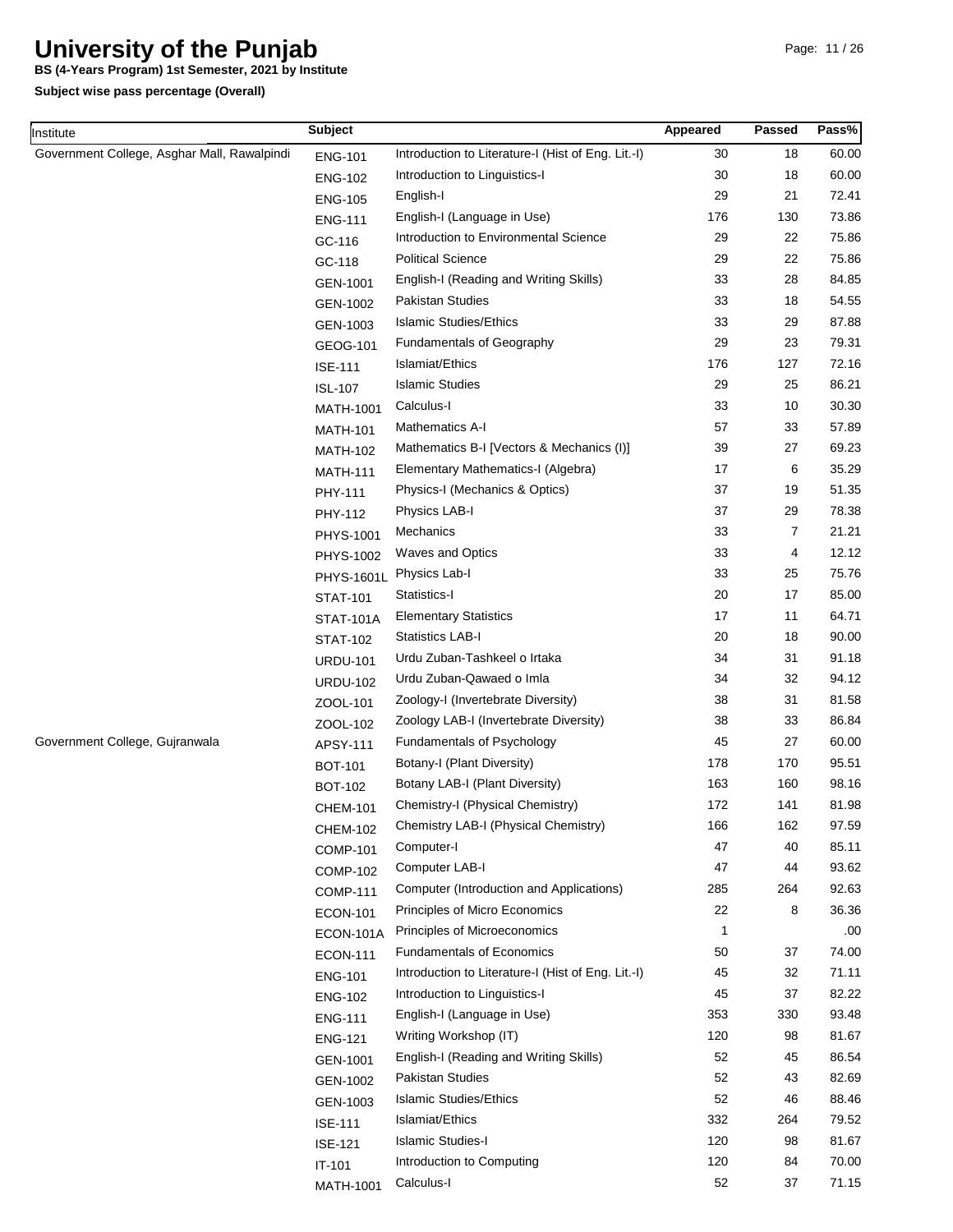**BS (4-Years Program) 1st Semester, 2021 by Institute**

| Institute                                | <b>Subject</b>   |                                                    | Appeared     | <b>Passed</b> | Pass%  |
|------------------------------------------|------------------|----------------------------------------------------|--------------|---------------|--------|
| Government College, Gujranwala           | <b>MATH-101</b>  | <b>Mathematics A-I</b>                             | 102          | 94            | 92.16  |
|                                          | <b>MATH-102</b>  | Mathematics B-I [Vectors & Mechanics (I)]          | 56           | 50            | 89.29  |
|                                          | <b>MATH-111</b>  | Elementary Mathematics-I (Algebra)                 | 22           | 16            | 72.73  |
|                                          | <b>MATH-122</b>  | <b>Applied Mathematics</b>                         | $\mathbf{1}$ | $\mathbf{1}$  | 100.00 |
|                                          | <b>MATH-131</b>  | Calculus (IT)-I                                    | 121          | 82            | 67.77  |
|                                          | PHY-111          | Physics-I (Mechanics & Optics)                     | 60           | 33            | 55.00  |
|                                          | PHY-112          | Physics LAB-I                                      | 55           | 49            | 89.09  |
|                                          | PHY-121          | Mechanics and Wave Motion (IT)                     | 121          | 34            | 28.10  |
|                                          | PHYS-1001        | Mechanics                                          | 52           | 44            | 84.62  |
|                                          | PHYS-1002        | <b>Waves and Optics</b>                            | 52           | 31            | 59.62  |
|                                          | PHYS-1601L       | Physics Lab-I                                      | 52           | 43            | 82.69  |
|                                          | <b>STAT-101</b>  | Statistics-I                                       | 49           | 46            | 93.88  |
|                                          | <b>STAT-101A</b> | <b>Elementary Statistics</b>                       | 22           | 4             | 18.18  |
|                                          | <b>STAT-102</b>  | <b>Statistics LAB-I</b>                            | 47           | 44            | 93.62  |
|                                          | ZOOL-101         | Zoology-I (Invertebrate Diversity)                 | 166          | 158           | 95.18  |
|                                          | ZOOL-102         | Zoology LAB-I (Invertebrate Diversity)             | 163          | 156           | 95.71  |
| Government College, Ravi Road, Shahdara, | APSY-111         | Fundamentals of Psychology                         | 43           | 20            | 46.51  |
| Lahore                                   | ARB-101          | Arabic - I                                         | 10           | 9             | 90.00  |
|                                          | <b>BOT-101</b>   | Botany-I (Plant Diversity)                         | 25           | 21            | 84.00  |
|                                          | <b>BOT-102</b>   | Botany LAB-I (Plant Diversity)                     | 25           | 24            | 96.00  |
|                                          | <b>CHEM-101</b>  | Chemistry-I (Physical Chemistry)                   | 29           | 22            | 75.86  |
|                                          | <b>CHEM-102</b>  | Chemistry LAB-I (Physical Chemistry)               | 29           | 27            | 93.10  |
|                                          | <b>COMP-101</b>  | Computer-I                                         | 10           | 5             | 50.00  |
|                                          | <b>COMP-111</b>  | Computer (Introduction and Applications)           | 89           | 80            | 89.89  |
|                                          | <b>ECON-111</b>  | <b>Fundamentals of Economics</b>                   | 17           | 6             | 35.29  |
|                                          | <b>ENG-101</b>   | Introduction to Literature-I (Hist of Eng. Lit.-I) | 33           | 19            | 57.58  |
|                                          | <b>ENG-102</b>   | Introduction to Linguistics-I                      | 33           | 14            | 42.42  |
|                                          | <b>ENG-111</b>   | English-I (Language in Use)                        | 99           | 73            | 73.74  |
|                                          | <b>ISE-101</b>   | Tafseer-I                                          | 10           | 9             | 90.00  |
|                                          | <b>ISE-102</b>   | Hadith-I                                           | 10           | 9             | 90.00  |
|                                          | <b>ISE-111</b>   | Islamiat/Ethics                                    | 89           | 80            | 89.89  |
|                                          | <b>MATH-101</b>  | <b>Mathematics A-I</b>                             | 4            | 3             | 75.00  |
|                                          | PHY-111          | Physics-I (Mechanics & Optics)                     | 4            | 3             | 75.00  |
|                                          | PHY-112          | Physics LAB-I                                      | 4            | 3             | 75.00  |
|                                          | POL-101          | <b>Political Science-I</b>                         | 10           | 10            | 100.00 |
|                                          | SOC-102-N        | Logic and Critical Thinking                        | 10           | 9             | 90.00  |
|                                          | <b>URDU-101</b>  | Urdu Zuban-Tashkeel o Irtaka                       | 17           | 17            | 100.00 |
|                                          | <b>URDU-102</b>  | Urdu Zuban-Qawaed o Imla                           | 17           | 17            | 100.00 |
|                                          | ZOOL-101         | Zoology-I (Invertebrate Diversity)                 | 25           | 21            | 84.00  |
|                                          | ZOOL-102         | Zoology LAB-I (Invertebrate Diversity)             | 25           | 23            | 92.00  |
| Government College, Shakargarh           | ARB-101          | Arabic - I                                         | 45           | 34            | 75.56  |
|                                          | <b>BOT-101</b>   | Botany-I (Plant Diversity)                         | 47           | 38            | 80.85  |
|                                          | <b>BOT-102</b>   | Botany LAB-I (Plant Diversity)                     | 47           | 43            | 91.49  |
|                                          | <b>CHEM-101</b>  | Chemistry-I (Physical Chemistry)                   | 47           | 42            | 89.36  |
|                                          | <b>CHEM-102</b>  | Chemistry LAB-I (Physical Chemistry)               | 47           | 44            | 93.62  |
|                                          | <b>COMP-101</b>  | Computer-I                                         | 45           | 9             | 20.00  |
|                                          | <b>COMP-111</b>  | Computer (Introduction and Applications)           | 47           | 44            | 93.62  |
|                                          | <b>ENG-111</b>   | English-I (Language in Use)                        | 92           | 70            | 76.09  |
|                                          | GEN-1001         | English-I (Reading and Writing Skills)             | 46           | 36            | 78.26  |
|                                          | GEN-1002         | Pakistan Studies                                   | 46           | 41            | 89.13  |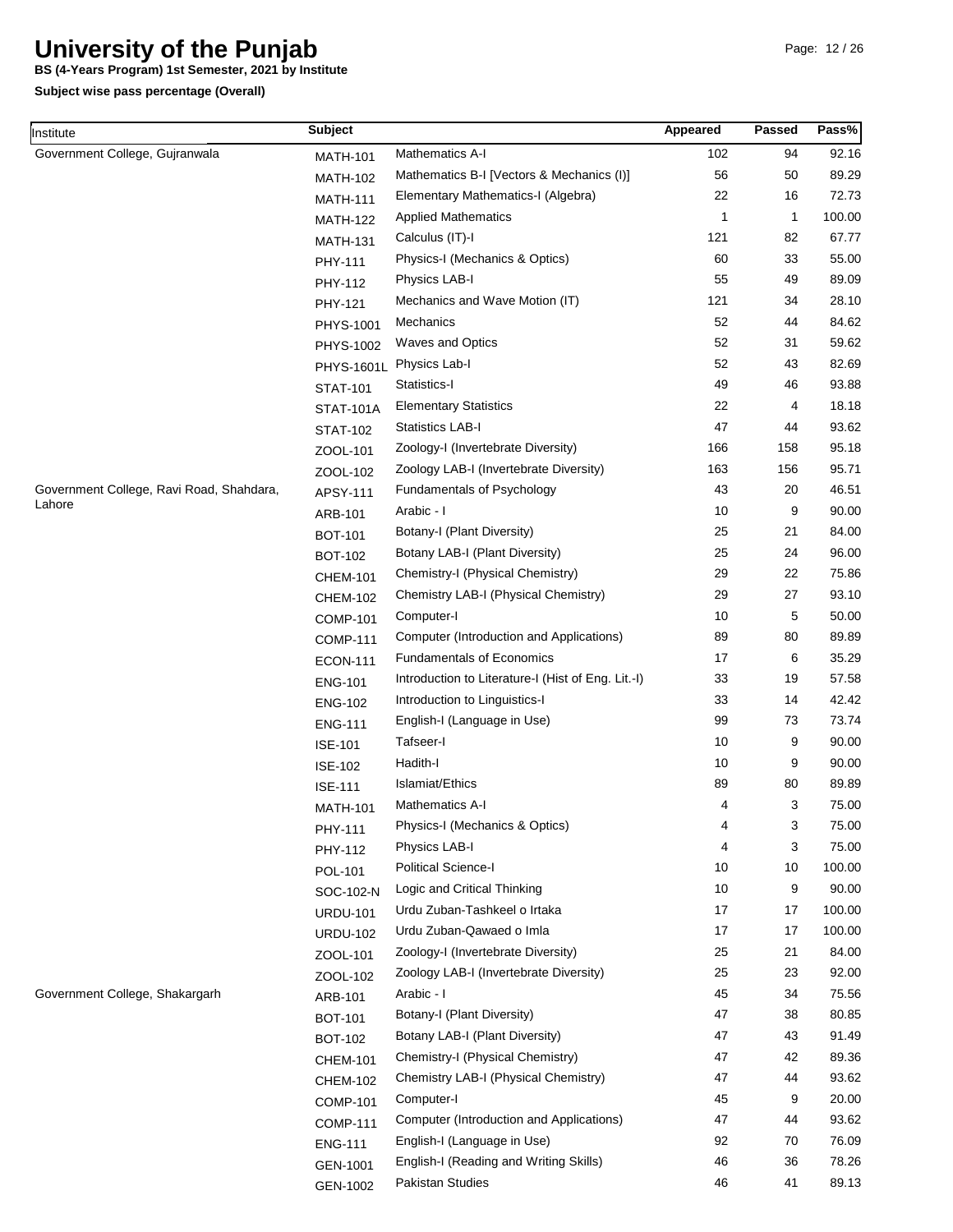**BS (4-Years Program) 1st Semester, 2021 by Institute**

| nstitute                                                                                                                                                           | <b>Subject</b>    |                                                    | Appeared | Passed | Pass%                                                                                  |
|--------------------------------------------------------------------------------------------------------------------------------------------------------------------|-------------------|----------------------------------------------------|----------|--------|----------------------------------------------------------------------------------------|
| Government College, Shakargarh                                                                                                                                     | GEN-1003          | <b>Islamic Studies/Ethics</b>                      | 46       | 41     | 89.13                                                                                  |
|                                                                                                                                                                    | <b>ISE-101</b>    | Tafseer-l                                          | 45       | 22     | 48.89                                                                                  |
| Government Degree College for Women,<br>Farooqabad, Sheikhupura<br>Government Degree College for Women,<br>Raiwind, Lahore<br>Government Degree College, Hafizabad | <b>ISE-102</b>    | Hadith-I                                           | 45       | 39     | 86.67                                                                                  |
|                                                                                                                                                                    | <b>ISE-111</b>    | Islamiat/Ethics                                    | 47       | 43     | 91.49                                                                                  |
|                                                                                                                                                                    | MATH-1001         | Calculus-I                                         | 46       | 24     | 52.17                                                                                  |
|                                                                                                                                                                    | PHYS-1001         | Mechanics                                          | 46       | 32     | 69.57                                                                                  |
|                                                                                                                                                                    | PHYS-1002         | <b>Waves and Optics</b>                            | 46       | 3      | 6.52                                                                                   |
|                                                                                                                                                                    | <b>PHYS-1601L</b> | Physics Lab-I                                      | 46       | 44     | 95.65                                                                                  |
|                                                                                                                                                                    | ZOOL-101          | Zoology-I (Invertebrate Diversity)                 | 47       | 44     | 93.62                                                                                  |
|                                                                                                                                                                    | ZOOL-102          | Zoology LAB-I (Invertebrate Diversity)             | 47       | 44     | 93.62                                                                                  |
|                                                                                                                                                                    | <b>COMP-111</b>   | Computer (Introduction and Applications)           | 1        | 1      | 100.00                                                                                 |
|                                                                                                                                                                    | <b>ECON-111</b>   | <b>Fundamentals of Economics</b>                   | 1        | 1      | 100.00                                                                                 |
|                                                                                                                                                                    | <b>ENG-111</b>    | English-I (Language in Use)                        | 1        | 1      | 100.00                                                                                 |
|                                                                                                                                                                    | <b>ISE-111</b>    | Islamiat/Ethics                                    | 1        | 1      | 100.00                                                                                 |
|                                                                                                                                                                    | <b>URDU-101</b>   | Urdu Zuban-Tashkeel o Irtaka                       | 1        | 1      | 100.00                                                                                 |
|                                                                                                                                                                    | <b>URDU-102</b>   | Urdu Zuban-Qawaed o Imla                           | 1        | 1      | 100.00                                                                                 |
|                                                                                                                                                                    | <b>APSY-111A</b>  | Introduction to Psychology (Revised)               | 38       | 33     | 86.84                                                                                  |
|                                                                                                                                                                    | <b>BSCS-101</b>   | Introduction to Mass Communication                 | 17       | 14     | 82.35                                                                                  |
|                                                                                                                                                                    | <b>COMP-111</b>   | Computer (Introduction and Applications)           | 17       | 2      | 11.76                                                                                  |
|                                                                                                                                                                    | <b>ECON-111</b>   | <b>Fundamentals of Economics</b>                   | 47       | 17     | 36.17                                                                                  |
|                                                                                                                                                                    | <b>ENG-111</b>    | English-I (Language in Use)                        | 59       | 34     | 57.63                                                                                  |
|                                                                                                                                                                    | <b>GEND-111</b>   | Gender Studies-I (MAS)                             | 16       | 14     | 87.50                                                                                  |
|                                                                                                                                                                    | <b>ISE-111</b>    | Islamiat/Ethics                                    | 16       | 14     | 87.50                                                                                  |
|                                                                                                                                                                    | <b>MATH-111</b>   | Elementary Mathematics-I (Algebra)                 | 43       | 25     | 58.14                                                                                  |
|                                                                                                                                                                    | <b>PST-111</b>    | <b>Pakistan Studies</b>                            | 38       | 31     | 81.58                                                                                  |
|                                                                                                                                                                    | SOC-111           | Sociology-I (MAS)                                  | 16       | 14     | 87.50                                                                                  |
|                                                                                                                                                                    | SOCW-111          | Social Work                                        | 38       | 24     | 63.16                                                                                  |
|                                                                                                                                                                    | APSY-111          | Fundamentals of Psychology                         | 17       | 9      | 52.94                                                                                  |
|                                                                                                                                                                    | <b>COMP-111</b>   | Computer (Introduction and Applications)           | 48       | 36     | 75.00                                                                                  |
|                                                                                                                                                                    | <b>ECON-101</b>   | Principles of Micro Economics                      | 31       | 23     | 74.19                                                                                  |
|                                                                                                                                                                    | <b>ENG-111</b>    | English-I (Language in Use)                        | 48       | 32     | 66.67                                                                                  |
|                                                                                                                                                                    | <b>ISE-111</b>    | Islamiat/Ethics                                    | 48       | 43     | 89.58                                                                                  |
|                                                                                                                                                                    | <b>MATH-111</b>   | Elementary Mathematics-I (Algebra)                 | 31       | 23     | 74.19                                                                                  |
|                                                                                                                                                                    | POL-101           | <b>Political Science-I</b>                         | 17       | 16     | 94.12                                                                                  |
|                                                                                                                                                                    | SOC-102-N         | Logic and Critical Thinking                        | 17       | 15     | 88.24                                                                                  |
|                                                                                                                                                                    | <b>STAT-101A</b>  | <b>Elementary Statistics</b>                       | 31       | 20     | 64.52                                                                                  |
| Government Degree College, Mandi Bahauddin                                                                                                                         | APSY-111          | Fundamentals of Psychology                         | 97       | 36     | 37.11                                                                                  |
|                                                                                                                                                                    | ARB-101           | Arabic - I                                         | 43       | 29     | 67.44                                                                                  |
|                                                                                                                                                                    | <b>BBA-101</b>    | Introduction to Business                           | 39       | 24     | 61.54                                                                                  |
|                                                                                                                                                                    | <b>BOT-101</b>    | Botany-I (Plant Diversity)                         | 145      | 115    | 79.31<br>95.17<br>82.76<br>95.17<br>27.91<br>63.76<br>56.76<br>32.81<br>60.94<br>73.18 |
|                                                                                                                                                                    | <b>BOT-102</b>    | Botany LAB-I (Plant Diversity)                     | 145      | 138    |                                                                                        |
|                                                                                                                                                                    | <b>CHEM-101</b>   | Chemistry-I (Physical Chemistry)                   | 145      | 120    |                                                                                        |
|                                                                                                                                                                    | <b>CHEM-102</b>   | Chemistry LAB-I (Physical Chemistry)               | 145      | 138    |                                                                                        |
|                                                                                                                                                                    | <b>COMP-101</b>   | Computer-I                                         | 43       | 12     |                                                                                        |
|                                                                                                                                                                    | <b>COMP-111</b>   | Computer (Introduction and Applications)           | 356      | 227    |                                                                                        |
|                                                                                                                                                                    | <b>ECON-101</b>   | Principles of Micro Economics                      | 74       | 42     |                                                                                        |
|                                                                                                                                                                    | <b>ENG-101</b>    | Introduction to Literature-I (Hist of Eng. Lit.-I) | 64       | 21     |                                                                                        |
|                                                                                                                                                                    | <b>ENG-102</b>    | Introduction to Linguistics-I                      | 64       | 39     |                                                                                        |
|                                                                                                                                                                    | <b>ENG-111</b>    | English-I (Language in Use)                        | 399      | 292    |                                                                                        |
|                                                                                                                                                                    | <b>ENG-121</b>    | Writing Workshop (IT)                              | 50       | 44     | 88.00                                                                                  |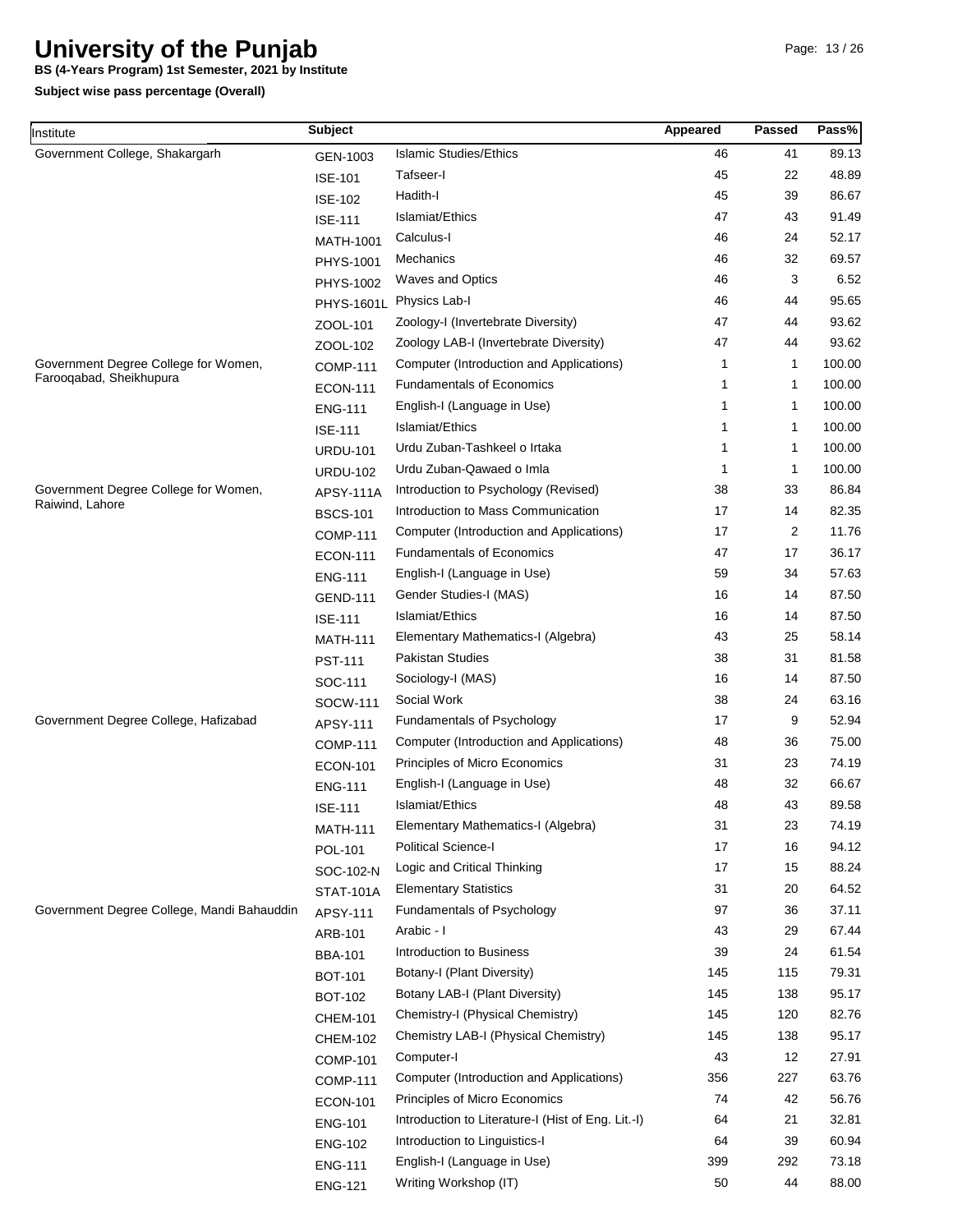**BS (4-Years Program) 1st Semester, 2021 by Institute**

| Institute                                    | <b>Subject</b>    |                                                                                                 | Appeared | <b>Passed</b> | Pass%          |
|----------------------------------------------|-------------------|-------------------------------------------------------------------------------------------------|----------|---------------|----------------|
| Government Degree College, Mandi Bahauddin   | GEN-1001          | English-I (Reading and Writing Skills)                                                          | 36       | 33            | 91.67          |
|                                              | GEN-1002          | Pakistan Studies                                                                                | 36       | 30            | 83.33          |
|                                              | GEN-1003          | <b>Islamic Studies/Ethics</b>                                                                   | 36       | 27            | 75.00          |
|                                              | <b>ISE-101</b>    | Tafseer-I                                                                                       | 43       | 20            | 46.51          |
|                                              | <b>ISE-102</b>    | Hadith-I                                                                                        | 43       | 30            | 69.77          |
|                                              | <b>ISE-111</b>    | Islamiat/Ethics                                                                                 | 356      | 305           | 85.67          |
|                                              | <b>ISE-121</b>    | <b>Islamic Studies-I</b>                                                                        | 50       | 47            | 94.00          |
|                                              | IT-101            | Introduction to Computing                                                                       | 50       | 41            | 82.00          |
|                                              | <b>MATH-1001</b>  | Calculus-I                                                                                      | 36       | 5             | 13.89          |
|                                              | <b>MATH-101</b>   | Mathematics A-I                                                                                 | 40       | 30            | 75.00          |
|                                              | <b>MATH-102</b>   | Mathematics B-I [Vectors & Mechanics (I)]                                                       | 40       | 26            | 65.00          |
|                                              | <b>MATH-111</b>   | Elementary Mathematics-I (Algebra)                                                              | 74       | 24            | 32.43          |
|                                              | <b>MATH-131</b>   | Calculus (IT)-I                                                                                 | 50       | 38            | 76.00          |
|                                              | PHY-111           | Physics-I (Mechanics & Optics)                                                                  | 40       | 33            | 82.50          |
|                                              | PHY-112           | Physics LAB-I                                                                                   | 40       | 35            | 87.50          |
|                                              | PHY-121           | Mechanics and Wave Motion (IT)                                                                  | 50       | 7             | 14.00          |
|                                              | <b>PHYS-1001</b>  | Mechanics                                                                                       | 36       | 15            | 41.67          |
|                                              | PHYS-1002         | <b>Waves and Optics</b>                                                                         | 36       | 2             | 5.56           |
|                                              | <b>PHYS-1601L</b> | Physics Lab-I                                                                                   | 36       | 30            | 83.33          |
|                                              | POL-101           | Political Science-I                                                                             | 33       | 10            | 30.30          |
|                                              | SOC-102-N         | Logic and Critical Thinking                                                                     | 33       | 6             | 18.18          |
|                                              |                   | <b>Elementary Statistics</b>                                                                    | 35       | 20            | 57.14          |
|                                              | <b>STAT-101A</b>  | Zoology-I (Invertebrate Diversity)                                                              | 145      | 136           | 93.79          |
|                                              | ZOOL-101          | Zoology LAB-I (Invertebrate Diversity)                                                          | 145      | 138           | 95.17          |
| Government Degree College, Zafarwal, Narowal | ZOOL-102          | Fundamentals of Psychology                                                                      | 38       | 23            | 60.53          |
|                                              | APSY-111          | Botany-I (Plant Diversity)                                                                      | 40       | 29            | 72.50          |
|                                              | <b>BOT-101</b>    | Botany LAB-I (Plant Diversity)                                                                  | 40       | 36            | 90.00          |
|                                              | <b>BOT-102</b>    | Chemistry-I (Physical Chemistry)                                                                | 40       | 35            | 87.50          |
|                                              | <b>CHEM-101</b>   | Chemistry LAB-I (Physical Chemistry)                                                            | 40       | 35            | 87.50          |
|                                              | <b>CHEM-102</b>   | Computer (Introduction and Applications)                                                        | 78       | 67            | 85.90          |
|                                              | <b>COMP-111</b>   | Introduction to Literature-I (Hist of Eng. Lit.-I)                                              | 38       | 28            | 73.68          |
|                                              | <b>ENG-101</b>    | Introduction to Linguistics-I                                                                   | 38       | 35            | 92.11          |
|                                              | <b>ENG-102</b>    | English-I (Language in Use)                                                                     | 78       | 74            | 94.87          |
|                                              | <b>ENG-111</b>    | Islamiat/Ethics                                                                                 | 78       | 71            | 91.03          |
|                                              | <b>ISE-111</b>    | Zoology-I (Invertebrate Diversity)                                                              | 40       | 29            | 72.50          |
|                                              | ZOOL-101          | Zoology LAB-I (Invertebrate Diversity)                                                          | 40       | 35            | 87.50          |
| Government Fatima Jinnah College for Women,  | ZOOL-102          | <b>Fundamentals of Psychology</b>                                                               | 79       | 63            | 79.75          |
| Chuna Mandi, Lahore                          | APSY-111          | Introduction to Psychology (Revised)                                                            | 42       | 37            | 88.10          |
|                                              | <b>APSY-111A</b>  | Introduction to Mass Communication                                                              | 41       | 37            | 90.24          |
|                                              | <b>BSCS-101</b>   |                                                                                                 | 156      |               | 67.95          |
|                                              | <b>COMP-111</b>   | Computer (Introduction and Applications)                                                        | 38       | 106<br>25     | 65.79          |
|                                              | <b>ECON-101</b>   | Principles of Micro Economics<br>Principles of Microeconomics                                   |          | $\mathbf{1}$  | 50.00          |
|                                              | ECON-101A         |                                                                                                 | 2        |               |                |
|                                              | <b>ECON-111</b>   | <b>Fundamentals of Economics</b>                                                                | 49       | 29            | 59.18          |
|                                              | EDE-102           | <b>Pakistan Studies</b>                                                                         | 36       | 32            | 88.89          |
|                                              | EDE-103           | English Language-I                                                                              | 37       | 31            | 83.78          |
|                                              | EDE-108           | <b>Urdu Functional</b>                                                                          | 36       | 31            | 86.11          |
|                                              | EDE-159           | Content Elective A-I (History-I)                                                                | 37       | 27            | 72.97          |
|                                              | EDE-311           | Social Foundation of Edu: School, Society &<br>Teacher                                          | 36<br>40 | 30            | 83.33<br>57.50 |
|                                              | EDE-326           | <b>Computer Applications in Education</b><br>Introduction to Literature-I (Hist of Eng. Lit.-I) | 48       | 23<br>28      | 58.33          |
|                                              | <b>ENG-101</b>    |                                                                                                 |          |               |                |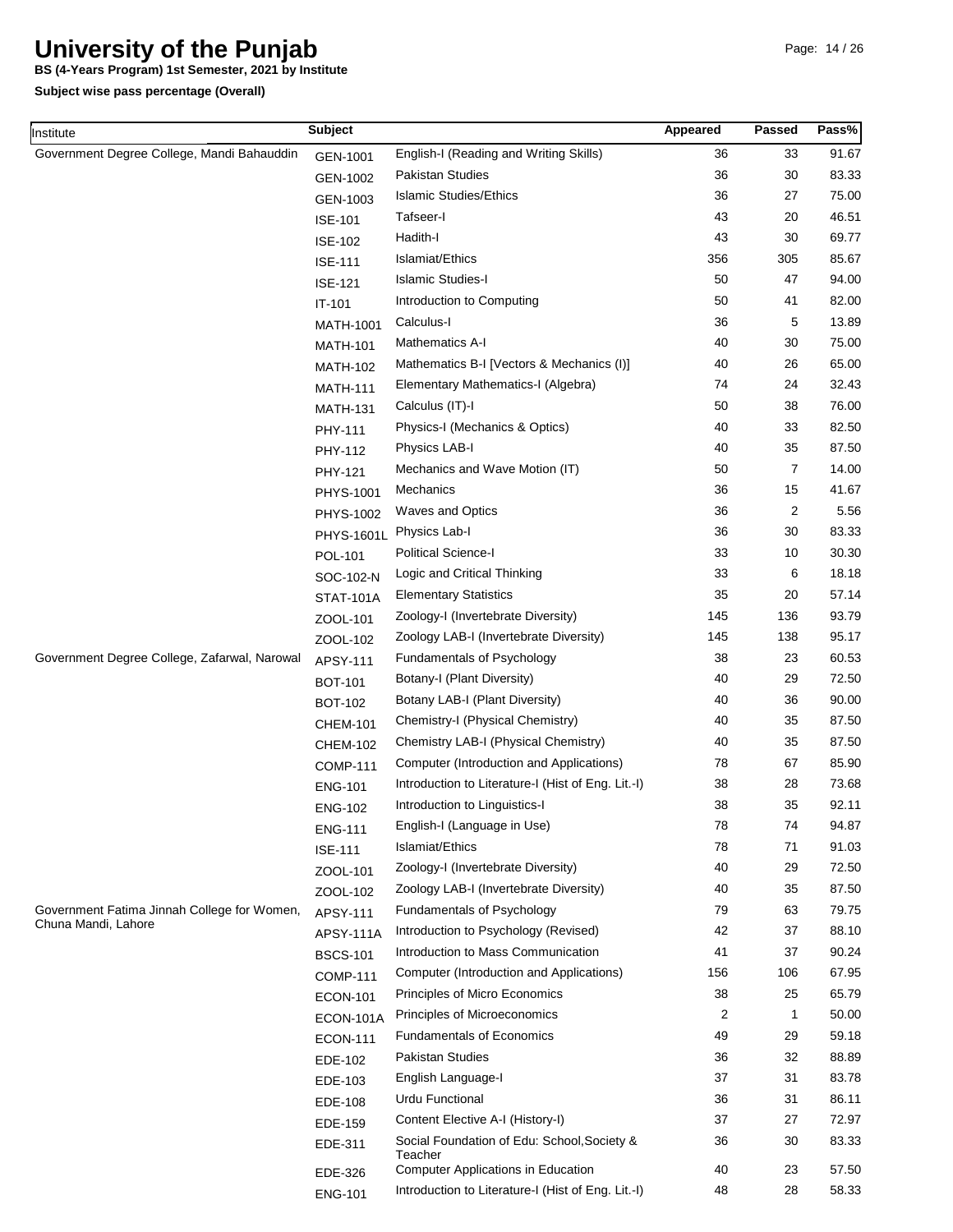**BS (4-Years Program) 1st Semester, 2021 by Institute**

| Institute                                    | <b>Subject</b>    |                                                    | Appeared | <b>Passed</b> | Pass%  |
|----------------------------------------------|-------------------|----------------------------------------------------|----------|---------------|--------|
| Government Fatima Jinnah College for Women,  | <b>ENG-102</b>    | Introduction to Linguistics-I                      | 50       | 46            | 92.00  |
| Chuna Mandi, Lahore                          | <b>ENG-111</b>    | English-I (Language in Use)                        | 223      | 204           | 91.48  |
|                                              | <b>FRN-111</b>    | French Language                                    | 1        |               | .00    |
|                                              | <b>GEND-111</b>   | Gender Studies-I (MAS)                             | 42       | 39            | 92.86  |
|                                              | <b>ISE-111</b>    | Islamiat/Ethics                                    | 150      | 139           | 92.67  |
|                                              | <b>MATH-111</b>   | Elementary Mathematics-I (Algebra)                 | 97       | 66            | 68.04  |
|                                              | POL-101           | <b>Political Science-I</b>                         | 23       | 20            | 86.96  |
|                                              | <b>PST-111</b>    | Pakistan Studies                                   | 42       | 38            | 90.48  |
|                                              | SOC-102-N         | Logic and Critical Thinking                        | 23       | 20            | 86.96  |
|                                              | SOC-111           | Sociology-I (MAS)                                  | 41       | 37            | 90.24  |
|                                              | SOCW-111          | Social Work                                        | 43       | 39            | 90.70  |
|                                              | <b>STAT-101A</b>  | <b>Elementary Statistics</b>                       | 38       | 36            | 94.74  |
| Government Graduate College for Boys, Model  | APSY-111          | Fundamentals of Psychology                         | 20       | 5             | 25.00  |
| Town, Lahore                                 | <b>BBA-101</b>    | Introduction to Business                           | 31       | 22            | 70.97  |
|                                              | <b>COMP-111</b>   | Computer (Introduction and Applications)           | 63       | 45            | 71.43  |
|                                              | <b>ECON-101</b>   | Principles of Micro Economics                      | 31       | 10            | 32.26  |
|                                              | <b>ENG-101</b>    | Introduction to Literature-I (Hist of Eng. Lit.-I) | 20       | 16            | 80.00  |
|                                              | <b>ENG-102</b>    | Introduction to Linguistics-I                      | 20       | 15            | 75.00  |
|                                              | <b>ENG-111</b>    | English-I (Language in Use)                        | 63       | 47            | 74.60  |
|                                              | <b>ISE-111</b>    | Islamiat/Ethics                                    | 63       | 42            | 66.67  |
|                                              | <b>MATH-101</b>   | Mathematics A-I                                    | 12       | 7             | 58.33  |
|                                              | <b>MATH-102</b>   | Mathematics B-I [Vectors & Mechanics (I)]          | 12       | 5             | 41.67  |
|                                              | <b>MATH-111</b>   | Elementary Mathematics-I (Algebra)                 | 31       | 12            | 38.71  |
|                                              | <b>STAT-101</b>   | Statistics-I                                       | 12       | 5             | 41.67  |
|                                              | <b>STAT-102</b>   | <b>Statistics LAB-I</b>                            | 12       | 6             | 50.00  |
| Government Graduate College, Pattoki, Kasur. | APSY-111          | Fundamentals of Psychology                         | 50       | 47            | 94.00  |
|                                              | ARB-101           | Arabic - I                                         | 45       | 42            | 93.33  |
|                                              | <b>COMP-101</b>   | Computer-I                                         | 45       | 13            | 28.89  |
|                                              | <b>COMP-111</b>   | Computer (Introduction and Applications)           | 97       | 91            | 93.81  |
|                                              | <b>ECON-111</b>   | <b>Fundamentals of Economics</b>                   | 47       | 30            | 63.83  |
|                                              | EDE-102           | Pakistan Studies                                   | 45       | 42            | 93.33  |
|                                              | EDE-103           | English Language-I                                 | 45       | 42            | 93.33  |
|                                              | EDE-108           | <b>Urdu Functional</b>                             | 45       | 42            | 93.33  |
|                                              | EDE-175           | Content Elec. A-I (Islamic Studies-I)              | 45       | 42            | 93.33  |
|                                              | EDE-311           | Social Foundation of Edu: School, Society &        | 45       | 40            | 88.89  |
|                                              |                   | Teacher                                            |          |               |        |
|                                              | EDE-326           | <b>Computer Applications in Education</b>          | 45       | 35            | 77.78  |
|                                              | <b>ENG-101</b>    | Introduction to Literature-I (Hist of Eng. Lit.-I) | 50       | 49            | 98.00  |
|                                              | <b>ENG-102</b>    | Introduction to Linguistics-I                      | 50       | 48            | 96.00  |
|                                              | <b>ENG-111</b>    | English-I (Language in Use)                        | 142      | 114           | 80.28  |
|                                              | GEN-1001          | English-I (Reading and Writing Skills)             | 44       | 42            | 95.45  |
|                                              | GEN-1002          | <b>Pakistan Studies</b>                            | 44       | 42            | 95.45  |
|                                              | GEN-1003          | <b>Islamic Studies/Ethics</b>                      | 44       | 42            | 95.45  |
|                                              | <b>ISE-101</b>    | Tafseer-I                                          | 45       | 45            | 100.00 |
|                                              | <b>ISE-102</b>    | Hadith-I                                           | 45       | 45            | 100.00 |
|                                              | <b>ISE-111</b>    | Islamiat/Ethics                                    | 97       | 95            | 97.94  |
|                                              | MATH-1001         | Calculus-I                                         | 44       | 35            | 79.55  |
|                                              | PHYS-1001         | Mechanics                                          | 44       | 42            | 95.45  |
|                                              | PHYS-1002         | <b>Waves and Optics</b>                            | 44       | 36            | 81.82  |
|                                              | <b>PHYS-1601L</b> | Physics Lab-I                                      | 44       | 42            | 95.45  |
|                                              | <b>URDU-101</b>   | Urdu Zuban-Tashkeel o Irtaka                       | 47       | 47            | 100.00 |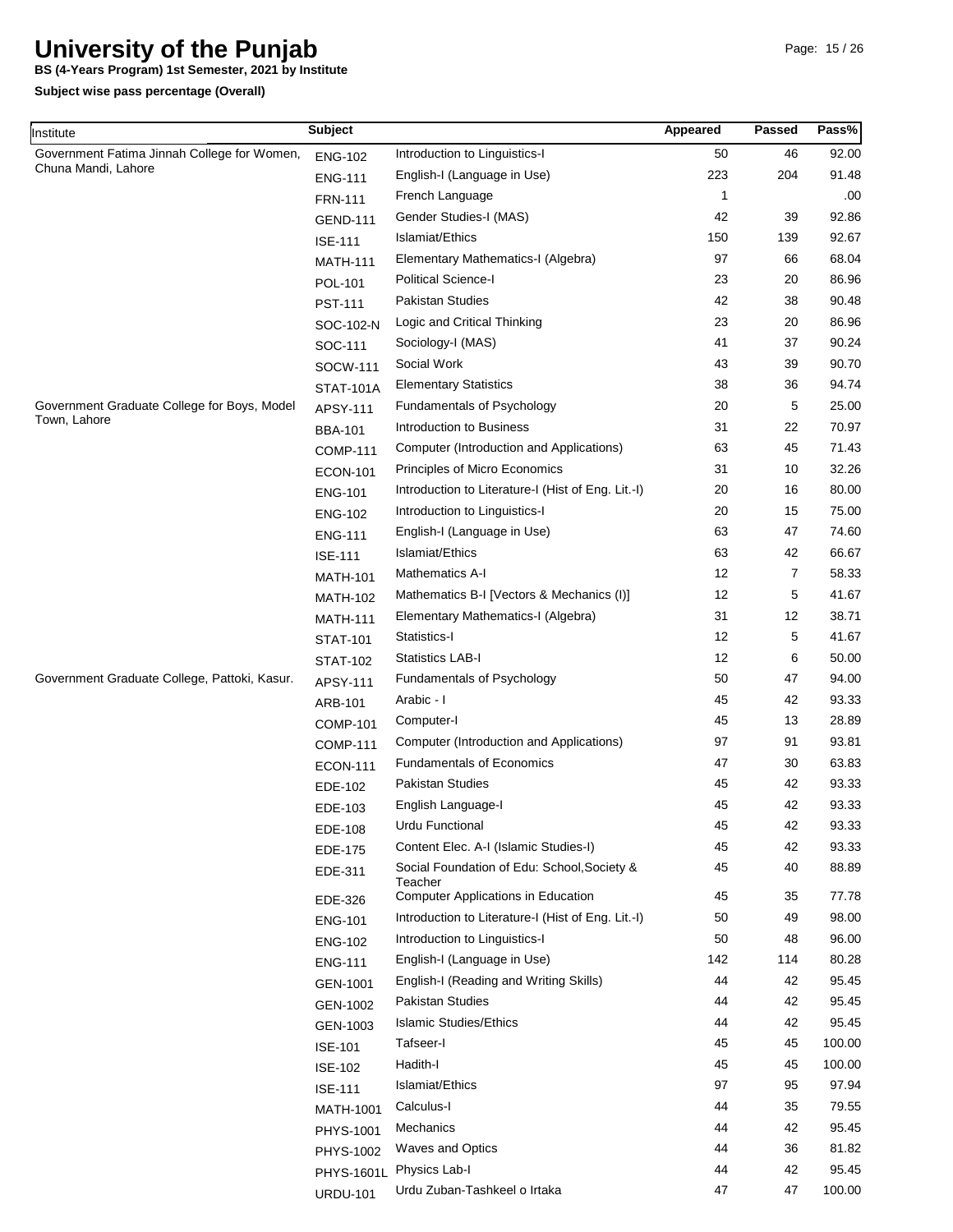**BS (4-Years Program) 1st Semester, 2021 by Institute**

**Subject wise pass percentage (Overall)**

| nstitute                                     | <b>Subject</b>   |                                                    | Appeared | Passed | Pass%  |
|----------------------------------------------|------------------|----------------------------------------------------|----------|--------|--------|
| Government Graduate College, Pattoki, Kasur. | <b>URDU-102</b>  | Urdu Zuban-Qawaed o Imla                           | 47       | 46     | 97.87  |
| Government Graduate College, Township,       | APSY-111         | Fundamentals of Psychology                         | 63       | 43     | 68.25  |
| Lahore                                       | APSY-111A        | Introduction to Psychology (Revised)               | 30       | 29     | 96.67  |
|                                              | ARB-101          | Arabic - I                                         | 32       | 27     | 84.38  |
|                                              | <b>BOT-101</b>   | Botany-I (Plant Diversity)                         | 64       | 46     | 71.88  |
|                                              | <b>BOT-102</b>   | Botany LAB-I (Plant Diversity)                     | 64       | 60     | 93.75  |
|                                              | <b>CHEM-101</b>  | Chemistry-I (Physical Chemistry)                   | 69       | 61     | 88.41  |
|                                              | <b>CHEM-102</b>  | Chemistry LAB-I (Physical Chemistry)               | 69       | 65     | 94.20  |
|                                              | <b>COMP-101</b>  | Computer-I                                         | 32       | 19     | 59.38  |
|                                              | <b>COMP-111</b>  | Computer (Introduction and Applications)           | 237      | 191    | 80.59  |
|                                              | <b>ECON-101</b>  | Principles of Micro Economics                      | 29       | 24     | 82.76  |
|                                              | <b>ECON-111</b>  | <b>Fundamentals of Economics</b>                   | 67       | 51     | 76.12  |
|                                              | <b>ENG-101</b>   | Introduction to Literature-I (Hist of Eng. Lit.-I) | 34       | 32     | 94.12  |
|                                              | <b>ENG-102</b>   | Introduction to Linguistics-I                      | 34       | 32     | 94.12  |
|                                              | <b>ENG-111</b>   | English-I (Language in Use)                        | 320      | 279    | 87.19  |
|                                              | <b>ENG-121</b>   | Writing Workshop (IT)                              | 32       | 29     | 90.63  |
|                                              | <b>ISE-101</b>   | Tafseer-I                                          | 32       | 24     | 75.00  |
|                                              | <b>ISE-102</b>   | Hadith-I                                           | 32       | 30     | 93.75  |
|                                              | <b>ISE-111</b>   | Islamiat/Ethics                                    | 239      | 192    | 80.33  |
|                                              | <b>ISE-121</b>   | <b>Islamic Studies-I</b>                           | 32       | 29     | 90.63  |
|                                              | IT-101           | Introduction to Computing                          | 32       | 29     | 90.63  |
|                                              | <b>MATH-101</b>  | Mathematics A-I                                    | 45       | 38     | 84.44  |
|                                              | <b>MATH-102</b>  | Mathematics B-I [Vectors & Mechanics (I)]          | 40       | 32     | 80.00  |
|                                              | <b>MATH-111</b>  | Elementary Mathematics-I (Algebra)                 | 78       | 36     | 46.15  |
|                                              | <b>MATH-131</b>  | Calculus (IT)-I                                    | 32       | 29     | 90.63  |
|                                              | PHY-111          | Physics-I (Mechanics & Optics)                     | 49       | 36     | 73.47  |
|                                              | PHY-112          | Physics LAB-I                                      | 46       | 35     | 76.09  |
|                                              | PHY-121          | Mechanics and Wave Motion (IT)                     | 32       | 21     | 65.63  |
|                                              | POL-101          | Political Science-I                                | 29       | 25     | 86.21  |
|                                              | <b>PST-111</b>   | Pakistan Studies                                   | 30       | 29     | 96.67  |
|                                              | SOC-102-N        | Logic and Critical Thinking                        | 32       | 15     | 46.88  |
|                                              | SOCW-111         | Social Work                                        | 30       | 29     | 96.67  |
|                                              | <b>STAT-101</b>  | Statistics-I                                       | 1        | 1      | 100.00 |
|                                              | <b>STAT-101A</b> | <b>Elementary Statistics</b>                       | 28       | 22     | 78.57  |
|                                              | <b>URDU-101</b>  | Urdu Zuban-Tashkeel o Irtaka                       | 37       | 26     | 70.27  |
|                                              | <b>URDU-102</b>  | Urdu Zuban-Qawaed o Imla                           | 36       | 28     | 77.78  |
|                                              | ZOOL-101         | Zoology-I (Invertebrate Diversity)                 | 64       | 52     | 81.25  |
|                                              | ZOOL-102         | Zoology LAB-I (Invertebrate Diversity)             | 64       | 60     | 93.75  |
| Government Islamia College of Commerce,      | <b>BBA-101</b>   | Introduction to Business                           | 65       | 50     | 76.92  |
| Allama Iqbal Town, Lahore                    | <b>COMP-111</b>  | Computer (Introduction and Applications)           | 65       | 49     | 75.38  |
|                                              | <b>ECON-101</b>  | Principles of Micro Economics                      | 68       | 40     | 58.82  |
|                                              | <b>ENG-111</b>   | English-I (Language in Use)                        | 65       | 52     | 80.00  |
|                                              | <b>ISE-111</b>   | Islamiat/Ethics                                    | 65       | 52     | 80.00  |
|                                              | <b>MATH-111</b>  | Elementary Mathematics-I (Algebra)                 | 72       | 31     | 43.06  |
| Government Islamia College, Civil Lines,     | APSY-111         | Fundamentals of Psychology                         | 141      | 80     | 56.74  |
| Lahore                                       | ARB-101          | Arabic - I                                         | 15       | 13     | 86.67  |
|                                              | <b>BOT-101</b>   | Botany-I (Plant Diversity)                         | 133      | 79     | 59.40  |
|                                              | <b>BOT-102</b>   | Botany LAB-I (Plant Diversity)                     | 116      | 100    | 86.21  |
|                                              |                  | Chemistry-I (Physical Chemistry)                   | 150      | 111    | 74.00  |
|                                              | <b>CHEM-101</b>  | Chemistry LAB-I (Physical Chemistry)               | 120      | 104    | 86.67  |
|                                              | <b>CHEM-102</b>  |                                                    |          |        |        |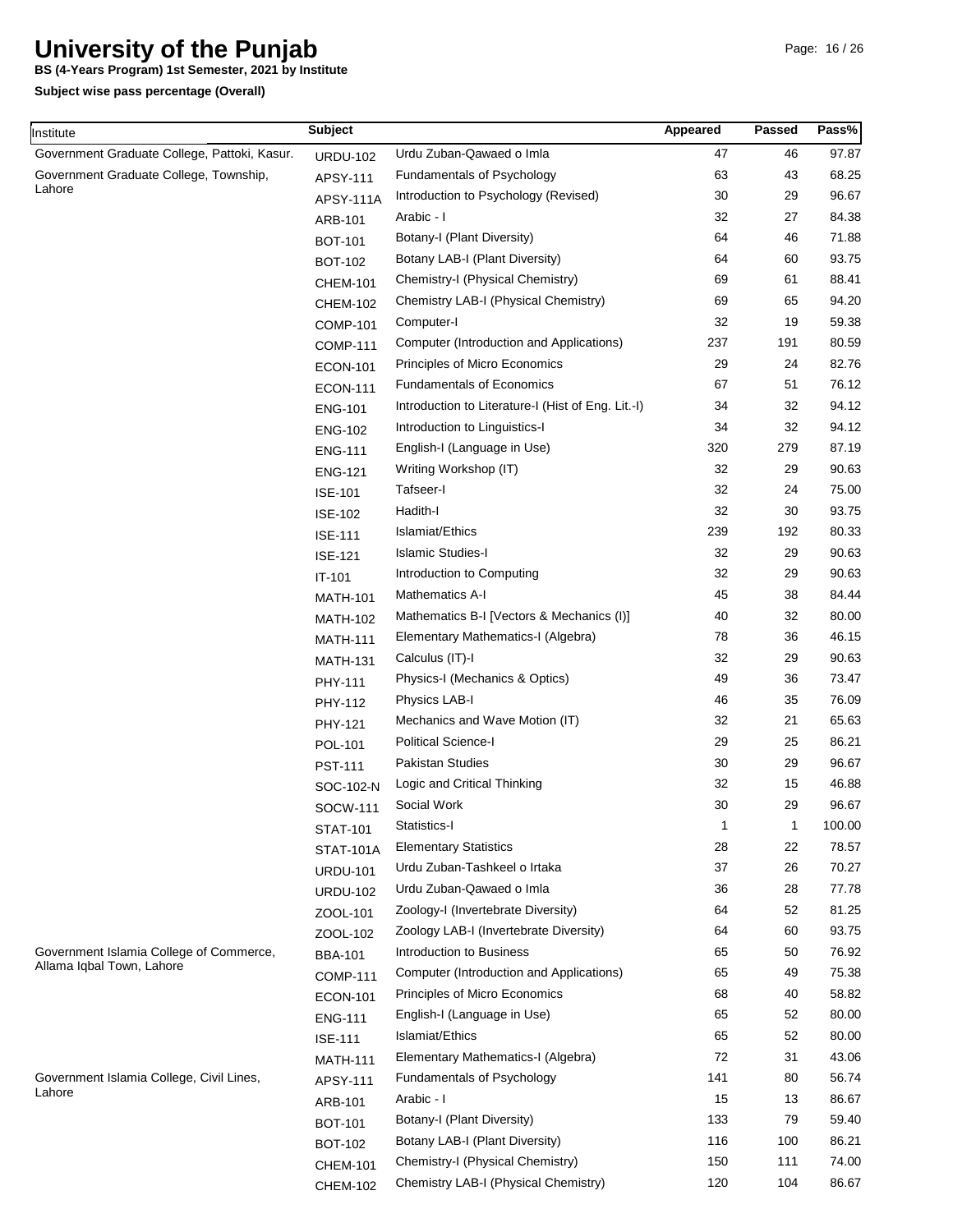**BS (4-Years Program) 1st Semester, 2021 by Institute**

**Subject wise pass percentage (Overall)**

Institute

| nstitute                                           | <b>Subject</b>    |                                                       | Appeared       | Passed         | Pass%  |
|----------------------------------------------------|-------------------|-------------------------------------------------------|----------------|----------------|--------|
| Government Islamia College, Civil Lines,<br>Lahore | <b>CHEM-111</b>   | <b>Fundamentals of Chemistry</b>                      | $\mathbf{1}$   | $\mathbf{1}$   | 100.00 |
|                                                    | <b>COMP-101</b>   | Computer-I                                            | 17             | 7              | 41.18  |
|                                                    | <b>COMP-102</b>   | Computer LAB-I                                        | $\overline{2}$ |                | .00.   |
|                                                    | <b>COMP-111</b>   | Computer (Introduction and Applications)              | 414            | 309            | 74.64  |
|                                                    | <b>ECON-101</b>   | Principles of Micro Economics                         | 47             | 22             | 46.81  |
|                                                    | <b>ECON-111</b>   | <b>Fundamentals of Economics</b>                      | 16             | $\overline{c}$ | 12.50  |
|                                                    | <b>ECON-121</b>   | <b>Basic Economics-I</b>                              | 14             | 10             | 71.43  |
|                                                    | <b>ECON-122</b>   | <b>Basic Economics LAB-I</b>                          | 14             | 12             | 85.71  |
|                                                    | <b>ENG-101</b>    | Introduction to Literature-I (Hist of Eng. Lit.-I)    | 110            | 63             | 57.27  |
|                                                    | <b>ENG-102</b>    | Introduction to Linguistics-I                         | 104            | 67             | 64.42  |
|                                                    | <b>ENG-111</b>    | English-I (Language in Use)                           | 421            | 334            | 79.33  |
|                                                    | <b>ENG-121</b>    | Writing Workshop (IT)                                 | 168            | 145            | 86.31  |
|                                                    | GEN-1001          | English-I (Reading and Writing Skills)                | 47             | 37             | 78.72  |
|                                                    | GEN-1002          | <b>Pakistan Studies</b>                               | 47             | 36             | 76.60  |
|                                                    | GEN-1003          | <b>Islamic Studies/Ethics</b>                         | 47             | 37             | 78.72  |
|                                                    | <b>HIS-101</b>    | History of Freedom Movement (1857-1930)               | 12             | 9              | 75.00  |
|                                                    | <b>HIS-102</b>    | History of World Civiliz. (Early Life to 600<br>A.D.) | 12             | 7              | 58.33  |
|                                                    | <b>ISE-101</b>    | Tafseer-I                                             | 16             | 13             | 81.25  |
|                                                    | <b>ISE-102</b>    | Hadith-I                                              | 15             | 12             | 80.00  |
|                                                    | <b>ISE-111</b>    | Islamiat/Ethics                                       | 388            | 294            | 75.77  |
|                                                    | <b>ISE-121</b>    | <b>Islamic Studies-I</b>                              | 167            | 150            | 89.82  |
|                                                    | IT-101            | Introduction to Computing                             | 170            | 130            | 76.47  |
|                                                    | MATH-1001         | Calculus-I                                            | 47             | 19             | 40.43  |
|                                                    | <b>MATH-101</b>   | <b>Mathematics A-I</b>                                | 85             | 65             | 76.47  |
|                                                    | <b>MATH-102</b>   | Mathematics B-I [Vectors & Mechanics (I)]             | 50             | 38             | 76.00  |
|                                                    | <b>MATH-111</b>   | Elementary Mathematics-I (Algebra)                    | 60             | 23             | 38.33  |
|                                                    | <b>MATH-121</b>   | Calculus-I                                            | $\overline{2}$ | 2              | 100.00 |
|                                                    | <b>MATH-122</b>   | <b>Applied Mathematics</b>                            | 20             | 15             | 75.00  |
|                                                    | <b>MATH-131</b>   | Calculus (IT)-I                                       | 172            | 142            | 82.56  |
|                                                    | PHY-111           | Physics-I (Mechanics & Optics)                        | 71             | 41             | 57.75  |
|                                                    | PHY-112           | Physics LAB-I                                         | 61             | 49             | 80.33  |
|                                                    | PHY-121           | Mechanics and Wave Motion (IT)                        | 170            | 80             | 47.06  |
|                                                    | PHYS-1001         | Mechanics                                             | 47             | 24             | 51.06  |
|                                                    | PHYS-1002         | <b>Waves and Optics</b>                               | 47             | 9              | 19.15  |
|                                                    | <b>PHYS-1601L</b> | Physics Lab-I                                         | 47             | 36             | 76.60  |
|                                                    | POL-101           | Political Science-I                                   | 37             | 33             | 89.19  |
|                                                    | SOC-102-N         | Logic and Critical Thinking                           | 36             | 15             | 41.67  |
|                                                    | <b>STAT-101</b>   | Statistics-I                                          | 19             | 8              | 42.11  |
|                                                    | <b>STAT-101A</b>  | <b>Elementary Statistics</b>                          | 44             | 28             | 63.64  |
|                                                    | <b>STAT-102</b>   | <b>Statistics LAB-I</b>                               | 16             | 11             | 68.75  |
|                                                    | <b>URDU-101</b>   | Urdu Zuban-Tashkeel o Irtaka                          | 11             | 8              | 72.73  |
|                                                    | <b>URDU-102</b>   | Urdu Zuban-Qawaed o Imla                              | 11             | 8              | 72.73  |
|                                                    | ZOOL-101          | Zoology-I (Invertebrate Diversity)                    | 119            | 83             | 69.75  |
|                                                    | ZOOL-102          | Zoology LAB-I (Invertebrate Diversity)                | 113            | 95             | 84.07  |
| Government Islamia College, Gujranwala             | APSY-111          | Fundamentals of Psychology                            | 79             | 51             | 64.56  |
|                                                    | ARB-101           | Arabic - I                                            | 45             | 36             | 80.00  |
|                                                    | <b>BOT-101</b>    | Botany-I (Plant Diversity)                            | 97             | 87             | 89.69  |
|                                                    | <b>BOT-102</b>    | Botany LAB-I (Plant Diversity)                        | 97             | 89             | 91.75  |
|                                                    | <b>CHEM-101</b>   | Chemistry-I (Physical Chemistry)                      | 97             | 88             | 90.72  |
|                                                    | <b>CHEM-102</b>   | Chemistry LAB-I (Physical Chemistry)                  | 97             | 89             | 91.75  |
|                                                    |                   |                                                       |                |                |        |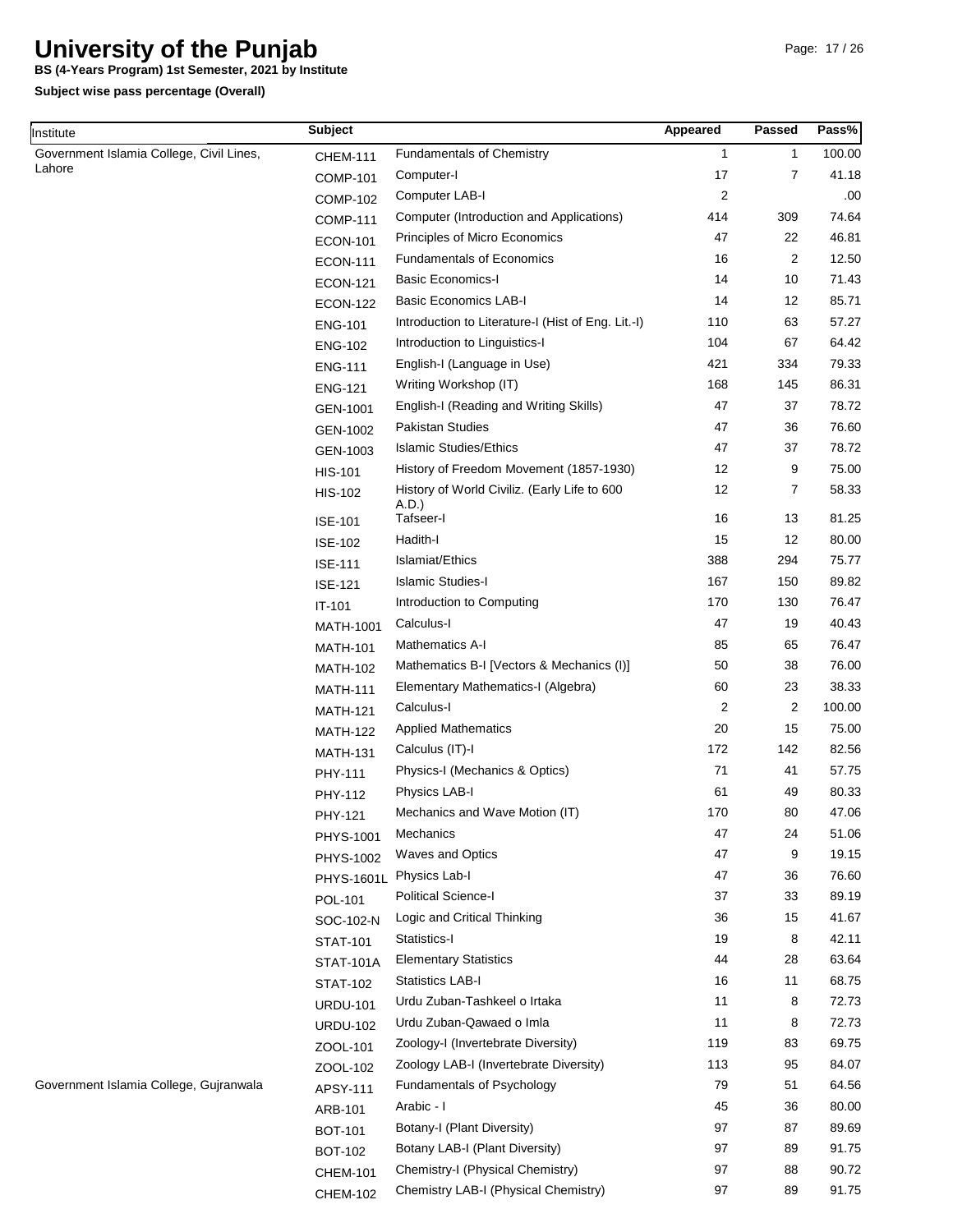**BS (4-Years Program) 1st Semester, 2021 by Institute**

**Subject wise pass percentage (Overall)**

Institute

| nstitute                                  | <b>Subject</b>    |                                                    | Appeared | Passed       | Pass%  |
|-------------------------------------------|-------------------|----------------------------------------------------|----------|--------------|--------|
| Government Islamia College, Gujranwala    | <b>COMP-101</b>   | Computer-I                                         | 45       | 31           | 68.89  |
|                                           | <b>COMP-111</b>   | Computer (Introduction and Applications)           | 257      | 177          | 68.87  |
|                                           | <b>ECON-101</b>   | Principles of Micro Economics                      | 37       | 21           | 56.76  |
|                                           | <b>ECON-111</b>   | <b>Fundamentals of Economics</b>                   | 44       | 17           | 38.64  |
|                                           | <b>ENG-101</b>    | Introduction to Literature-I (Hist of Eng. Lit.-I) | 44       | 42           | 95.45  |
|                                           | <b>ENG-102</b>    | Introduction to Linguistics-I                      | 44       | 42           | 95.45  |
|                                           | <b>ENG-111</b>    | English-I (Language in Use)                        | 302      | 255          | 84.44  |
|                                           | <b>ENG-121</b>    | Writing Workshop (IT)                              | 48       | 44           | 91.67  |
|                                           | GEN-1001          | English-I (Reading and Writing Skills)             | 39       | 37           | 94.87  |
|                                           | GEN-1002          | <b>Pakistan Studies</b>                            | 39       | 37           | 94.87  |
|                                           | GEN-1003          | <b>Islamic Studies/Ethics</b>                      | 39       | 37           | 94.87  |
|                                           | <b>ISE-101</b>    | Tafseer-I                                          | 45       | 39           | 86.67  |
|                                           | <b>ISE-102</b>    | Hadith-I                                           | 45       | 42           | 93.33  |
|                                           | <b>ISE-111</b>    | Islamiat/Ethics                                    | 257      | 222          | 86.38  |
|                                           | <b>ISE-121</b>    | <b>Islamic Studies-I</b>                           | 48       | 45           | 93.75  |
|                                           | IT-101            | Introduction to Computing                          | 48       | 44           | 91.67  |
|                                           | MATH-1001         | Calculus-I                                         | 39       | 14           | 35.90  |
|                                           | <b>MATH-111</b>   | Elementary Mathematics-I (Algebra)                 | 37       | 29           | 78.38  |
|                                           | <b>MATH-131</b>   | Calculus (IT)-I                                    | 48       | 45           | 93.75  |
|                                           | PHY-121           | Mechanics and Wave Motion (IT)                     | 48       | 32           | 66.67  |
|                                           | PHYS-1001         | Mechanics                                          | 39       | 36           | 92.31  |
|                                           | PHYS-1002         | Waves and Optics                                   | 39       | 25           | 64.10  |
|                                           | <b>PHYS-1601L</b> | Physics Lab-I                                      | 39       | 37           | 94.87  |
|                                           | POL-101           | <b>Political Science-I</b>                         | 35       | 24           | 68.57  |
|                                           | SOC-102-N         | Logic and Critical Thinking                        | 35       | 24           | 68.57  |
|                                           | <b>STAT-101A</b>  | <b>Elementary Statistics</b>                       | 37       | 30           | 81.08  |
|                                           | <b>URDU-101</b>   | Urdu Zuban-Tashkeel o Irtaka                       | 44       | 39           | 88.64  |
|                                           | <b>URDU-102</b>   | Urdu Zuban-Qawaed o Imla                           | 44       | 39           | 88.64  |
|                                           | ZOOL-101          | Zoology-I (Invertebrate Diversity)                 | 97       | 89           | 91.75  |
|                                           | ZOOL-102          | Zoology LAB-I (Invertebrate Diversity)             | 97       | 89           | 91.75  |
| Government Islamia College, Railway Road, | APSY-111          | Fundamentals of Psychology                         | 45       | 25           | 55.56  |
| Lahore                                    | ARB-101           | Arabic - I                                         | 13       | 11           | 84.62  |
|                                           | <b>BOT-101</b>    | Botany-I (Plant Diversity)                         | 20       | 12           | 60.00  |
|                                           | <b>BOT-102</b>    | Botany LAB-I (Plant Diversity)                     | 19       | 17           | 89.47  |
|                                           | <b>CHEM-101</b>   | Chemistry-I (Physical Chemistry)                   | 43       | 36           | 83.72  |
|                                           | <b>CHEM-102</b>   | Chemistry LAB-I (Physical Chemistry)               | 29       | 26           | 89.66  |
|                                           | <b>COMP-101</b>   | Computer-I                                         | 13       | $\mathbf{1}$ | 7.69   |
|                                           | <b>COMP-111</b>   | Computer (Introduction and Applications)           | 107      | 65           | 60.75  |
|                                           | <b>ECON-111</b>   | <b>Fundamentals of Economics</b>                   | 12       | 10           | 83.33  |
|                                           | <b>ENG-101</b>    | Introduction to Literature-I (Hist of Eng. Lit.-I) | 41       | 29           | 70.73  |
|                                           | <b>ENG-102</b>    | Introduction to Linguistics-I                      | 41       | 36           | 87.80  |
|                                           | <b>ENG-111</b>    | English-I (Language in Use)                        | 137      | 108          | 78.83  |
|                                           | <b>ISE-101</b>    | Tafseer-I                                          | 13       | 11           | 84.62  |
|                                           | <b>ISE-102</b>    | Hadith-I                                           | 13       | 13           | 100.00 |
|                                           | <b>ISE-111</b>    | Islamiat/Ethics                                    | 107      | 86           | 80.37  |
|                                           | <b>MATH-101</b>   | <b>Mathematics A-I</b>                             | 41       | 32           | 78.05  |
|                                           | <b>MATH-102</b>   | Mathematics B-I [Vectors & Mechanics (I)]          | 29       | 21           | 72.41  |
|                                           | PHY-111           | Physics-I (Mechanics & Optics)                     | 39       | 22           | 56.41  |
|                                           | PHY-112           | Physics LAB-I                                      | 39       | 29           | 74.36  |
|                                           | <b>URDU-101</b>   | Urdu Zuban-Tashkeel o Irtaka                       | 8        | 5            | 62.50  |
|                                           |                   |                                                    |          |              |        |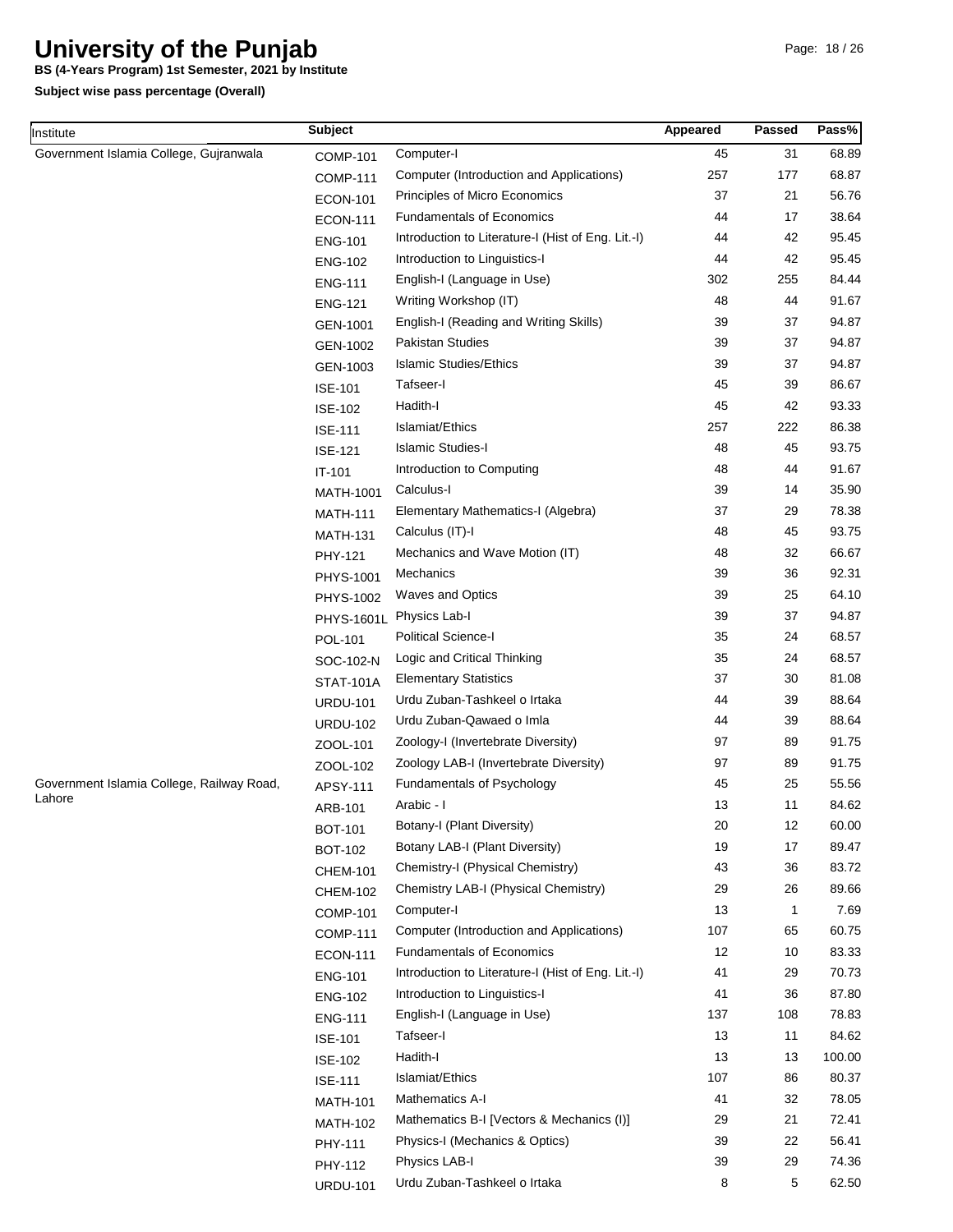**BS (4-Years Program) 1st Semester, 2021 by Institute**

**Subject wise pass percentage (Overall)**

Institute

| nstitute                                   | <b>Subject</b>    |                                                    | Appeared | <b>Passed</b>  | Pass% |
|--------------------------------------------|-------------------|----------------------------------------------------|----------|----------------|-------|
| Government Islamia College, Railway Road,  | <b>URDU-102</b>   | Urdu Zuban-Qawaed o Imla                           | 8        | $\overline{7}$ | 87.50 |
| Lahore                                     | ZOOL-101          | Zoology-I (Invertebrate Diversity)                 | 20       | 15             | 75.00 |
|                                            | ZOOL-102          | Zoology LAB-I (Invertebrate Diversity)             | 19       | 18             | 94.74 |
| Government Jinnah Islamia College, Sialkot | APSY-111          | Fundamentals of Psychology                         | 43       | 24             | 55.81 |
|                                            | ARB-101           | Arabic - I                                         | 42       | 30             | 71.43 |
|                                            | <b>BOT-101</b>    | Botany-I (Plant Diversity)                         | 160      | 124            | 77.50 |
|                                            | <b>BOT-102</b>    | Botany LAB-I (Plant Diversity)                     | 146      | 131            | 89.73 |
|                                            | <b>CHEM-101</b>   | Chemistry-I (Physical Chemistry)                   | 151      | 114            | 75.50 |
|                                            | <b>CHEM-102</b>   | Chemistry LAB-I (Physical Chemistry)               | 146      | 131            | 89.73 |
|                                            | <b>COMP-101</b>   | Computer-I                                         | 46       | 9              | 19.57 |
| Government M. A. O. College, Lahore        | <b>COMP-111</b>   | Computer (Introduction and Applications)           | 307      | 208            | 67.75 |
|                                            | <b>ECON-101</b>   | Principles of Micro Economics                      | 42       | 21             | 50.00 |
|                                            | <b>ECON-111</b>   | <b>Fundamentals of Economics</b>                   | 33       | 16             | 48.48 |
|                                            | <b>ENG-101</b>    | Introduction to Literature-I (Hist of Eng. Lit.-I) | 43       | 21             | 48.84 |
|                                            | <b>ENG-102</b>    | Introduction to Linguistics-I                      | 43       | 33             | 76.74 |
|                                            | <b>ENG-111</b>    | English-I (Language in Use)                        | 366      | 287            | 78.42 |
|                                            | GEN-1001          | English-I (Reading and Writing Skills)             | 29       | 27             | 93.10 |
|                                            | GEN-1002          | <b>Pakistan Studies</b>                            | 29       | 26             | 89.66 |
|                                            | GEN-1003          | <b>Islamic Studies/Ethics</b>                      | 29       | 27             | 93.10 |
|                                            | <b>ISE-101</b>    | Tafseer-I                                          | 44       | 26             | 59.09 |
|                                            |                   | Hadith-I                                           | 42       | 35             | 83.33 |
|                                            | <b>ISE-102</b>    | Islamiat/Ethics                                    | 305      | 268            | 87.87 |
|                                            | <b>ISE-111</b>    | Calculus-I                                         | 29       | 16             | 55.17 |
|                                            | MATH-1001         | Mathematics A-I                                    | 41       | 34             | 82.93 |
|                                            | <b>MATH-101</b>   | Mathematics B-I [Vectors & Mechanics (I)]          | 41       | 38             | 92.68 |
|                                            | <b>MATH-102</b>   | Elementary Mathematics-I (Algebra)                 | 48       | 22             | 45.83 |
|                                            | <b>MATH-111</b>   | Mechanics                                          | 29       | 21             | 72.41 |
|                                            | <b>PHYS-1001</b>  | <b>Waves and Optics</b>                            | 29       | 6              | 20.69 |
|                                            | PHYS-1002         | Physics Lab-I                                      | 29       | 28             | 96.55 |
|                                            | <b>PHYS-1601L</b> | Statistics-I                                       | 41       | 34             | 82.93 |
|                                            | <b>STAT-101</b>   |                                                    |          |                |       |
|                                            | STAT-101A         | <b>Elementary Statistics</b>                       | 42       | 20             | 47.62 |
|                                            | <b>STAT-102</b>   | <b>Statistics LAB-I</b>                            | 41       | 36             | 87.80 |
|                                            | <b>URDU-101</b>   | Urdu Zuban-Tashkeel o Irtaka                       | 33       | 31             | 93.94 |
|                                            | <b>URDU-102</b>   | Urdu Zuban-Qawaed o Imla                           | 33       | 31             | 93.94 |
|                                            | ZOOL-101          | Zoology-I (Invertebrate Diversity)                 | 150      | 130            | 86.67 |
|                                            | ZOOL-102          | Zoology LAB-I (Invertebrate Diversity)             | 146      | 130            | 89.04 |
|                                            | APSY-111          | Fundamentals of Psychology                         | 125      | 41             | 32.80 |
|                                            | APSY-111A         | Introduction to Psychology (Revised)               | 87       | 79             | 90.80 |
|                                            | <b>BBA-101</b>    | Introduction to Business                           | 173      | 152            | 87.86 |
|                                            | <b>BOT-101</b>    | Botany-I (Plant Diversity)                         | 144      | 93             | 64.58 |
|                                            | <b>BOT-102</b>    | Botany LAB-I (Plant Diversity)                     | 124      | 93             | 75.00 |
|                                            | <b>BSCS-101</b>   | Introduction to Mass Communication                 | 84       | 70             | 83.33 |
|                                            | <b>CHEM-101</b>   | Chemistry-I (Physical Chemistry)                   | 140      | 111            | 79.29 |
|                                            | <b>CHEM-102</b>   | Chemistry LAB-I (Physical Chemistry)               | 138      | 118            | 85.51 |
|                                            | CHEM-111N         | Fundamentals of Chemistry (Rev)                    | 1        |                | .00   |
|                                            | <b>COMM-101</b>   | <b>Financial Accounting-I</b>                      | 89       | 62             | 69.66 |
|                                            | <b>COMP-111</b>   | Computer (Introduction and Applications)           | 603      | 507            | 84.08 |
|                                            | <b>COMP-121</b>   | <b>Computer Applications in Business</b>           | 87       | 78             | 89.66 |
|                                            | <b>ECON-101</b>   | Principles of Micro Economics                      | 145      | 87             | 60.00 |
|                                            | ECON-101A         | Principles of Microeconomics                       | 4        | $\overline{2}$ | 50.00 |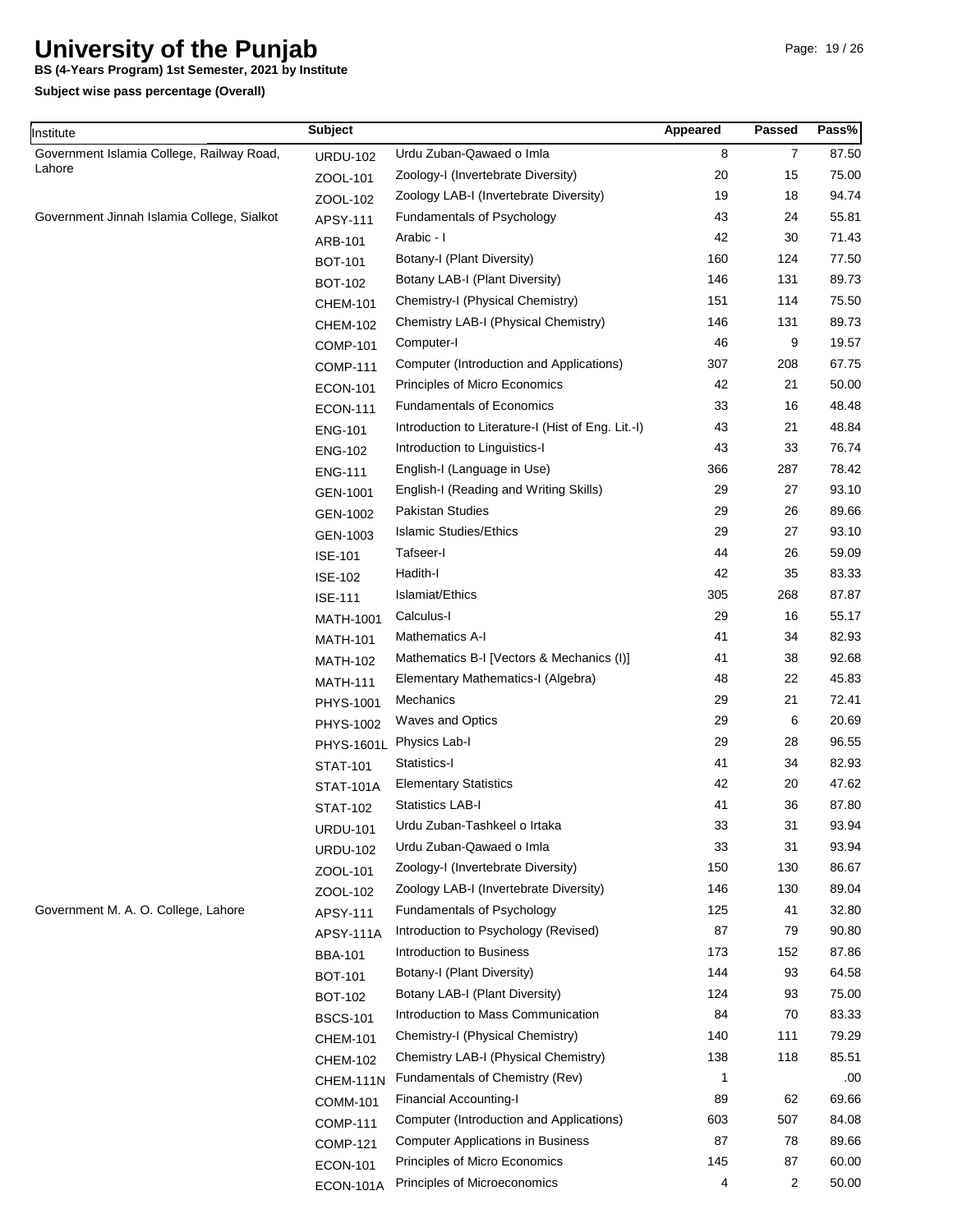**BS (4-Years Program) 1st Semester, 2021 by Institute**

| Institute                                 | <b>Subject</b>   |                                                    | Appeared | <b>Passed</b> | Pass% |
|-------------------------------------------|------------------|----------------------------------------------------|----------|---------------|-------|
| Government M. A. O. College, Lahore       | <b>ECON-111</b>  | <b>Fundamentals of Economics</b>                   | 138      | 99            | 71.74 |
|                                           | <b>ENG-101</b>   | Introduction to Literature-I (Hist of Eng. Lit.-I) | 82       | 73            | 89.02 |
|                                           | <b>ENG-102</b>   | Introduction to Linguistics-I                      | 80       | 65            | 81.25 |
|                                           | <b>ENG-111</b>   | English-I (Language in Use)                        | 853      | 720           | 84.41 |
|                                           | <b>ENG-121</b>   | Writing Workshop (IT)                              | 95       | 89            | 93.68 |
|                                           | GEN-1001         | English-I (Reading and Writing Skills)             | 78       | 65            | 83.33 |
|                                           | GEN-1002         | Pakistan Studies                                   | 78       | 65            | 83.33 |
|                                           | GEN-1003         | <b>Islamic Studies/Ethics</b>                      | 78       | 49            | 62.82 |
|                                           | <b>GEND-111</b>  | Gender Studies-I (MAS)                             | 84       | 72            | 85.71 |
|                                           | <b>ISE-111</b>   | Islamiat/Ethics                                    | 677      | 554           | 81.83 |
|                                           | <b>ISE-121</b>   | <b>Islamic Studies-I</b>                           | 93       | 85            | 91.40 |
|                                           | IT-101           | Introduction to Computing                          | 93       | 87            | 93.55 |
|                                           | <b>MATH-1001</b> | Calculus-I                                         | 78       | 36            | 46.15 |
|                                           | <b>MATH-101</b>  | Mathematics A-I                                    | 98       | 72            | 73.47 |
|                                           | <b>MATH-102</b>  | Mathematics B-I [Vectors & Mechanics (I)]          | 88       | 78            | 88.64 |
|                                           | <b>MATH-111</b>  | Elementary Mathematics-I (Algebra)                 | 236      | 131           | 55.51 |
|                                           | <b>MATH-112</b>  | <b>Business Mathematics</b>                        | 96       | 65            | 67.71 |
|                                           | <b>MATH-121</b>  | Calculus-I                                         | 1        |               | .00   |
|                                           | <b>MATH-122</b>  | <b>Applied Mathematics</b>                         | 26       | 14            | 53.85 |
|                                           | <b>MATH-131</b>  | Calculus (IT)-I                                    | 94       | 77            | 81.91 |
|                                           | PHY-101          | <b>Elementary Mechanics</b>                        | 1        |               | .00   |
|                                           | PHY-102          | Waves, Oscillations and Optics                     | 1        |               | .00.  |
|                                           | PHY-111          | Physics-I (Mechanics & Optics)                     | 79       | 60            | 75.95 |
|                                           | PHY-112          | Physics LAB-I                                      | 74       | 66            | 89.19 |
|                                           | PHY-121          | Mechanics and Wave Motion (IT)                     | 93       | 45            | 48.39 |
|                                           | PHYS-1001        | Mechanics                                          | 78       | 47            | 60.26 |
|                                           | PHYS-1002        | <b>Waves and Optics</b>                            | 78       | 25            | 32.05 |
|                                           | PHYS-1601L       | Physics Lab-I                                      | 78       | 64            | 82.05 |
|                                           | POL-101          | <b>Political Science-I</b>                         | 39       | 28            | 71.79 |
|                                           | <b>PST-111</b>   | Pakistan Studies                                   | 89       | 81            | 91.01 |
|                                           | SOC-102-N        | Logic and Critical Thinking                        | 41       | 29            | 70.73 |
|                                           | SOC-111          | Sociology-I (MAS)                                  | 84       | 67            | 79.76 |
|                                           | SOCW-111         | Social Work                                        | 90       | 84            | 93.33 |
|                                           | <b>STAT-101</b>  | Statistics-I                                       | 25       | 22            | 88.00 |
|                                           | <b>STAT-101A</b> | <b>Elementary Statistics</b>                       | 45       | 21            | 46.67 |
|                                           | <b>STAT-102</b>  | <b>Statistics LAB-I</b>                            | 21       | 20            | 95.24 |
|                                           | <b>URDU-101</b>  | Urdu Zuban-Tashkeel o Irtaka                       | 45       | 41            | 91.11 |
|                                           | <b>URDU-102</b>  | Urdu Zuban-Qawaed o Imla                           | 45       | 43            | 95.56 |
|                                           | ZOOL-101         | Zoology-I (Invertebrate Diversity)                 | 150      | 118           | 78.67 |
|                                           | ZOOL-102         | Zoology LAB-I (Invertebrate Diversity)             | 120      | 102           | 85.00 |
| Government Postgraduate College for Boys, | <b>BOT-101</b>   | Botany-I (Plant Diversity)                         | 30       | 18            | 60.00 |
|                                           | <b>BOT-102</b>   | Botany LAB-I (Plant Diversity)                     | 30       | 23            | 76.67 |
| Satellite Town, Rawalpindi                | <b>CHEM-101</b>  | Chemistry-I (Physical Chemistry)                   | 45       | 30            | 66.67 |
|                                           | <b>CHEM-102</b>  | Chemistry LAB-I (Physical Chemistry)               | 45       | 38            | 84.44 |
|                                           | <b>COMP-111</b>  | Computer (Introduction and Applications)           | 78       | 42            | 53.85 |
|                                           | <b>ENG-111</b>   | English-I (Language in Use)                        | 78       | 58            | 74.36 |
|                                           | GEN-1001         | English-I (Reading and Writing Skills)             | 30       | 23            | 76.67 |
|                                           | GEN-1002         | Pakistan Studies                                   | 30       | 19            | 63.33 |
|                                           | GEN-1003         | <b>Islamic Studies/Ethics</b>                      | 30       | 17            | 56.67 |
|                                           | <b>ISE-111</b>   | Islamiat/Ethics                                    | 78       | 56            | 71.79 |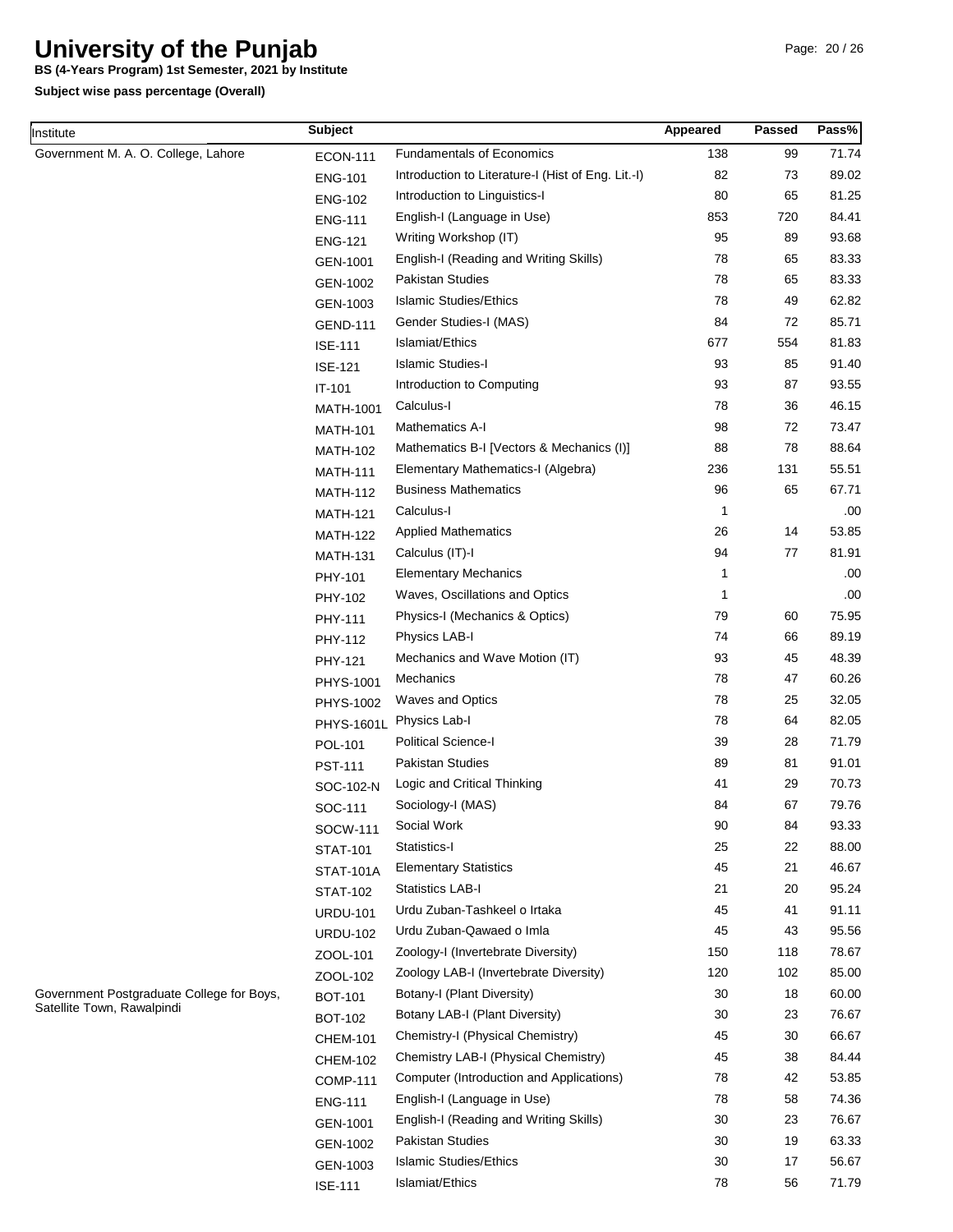**BS (4-Years Program) 1st Semester, 2021 by Institute**

| Government Postgraduate College for Boys,<br>Calculus-I<br>30<br>6<br>20.00<br><b>MATH-1001</b><br>Satellite Town, Rawalpindi<br>Mathematics A-I<br>48<br>25<br>52.08<br><b>MATH-101</b><br>33<br>20<br>60.61<br>Mathematics B-I [Vectors & Mechanics (I)]<br><b>MATH-102</b><br>64.10<br>39<br>25<br>Physics-I (Mechanics & Optics)<br>PHY-111<br>38<br>97.44<br>Physics LAB-I<br>39<br>PHY-112<br>Mechanics<br>30<br>36.67<br>11<br>PHYS-1001<br>30<br>20.00<br><b>Waves and Optics</b><br>6<br>PHYS-1002<br>30<br>22<br>73.33<br>Physics Lab-I<br><b>PHYS-1601L</b><br>2<br>Statistics-I<br>9<br>22.22<br><b>STAT-101</b><br>9<br>8<br>88.89<br><b>Statistics LAB-I</b><br><b>STAT-102</b><br>30<br>22<br>73.33<br>Zoology-I (Invertebrate Diversity)<br>ZOOL-101<br>Zoology LAB-I (Invertebrate Diversity)<br>30<br>22<br>73.33<br>ZOOL-102<br>Government Postgraduate College for Women,<br>Fundamentals of Psychology<br>159<br>120<br>75.47<br>APSY-111<br>Satellite Town, Gujranwala<br>Introduction to Psychology (Revised)<br>94<br>85<br>90.43<br><b>APSY-111A</b><br>Arabic - I<br>91<br>82<br>90.11<br>ARB-101<br>Botany-I (Plant Diversity)<br>404<br>342<br>84.65<br><b>BOT-101</b><br>91.79<br>Botany LAB-I (Plant Diversity)<br>402<br>369<br><b>BOT-102</b><br>406<br>376<br>92.61<br>Chemistry-I (Physical Chemistry)<br><b>CHEM-101</b><br>Chemistry LAB-I (Physical Chemistry)<br>402<br>376<br>93.53<br><b>CHEM-102</b><br><b>Financial Accounting-I</b><br>1<br>.00.<br><b>COMM-101</b><br>Computer-I<br>91<br>74<br>81.32<br><b>COMP-101</b><br>754<br>625<br>82.89<br>Computer (Introduction and Applications)<br><b>COMP-111</b><br>Principles of Micro Economics<br>95<br>62<br>65.26<br><b>ECON-101</b><br>Principles of Microeconomics<br>100.00<br>1<br>1<br>ECON-101A<br><b>Fundamentals of Economics</b><br>102<br>87<br>85.29<br><b>ECON-111</b><br><b>Pakistan Studies</b><br>157<br>151<br>96.18<br>EDE-102<br>161<br>148<br>91.93<br>English Language-I<br>EDE-103<br><b>Urdu Functional</b><br>157<br>150<br>95.54<br>EDE-108<br>Content Elective A (Sociology-I)<br>157<br>151<br>96.18<br><b>EDE-167</b><br>Social Foundation of Edu: School, Society &<br>92.99<br>157<br>146<br>EDE-311<br>Teacher<br>161<br>116<br>72.05<br><b>Computer Applications in Education</b><br>EDE-326<br>163<br>126<br>77.30<br>Introduction to Literature-I (Hist of Eng. Lit.-I)<br><b>ENG-101</b><br>159<br>85.53<br>Introduction to Linguistics-I<br>136<br><b>ENG-102</b><br>English-I (Language in Use)<br>946<br>858<br>90.70<br><b>ENG-111</b><br>160<br>151<br>94.38<br>Writing Workshop (IT)<br><b>ENG-121</b><br>91.84<br>English-I (Reading and Writing Skills)<br>49<br>45<br>GEN-1001<br>89.80<br>Pakistan Studies<br>49<br>44<br>GEN-1002<br>91.84<br><b>Islamic Studies/Ethics</b><br>49<br>45<br>GEN-1003<br>91<br>84<br>92.31<br>Tafseer-I<br><b>ISE-101</b><br>95.60<br>Hadith-I<br>91<br>87<br><b>ISE-102</b><br>Islamiat/Ethics<br>753<br>703<br>93.36<br><b>ISE-111</b><br>160<br>95.00<br><b>Islamic Studies-I</b><br>152<br><b>ISE-121</b><br>160<br>78.13<br>Introduction to Computing<br>125<br>$IT-101$<br>48.98<br>49<br>24<br>Calculus-I<br><b>MATH-1001</b><br>98.99<br>99<br>98<br>Mathematics A-I<br><b>MATH-101</b><br>99<br>98.99<br>Mathematics B-I [Vectors & Mechanics (I)]<br>98<br><b>MATH-102</b><br>203<br>77.34<br>Elementary Mathematics-I (Algebra)<br>157<br><b>MATH-111</b><br>161<br>126<br>78.26<br>Calculus (IT)-I<br><b>MATH-131</b><br>96.67<br>90<br>87<br>Physics-I (Mechanics & Optics)<br>PHY-111 | Institute | <b>Subject</b> | Appeared | <b>Passed</b> | Pass% |
|-------------------------------------------------------------------------------------------------------------------------------------------------------------------------------------------------------------------------------------------------------------------------------------------------------------------------------------------------------------------------------------------------------------------------------------------------------------------------------------------------------------------------------------------------------------------------------------------------------------------------------------------------------------------------------------------------------------------------------------------------------------------------------------------------------------------------------------------------------------------------------------------------------------------------------------------------------------------------------------------------------------------------------------------------------------------------------------------------------------------------------------------------------------------------------------------------------------------------------------------------------------------------------------------------------------------------------------------------------------------------------------------------------------------------------------------------------------------------------------------------------------------------------------------------------------------------------------------------------------------------------------------------------------------------------------------------------------------------------------------------------------------------------------------------------------------------------------------------------------------------------------------------------------------------------------------------------------------------------------------------------------------------------------------------------------------------------------------------------------------------------------------------------------------------------------------------------------------------------------------------------------------------------------------------------------------------------------------------------------------------------------------------------------------------------------------------------------------------------------------------------------------------------------------------------------------------------------------------------------------------------------------------------------------------------------------------------------------------------------------------------------------------------------------------------------------------------------------------------------------------------------------------------------------------------------------------------------------------------------------------------------------------------------------------------------------------------------------------------------------------------------------------------------------------------------------------------------------------------------------------------------------------------------------------------------------------------------------------------------------------------------------------------------------------------------------------------------------------------------------------------------------------------------------------------------------------------|-----------|----------------|----------|---------------|-------|
|                                                                                                                                                                                                                                                                                                                                                                                                                                                                                                                                                                                                                                                                                                                                                                                                                                                                                                                                                                                                                                                                                                                                                                                                                                                                                                                                                                                                                                                                                                                                                                                                                                                                                                                                                                                                                                                                                                                                                                                                                                                                                                                                                                                                                                                                                                                                                                                                                                                                                                                                                                                                                                                                                                                                                                                                                                                                                                                                                                                                                                                                                                                                                                                                                                                                                                                                                                                                                                                                                                                                                                               |           |                |          |               |       |
|                                                                                                                                                                                                                                                                                                                                                                                                                                                                                                                                                                                                                                                                                                                                                                                                                                                                                                                                                                                                                                                                                                                                                                                                                                                                                                                                                                                                                                                                                                                                                                                                                                                                                                                                                                                                                                                                                                                                                                                                                                                                                                                                                                                                                                                                                                                                                                                                                                                                                                                                                                                                                                                                                                                                                                                                                                                                                                                                                                                                                                                                                                                                                                                                                                                                                                                                                                                                                                                                                                                                                                               |           |                |          |               |       |
|                                                                                                                                                                                                                                                                                                                                                                                                                                                                                                                                                                                                                                                                                                                                                                                                                                                                                                                                                                                                                                                                                                                                                                                                                                                                                                                                                                                                                                                                                                                                                                                                                                                                                                                                                                                                                                                                                                                                                                                                                                                                                                                                                                                                                                                                                                                                                                                                                                                                                                                                                                                                                                                                                                                                                                                                                                                                                                                                                                                                                                                                                                                                                                                                                                                                                                                                                                                                                                                                                                                                                                               |           |                |          |               |       |
|                                                                                                                                                                                                                                                                                                                                                                                                                                                                                                                                                                                                                                                                                                                                                                                                                                                                                                                                                                                                                                                                                                                                                                                                                                                                                                                                                                                                                                                                                                                                                                                                                                                                                                                                                                                                                                                                                                                                                                                                                                                                                                                                                                                                                                                                                                                                                                                                                                                                                                                                                                                                                                                                                                                                                                                                                                                                                                                                                                                                                                                                                                                                                                                                                                                                                                                                                                                                                                                                                                                                                                               |           |                |          |               |       |
|                                                                                                                                                                                                                                                                                                                                                                                                                                                                                                                                                                                                                                                                                                                                                                                                                                                                                                                                                                                                                                                                                                                                                                                                                                                                                                                                                                                                                                                                                                                                                                                                                                                                                                                                                                                                                                                                                                                                                                                                                                                                                                                                                                                                                                                                                                                                                                                                                                                                                                                                                                                                                                                                                                                                                                                                                                                                                                                                                                                                                                                                                                                                                                                                                                                                                                                                                                                                                                                                                                                                                                               |           |                |          |               |       |
|                                                                                                                                                                                                                                                                                                                                                                                                                                                                                                                                                                                                                                                                                                                                                                                                                                                                                                                                                                                                                                                                                                                                                                                                                                                                                                                                                                                                                                                                                                                                                                                                                                                                                                                                                                                                                                                                                                                                                                                                                                                                                                                                                                                                                                                                                                                                                                                                                                                                                                                                                                                                                                                                                                                                                                                                                                                                                                                                                                                                                                                                                                                                                                                                                                                                                                                                                                                                                                                                                                                                                                               |           |                |          |               |       |
|                                                                                                                                                                                                                                                                                                                                                                                                                                                                                                                                                                                                                                                                                                                                                                                                                                                                                                                                                                                                                                                                                                                                                                                                                                                                                                                                                                                                                                                                                                                                                                                                                                                                                                                                                                                                                                                                                                                                                                                                                                                                                                                                                                                                                                                                                                                                                                                                                                                                                                                                                                                                                                                                                                                                                                                                                                                                                                                                                                                                                                                                                                                                                                                                                                                                                                                                                                                                                                                                                                                                                                               |           |                |          |               |       |
|                                                                                                                                                                                                                                                                                                                                                                                                                                                                                                                                                                                                                                                                                                                                                                                                                                                                                                                                                                                                                                                                                                                                                                                                                                                                                                                                                                                                                                                                                                                                                                                                                                                                                                                                                                                                                                                                                                                                                                                                                                                                                                                                                                                                                                                                                                                                                                                                                                                                                                                                                                                                                                                                                                                                                                                                                                                                                                                                                                                                                                                                                                                                                                                                                                                                                                                                                                                                                                                                                                                                                                               |           |                |          |               |       |
|                                                                                                                                                                                                                                                                                                                                                                                                                                                                                                                                                                                                                                                                                                                                                                                                                                                                                                                                                                                                                                                                                                                                                                                                                                                                                                                                                                                                                                                                                                                                                                                                                                                                                                                                                                                                                                                                                                                                                                                                                                                                                                                                                                                                                                                                                                                                                                                                                                                                                                                                                                                                                                                                                                                                                                                                                                                                                                                                                                                                                                                                                                                                                                                                                                                                                                                                                                                                                                                                                                                                                                               |           |                |          |               |       |
|                                                                                                                                                                                                                                                                                                                                                                                                                                                                                                                                                                                                                                                                                                                                                                                                                                                                                                                                                                                                                                                                                                                                                                                                                                                                                                                                                                                                                                                                                                                                                                                                                                                                                                                                                                                                                                                                                                                                                                                                                                                                                                                                                                                                                                                                                                                                                                                                                                                                                                                                                                                                                                                                                                                                                                                                                                                                                                                                                                                                                                                                                                                                                                                                                                                                                                                                                                                                                                                                                                                                                                               |           |                |          |               |       |
|                                                                                                                                                                                                                                                                                                                                                                                                                                                                                                                                                                                                                                                                                                                                                                                                                                                                                                                                                                                                                                                                                                                                                                                                                                                                                                                                                                                                                                                                                                                                                                                                                                                                                                                                                                                                                                                                                                                                                                                                                                                                                                                                                                                                                                                                                                                                                                                                                                                                                                                                                                                                                                                                                                                                                                                                                                                                                                                                                                                                                                                                                                                                                                                                                                                                                                                                                                                                                                                                                                                                                                               |           |                |          |               |       |
|                                                                                                                                                                                                                                                                                                                                                                                                                                                                                                                                                                                                                                                                                                                                                                                                                                                                                                                                                                                                                                                                                                                                                                                                                                                                                                                                                                                                                                                                                                                                                                                                                                                                                                                                                                                                                                                                                                                                                                                                                                                                                                                                                                                                                                                                                                                                                                                                                                                                                                                                                                                                                                                                                                                                                                                                                                                                                                                                                                                                                                                                                                                                                                                                                                                                                                                                                                                                                                                                                                                                                                               |           |                |          |               |       |
|                                                                                                                                                                                                                                                                                                                                                                                                                                                                                                                                                                                                                                                                                                                                                                                                                                                                                                                                                                                                                                                                                                                                                                                                                                                                                                                                                                                                                                                                                                                                                                                                                                                                                                                                                                                                                                                                                                                                                                                                                                                                                                                                                                                                                                                                                                                                                                                                                                                                                                                                                                                                                                                                                                                                                                                                                                                                                                                                                                                                                                                                                                                                                                                                                                                                                                                                                                                                                                                                                                                                                                               |           |                |          |               |       |
|                                                                                                                                                                                                                                                                                                                                                                                                                                                                                                                                                                                                                                                                                                                                                                                                                                                                                                                                                                                                                                                                                                                                                                                                                                                                                                                                                                                                                                                                                                                                                                                                                                                                                                                                                                                                                                                                                                                                                                                                                                                                                                                                                                                                                                                                                                                                                                                                                                                                                                                                                                                                                                                                                                                                                                                                                                                                                                                                                                                                                                                                                                                                                                                                                                                                                                                                                                                                                                                                                                                                                                               |           |                |          |               |       |
|                                                                                                                                                                                                                                                                                                                                                                                                                                                                                                                                                                                                                                                                                                                                                                                                                                                                                                                                                                                                                                                                                                                                                                                                                                                                                                                                                                                                                                                                                                                                                                                                                                                                                                                                                                                                                                                                                                                                                                                                                                                                                                                                                                                                                                                                                                                                                                                                                                                                                                                                                                                                                                                                                                                                                                                                                                                                                                                                                                                                                                                                                                                                                                                                                                                                                                                                                                                                                                                                                                                                                                               |           |                |          |               |       |
|                                                                                                                                                                                                                                                                                                                                                                                                                                                                                                                                                                                                                                                                                                                                                                                                                                                                                                                                                                                                                                                                                                                                                                                                                                                                                                                                                                                                                                                                                                                                                                                                                                                                                                                                                                                                                                                                                                                                                                                                                                                                                                                                                                                                                                                                                                                                                                                                                                                                                                                                                                                                                                                                                                                                                                                                                                                                                                                                                                                                                                                                                                                                                                                                                                                                                                                                                                                                                                                                                                                                                                               |           |                |          |               |       |
|                                                                                                                                                                                                                                                                                                                                                                                                                                                                                                                                                                                                                                                                                                                                                                                                                                                                                                                                                                                                                                                                                                                                                                                                                                                                                                                                                                                                                                                                                                                                                                                                                                                                                                                                                                                                                                                                                                                                                                                                                                                                                                                                                                                                                                                                                                                                                                                                                                                                                                                                                                                                                                                                                                                                                                                                                                                                                                                                                                                                                                                                                                                                                                                                                                                                                                                                                                                                                                                                                                                                                                               |           |                |          |               |       |
|                                                                                                                                                                                                                                                                                                                                                                                                                                                                                                                                                                                                                                                                                                                                                                                                                                                                                                                                                                                                                                                                                                                                                                                                                                                                                                                                                                                                                                                                                                                                                                                                                                                                                                                                                                                                                                                                                                                                                                                                                                                                                                                                                                                                                                                                                                                                                                                                                                                                                                                                                                                                                                                                                                                                                                                                                                                                                                                                                                                                                                                                                                                                                                                                                                                                                                                                                                                                                                                                                                                                                                               |           |                |          |               |       |
|                                                                                                                                                                                                                                                                                                                                                                                                                                                                                                                                                                                                                                                                                                                                                                                                                                                                                                                                                                                                                                                                                                                                                                                                                                                                                                                                                                                                                                                                                                                                                                                                                                                                                                                                                                                                                                                                                                                                                                                                                                                                                                                                                                                                                                                                                                                                                                                                                                                                                                                                                                                                                                                                                                                                                                                                                                                                                                                                                                                                                                                                                                                                                                                                                                                                                                                                                                                                                                                                                                                                                                               |           |                |          |               |       |
|                                                                                                                                                                                                                                                                                                                                                                                                                                                                                                                                                                                                                                                                                                                                                                                                                                                                                                                                                                                                                                                                                                                                                                                                                                                                                                                                                                                                                                                                                                                                                                                                                                                                                                                                                                                                                                                                                                                                                                                                                                                                                                                                                                                                                                                                                                                                                                                                                                                                                                                                                                                                                                                                                                                                                                                                                                                                                                                                                                                                                                                                                                                                                                                                                                                                                                                                                                                                                                                                                                                                                                               |           |                |          |               |       |
|                                                                                                                                                                                                                                                                                                                                                                                                                                                                                                                                                                                                                                                                                                                                                                                                                                                                                                                                                                                                                                                                                                                                                                                                                                                                                                                                                                                                                                                                                                                                                                                                                                                                                                                                                                                                                                                                                                                                                                                                                                                                                                                                                                                                                                                                                                                                                                                                                                                                                                                                                                                                                                                                                                                                                                                                                                                                                                                                                                                                                                                                                                                                                                                                                                                                                                                                                                                                                                                                                                                                                                               |           |                |          |               |       |
|                                                                                                                                                                                                                                                                                                                                                                                                                                                                                                                                                                                                                                                                                                                                                                                                                                                                                                                                                                                                                                                                                                                                                                                                                                                                                                                                                                                                                                                                                                                                                                                                                                                                                                                                                                                                                                                                                                                                                                                                                                                                                                                                                                                                                                                                                                                                                                                                                                                                                                                                                                                                                                                                                                                                                                                                                                                                                                                                                                                                                                                                                                                                                                                                                                                                                                                                                                                                                                                                                                                                                                               |           |                |          |               |       |
|                                                                                                                                                                                                                                                                                                                                                                                                                                                                                                                                                                                                                                                                                                                                                                                                                                                                                                                                                                                                                                                                                                                                                                                                                                                                                                                                                                                                                                                                                                                                                                                                                                                                                                                                                                                                                                                                                                                                                                                                                                                                                                                                                                                                                                                                                                                                                                                                                                                                                                                                                                                                                                                                                                                                                                                                                                                                                                                                                                                                                                                                                                                                                                                                                                                                                                                                                                                                                                                                                                                                                                               |           |                |          |               |       |
|                                                                                                                                                                                                                                                                                                                                                                                                                                                                                                                                                                                                                                                                                                                                                                                                                                                                                                                                                                                                                                                                                                                                                                                                                                                                                                                                                                                                                                                                                                                                                                                                                                                                                                                                                                                                                                                                                                                                                                                                                                                                                                                                                                                                                                                                                                                                                                                                                                                                                                                                                                                                                                                                                                                                                                                                                                                                                                                                                                                                                                                                                                                                                                                                                                                                                                                                                                                                                                                                                                                                                                               |           |                |          |               |       |
|                                                                                                                                                                                                                                                                                                                                                                                                                                                                                                                                                                                                                                                                                                                                                                                                                                                                                                                                                                                                                                                                                                                                                                                                                                                                                                                                                                                                                                                                                                                                                                                                                                                                                                                                                                                                                                                                                                                                                                                                                                                                                                                                                                                                                                                                                                                                                                                                                                                                                                                                                                                                                                                                                                                                                                                                                                                                                                                                                                                                                                                                                                                                                                                                                                                                                                                                                                                                                                                                                                                                                                               |           |                |          |               |       |
|                                                                                                                                                                                                                                                                                                                                                                                                                                                                                                                                                                                                                                                                                                                                                                                                                                                                                                                                                                                                                                                                                                                                                                                                                                                                                                                                                                                                                                                                                                                                                                                                                                                                                                                                                                                                                                                                                                                                                                                                                                                                                                                                                                                                                                                                                                                                                                                                                                                                                                                                                                                                                                                                                                                                                                                                                                                                                                                                                                                                                                                                                                                                                                                                                                                                                                                                                                                                                                                                                                                                                                               |           |                |          |               |       |
|                                                                                                                                                                                                                                                                                                                                                                                                                                                                                                                                                                                                                                                                                                                                                                                                                                                                                                                                                                                                                                                                                                                                                                                                                                                                                                                                                                                                                                                                                                                                                                                                                                                                                                                                                                                                                                                                                                                                                                                                                                                                                                                                                                                                                                                                                                                                                                                                                                                                                                                                                                                                                                                                                                                                                                                                                                                                                                                                                                                                                                                                                                                                                                                                                                                                                                                                                                                                                                                                                                                                                                               |           |                |          |               |       |
|                                                                                                                                                                                                                                                                                                                                                                                                                                                                                                                                                                                                                                                                                                                                                                                                                                                                                                                                                                                                                                                                                                                                                                                                                                                                                                                                                                                                                                                                                                                                                                                                                                                                                                                                                                                                                                                                                                                                                                                                                                                                                                                                                                                                                                                                                                                                                                                                                                                                                                                                                                                                                                                                                                                                                                                                                                                                                                                                                                                                                                                                                                                                                                                                                                                                                                                                                                                                                                                                                                                                                                               |           |                |          |               |       |
|                                                                                                                                                                                                                                                                                                                                                                                                                                                                                                                                                                                                                                                                                                                                                                                                                                                                                                                                                                                                                                                                                                                                                                                                                                                                                                                                                                                                                                                                                                                                                                                                                                                                                                                                                                                                                                                                                                                                                                                                                                                                                                                                                                                                                                                                                                                                                                                                                                                                                                                                                                                                                                                                                                                                                                                                                                                                                                                                                                                                                                                                                                                                                                                                                                                                                                                                                                                                                                                                                                                                                                               |           |                |          |               |       |
|                                                                                                                                                                                                                                                                                                                                                                                                                                                                                                                                                                                                                                                                                                                                                                                                                                                                                                                                                                                                                                                                                                                                                                                                                                                                                                                                                                                                                                                                                                                                                                                                                                                                                                                                                                                                                                                                                                                                                                                                                                                                                                                                                                                                                                                                                                                                                                                                                                                                                                                                                                                                                                                                                                                                                                                                                                                                                                                                                                                                                                                                                                                                                                                                                                                                                                                                                                                                                                                                                                                                                                               |           |                |          |               |       |
|                                                                                                                                                                                                                                                                                                                                                                                                                                                                                                                                                                                                                                                                                                                                                                                                                                                                                                                                                                                                                                                                                                                                                                                                                                                                                                                                                                                                                                                                                                                                                                                                                                                                                                                                                                                                                                                                                                                                                                                                                                                                                                                                                                                                                                                                                                                                                                                                                                                                                                                                                                                                                                                                                                                                                                                                                                                                                                                                                                                                                                                                                                                                                                                                                                                                                                                                                                                                                                                                                                                                                                               |           |                |          |               |       |
|                                                                                                                                                                                                                                                                                                                                                                                                                                                                                                                                                                                                                                                                                                                                                                                                                                                                                                                                                                                                                                                                                                                                                                                                                                                                                                                                                                                                                                                                                                                                                                                                                                                                                                                                                                                                                                                                                                                                                                                                                                                                                                                                                                                                                                                                                                                                                                                                                                                                                                                                                                                                                                                                                                                                                                                                                                                                                                                                                                                                                                                                                                                                                                                                                                                                                                                                                                                                                                                                                                                                                                               |           |                |          |               |       |
|                                                                                                                                                                                                                                                                                                                                                                                                                                                                                                                                                                                                                                                                                                                                                                                                                                                                                                                                                                                                                                                                                                                                                                                                                                                                                                                                                                                                                                                                                                                                                                                                                                                                                                                                                                                                                                                                                                                                                                                                                                                                                                                                                                                                                                                                                                                                                                                                                                                                                                                                                                                                                                                                                                                                                                                                                                                                                                                                                                                                                                                                                                                                                                                                                                                                                                                                                                                                                                                                                                                                                                               |           |                |          |               |       |
|                                                                                                                                                                                                                                                                                                                                                                                                                                                                                                                                                                                                                                                                                                                                                                                                                                                                                                                                                                                                                                                                                                                                                                                                                                                                                                                                                                                                                                                                                                                                                                                                                                                                                                                                                                                                                                                                                                                                                                                                                                                                                                                                                                                                                                                                                                                                                                                                                                                                                                                                                                                                                                                                                                                                                                                                                                                                                                                                                                                                                                                                                                                                                                                                                                                                                                                                                                                                                                                                                                                                                                               |           |                |          |               |       |
|                                                                                                                                                                                                                                                                                                                                                                                                                                                                                                                                                                                                                                                                                                                                                                                                                                                                                                                                                                                                                                                                                                                                                                                                                                                                                                                                                                                                                                                                                                                                                                                                                                                                                                                                                                                                                                                                                                                                                                                                                                                                                                                                                                                                                                                                                                                                                                                                                                                                                                                                                                                                                                                                                                                                                                                                                                                                                                                                                                                                                                                                                                                                                                                                                                                                                                                                                                                                                                                                                                                                                                               |           |                |          |               |       |
|                                                                                                                                                                                                                                                                                                                                                                                                                                                                                                                                                                                                                                                                                                                                                                                                                                                                                                                                                                                                                                                                                                                                                                                                                                                                                                                                                                                                                                                                                                                                                                                                                                                                                                                                                                                                                                                                                                                                                                                                                                                                                                                                                                                                                                                                                                                                                                                                                                                                                                                                                                                                                                                                                                                                                                                                                                                                                                                                                                                                                                                                                                                                                                                                                                                                                                                                                                                                                                                                                                                                                                               |           |                |          |               |       |
|                                                                                                                                                                                                                                                                                                                                                                                                                                                                                                                                                                                                                                                                                                                                                                                                                                                                                                                                                                                                                                                                                                                                                                                                                                                                                                                                                                                                                                                                                                                                                                                                                                                                                                                                                                                                                                                                                                                                                                                                                                                                                                                                                                                                                                                                                                                                                                                                                                                                                                                                                                                                                                                                                                                                                                                                                                                                                                                                                                                                                                                                                                                                                                                                                                                                                                                                                                                                                                                                                                                                                                               |           |                |          |               |       |
|                                                                                                                                                                                                                                                                                                                                                                                                                                                                                                                                                                                                                                                                                                                                                                                                                                                                                                                                                                                                                                                                                                                                                                                                                                                                                                                                                                                                                                                                                                                                                                                                                                                                                                                                                                                                                                                                                                                                                                                                                                                                                                                                                                                                                                                                                                                                                                                                                                                                                                                                                                                                                                                                                                                                                                                                                                                                                                                                                                                                                                                                                                                                                                                                                                                                                                                                                                                                                                                                                                                                                                               |           |                |          |               |       |
|                                                                                                                                                                                                                                                                                                                                                                                                                                                                                                                                                                                                                                                                                                                                                                                                                                                                                                                                                                                                                                                                                                                                                                                                                                                                                                                                                                                                                                                                                                                                                                                                                                                                                                                                                                                                                                                                                                                                                                                                                                                                                                                                                                                                                                                                                                                                                                                                                                                                                                                                                                                                                                                                                                                                                                                                                                                                                                                                                                                                                                                                                                                                                                                                                                                                                                                                                                                                                                                                                                                                                                               |           |                |          |               |       |
|                                                                                                                                                                                                                                                                                                                                                                                                                                                                                                                                                                                                                                                                                                                                                                                                                                                                                                                                                                                                                                                                                                                                                                                                                                                                                                                                                                                                                                                                                                                                                                                                                                                                                                                                                                                                                                                                                                                                                                                                                                                                                                                                                                                                                                                                                                                                                                                                                                                                                                                                                                                                                                                                                                                                                                                                                                                                                                                                                                                                                                                                                                                                                                                                                                                                                                                                                                                                                                                                                                                                                                               |           |                |          |               |       |
|                                                                                                                                                                                                                                                                                                                                                                                                                                                                                                                                                                                                                                                                                                                                                                                                                                                                                                                                                                                                                                                                                                                                                                                                                                                                                                                                                                                                                                                                                                                                                                                                                                                                                                                                                                                                                                                                                                                                                                                                                                                                                                                                                                                                                                                                                                                                                                                                                                                                                                                                                                                                                                                                                                                                                                                                                                                                                                                                                                                                                                                                                                                                                                                                                                                                                                                                                                                                                                                                                                                                                                               |           |                |          |               |       |
|                                                                                                                                                                                                                                                                                                                                                                                                                                                                                                                                                                                                                                                                                                                                                                                                                                                                                                                                                                                                                                                                                                                                                                                                                                                                                                                                                                                                                                                                                                                                                                                                                                                                                                                                                                                                                                                                                                                                                                                                                                                                                                                                                                                                                                                                                                                                                                                                                                                                                                                                                                                                                                                                                                                                                                                                                                                                                                                                                                                                                                                                                                                                                                                                                                                                                                                                                                                                                                                                                                                                                                               |           |                |          |               |       |
|                                                                                                                                                                                                                                                                                                                                                                                                                                                                                                                                                                                                                                                                                                                                                                                                                                                                                                                                                                                                                                                                                                                                                                                                                                                                                                                                                                                                                                                                                                                                                                                                                                                                                                                                                                                                                                                                                                                                                                                                                                                                                                                                                                                                                                                                                                                                                                                                                                                                                                                                                                                                                                                                                                                                                                                                                                                                                                                                                                                                                                                                                                                                                                                                                                                                                                                                                                                                                                                                                                                                                                               |           |                |          |               |       |
|                                                                                                                                                                                                                                                                                                                                                                                                                                                                                                                                                                                                                                                                                                                                                                                                                                                                                                                                                                                                                                                                                                                                                                                                                                                                                                                                                                                                                                                                                                                                                                                                                                                                                                                                                                                                                                                                                                                                                                                                                                                                                                                                                                                                                                                                                                                                                                                                                                                                                                                                                                                                                                                                                                                                                                                                                                                                                                                                                                                                                                                                                                                                                                                                                                                                                                                                                                                                                                                                                                                                                                               |           |                |          |               |       |
|                                                                                                                                                                                                                                                                                                                                                                                                                                                                                                                                                                                                                                                                                                                                                                                                                                                                                                                                                                                                                                                                                                                                                                                                                                                                                                                                                                                                                                                                                                                                                                                                                                                                                                                                                                                                                                                                                                                                                                                                                                                                                                                                                                                                                                                                                                                                                                                                                                                                                                                                                                                                                                                                                                                                                                                                                                                                                                                                                                                                                                                                                                                                                                                                                                                                                                                                                                                                                                                                                                                                                                               |           |                |          |               |       |
|                                                                                                                                                                                                                                                                                                                                                                                                                                                                                                                                                                                                                                                                                                                                                                                                                                                                                                                                                                                                                                                                                                                                                                                                                                                                                                                                                                                                                                                                                                                                                                                                                                                                                                                                                                                                                                                                                                                                                                                                                                                                                                                                                                                                                                                                                                                                                                                                                                                                                                                                                                                                                                                                                                                                                                                                                                                                                                                                                                                                                                                                                                                                                                                                                                                                                                                                                                                                                                                                                                                                                                               |           |                |          |               |       |
|                                                                                                                                                                                                                                                                                                                                                                                                                                                                                                                                                                                                                                                                                                                                                                                                                                                                                                                                                                                                                                                                                                                                                                                                                                                                                                                                                                                                                                                                                                                                                                                                                                                                                                                                                                                                                                                                                                                                                                                                                                                                                                                                                                                                                                                                                                                                                                                                                                                                                                                                                                                                                                                                                                                                                                                                                                                                                                                                                                                                                                                                                                                                                                                                                                                                                                                                                                                                                                                                                                                                                                               |           |                |          |               |       |
|                                                                                                                                                                                                                                                                                                                                                                                                                                                                                                                                                                                                                                                                                                                                                                                                                                                                                                                                                                                                                                                                                                                                                                                                                                                                                                                                                                                                                                                                                                                                                                                                                                                                                                                                                                                                                                                                                                                                                                                                                                                                                                                                                                                                                                                                                                                                                                                                                                                                                                                                                                                                                                                                                                                                                                                                                                                                                                                                                                                                                                                                                                                                                                                                                                                                                                                                                                                                                                                                                                                                                                               |           |                |          |               |       |
|                                                                                                                                                                                                                                                                                                                                                                                                                                                                                                                                                                                                                                                                                                                                                                                                                                                                                                                                                                                                                                                                                                                                                                                                                                                                                                                                                                                                                                                                                                                                                                                                                                                                                                                                                                                                                                                                                                                                                                                                                                                                                                                                                                                                                                                                                                                                                                                                                                                                                                                                                                                                                                                                                                                                                                                                                                                                                                                                                                                                                                                                                                                                                                                                                                                                                                                                                                                                                                                                                                                                                                               |           |                |          |               |       |
| Physics LAB-I<br>86<br>97.73<br>PHY-112                                                                                                                                                                                                                                                                                                                                                                                                                                                                                                                                                                                                                                                                                                                                                                                                                                                                                                                                                                                                                                                                                                                                                                                                                                                                                                                                                                                                                                                                                                                                                                                                                                                                                                                                                                                                                                                                                                                                                                                                                                                                                                                                                                                                                                                                                                                                                                                                                                                                                                                                                                                                                                                                                                                                                                                                                                                                                                                                                                                                                                                                                                                                                                                                                                                                                                                                                                                                                                                                                                                                       |           |                | 88       |               |       |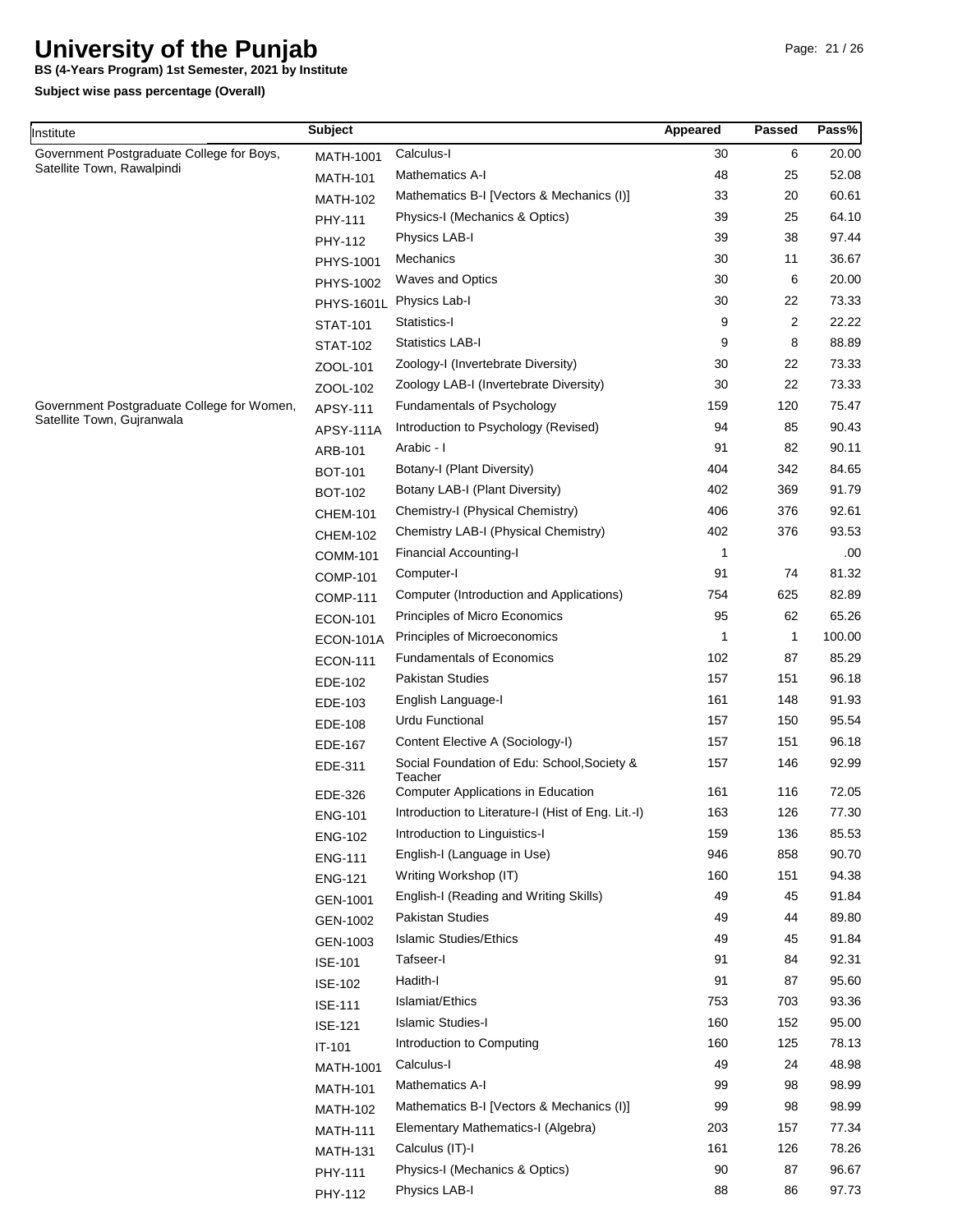**BS (4-Years Program) 1st Semester, 2021 by Institute**

| Institute                                  | <b>Subject</b>    |                                                    | Appeared | Passed       | Pass%  |
|--------------------------------------------|-------------------|----------------------------------------------------|----------|--------------|--------|
| Government Postgraduate College for Women, | PHY-121           | Mechanics and Wave Motion (IT)                     | 162      | 102          | 62.96  |
| Satellite Town, Gujranwala                 | PHYS-1001         | Mechanics                                          | 49       | 43           | 87.76  |
|                                            | PHYS-1002         | <b>Waves and Optics</b>                            | 49       | 40           | 81.63  |
|                                            | <b>PHYS-1601L</b> | Physics Lab-I                                      | 49       | 44           | 89.80  |
|                                            | <b>PST-111</b>    | <b>Pakistan Studies</b>                            | 94       | 88           | 93.62  |
|                                            | SOCW-111          | Social Work                                        | 94       | 88           | 93.62  |
|                                            | <b>STAT-101</b>   | Statistics-I                                       | 12       | 12           | 100.00 |
|                                            | <b>STAT-101A</b>  | <b>Elementary Statistics</b>                       | 94       | 69           | 73.40  |
|                                            | <b>STAT-102</b>   | <b>Statistics LAB-I</b>                            | 12       | 12           | 100.00 |
|                                            | ZOOL-101          | Zoology-I (Invertebrate Diversity)                 | 409      | 373          | 91.20  |
|                                            | ZOOL-102          | Zoology LAB-I (Invertebrate Diversity)             | 421      | 380          | 90.26  |
| Government Postgraduate College, Gojra     | <b>ENG-101</b>    | Introduction to Literature-I (Hist of Eng. Lit.-I) | 1        |              | .00    |
|                                            | <b>ENG-111</b>    | English-I (Language in Use)                        | 1        |              | .00    |
|                                            | <b>STAT-101</b>   | Statistics-I                                       | 1        |              | .00    |
| Government Postgraduate College,           | APSY-111          | Fundamentals of Psychology                         | 84       | 67           | 79.76  |
| Sheikhupura                                | ARB-101           | Arabic - I                                         | 48       | 43           | 89.58  |
|                                            | <b>BOT-101</b>    | Botany-I (Plant Diversity)                         | 173      | 155          | 89.60  |
|                                            | <b>BOT-102</b>    | Botany LAB-I (Plant Diversity)                     | 167      | 152          | 91.02  |
|                                            | <b>CHEM-101</b>   | Chemistry-I (Physical Chemistry)                   | 179      | 169          | 94.41  |
|                                            | <b>CHEM-102</b>   | Chemistry LAB-I (Physical Chemistry)               | 179      | 166          | 92.74  |
|                                            | CHEM-111N         | Fundamentals of Chemistry (Rev)                    | 3        |              | .00    |
|                                            | <b>COMP-101</b>   | Computer-I                                         | 48       | 14           | 29.17  |
|                                            | <b>COMP-111</b>   | Computer (Introduction and Applications)           | 443      | 373          | 84.20  |
|                                            | <b>ECON-101</b>   | Principles of Micro Economics                      | 38       | 24           | 63.16  |
|                                            | <b>ECON-111</b>   | <b>Fundamentals of Economics</b>                   | 43       | 18           | 41.86  |
|                                            | <b>ENG-101</b>    | Introduction to Literature-I (Hist of Eng. Lit.-I) | 41       | 41           | 100.00 |
|                                            | <b>ENG-102</b>    | Introduction to Linguistics-I                      | 41       | 40           | 97.56  |
|                                            | <b>ENG-111</b>    | English-I (Language in Use)                        | 492      | 451          | 91.67  |
|                                            | <b>ENG-121</b>    | Writing Workshop (IT)                              | 92       | 86           | 93.48  |
|                                            | GEN-1001          | English-I (Reading and Writing Skills)             | 93       | 88           | 94.62  |
|                                            | GEN-1002          | <b>Pakistan Studies</b>                            | 93       | 88           | 94.62  |
|                                            | GEN-1003          | <b>Islamic Studies/Ethics</b>                      | 93       | 86           | 92.47  |
|                                            | <b>ISE-101</b>    | Tafseer-I                                          | 48       | 43           | 89.58  |
|                                            | <b>ISE-102</b>    | Hadith-I                                           | 48       | 46           | 95.83  |
|                                            | <b>ISE-111</b>    | Islamiat/Ethics                                    | 441      | 416          | 94.33  |
|                                            | <b>ISE-121</b>    | <b>Islamic Studies-I</b>                           | 92       | 86           | 93.48  |
|                                            | IT-101            | Introduction to Computing                          | 92       | 84           | 91.30  |
|                                            | <b>MATH-1001</b>  | Calculus-I                                         | 93       | 26           | 27.96  |
|                                            | <b>MATH-101</b>   | <b>Mathematics A-I</b>                             | 109      | 105          | 96.33  |
|                                            | <b>MATH-102</b>   | Mathematics B-I [Vectors & Mechanics (I)]          | 97       | 96           | 98.97  |
|                                            | <b>MATH-111</b>   | Elementary Mathematics-I (Algebra)                 | 38       | 28           | 73.68  |
|                                            | <b>MATH-121</b>   | Calculus-I                                         | 2        | $\mathbf{1}$ | 50.00  |
|                                            | <b>MATH-122</b>   | <b>Applied Mathematics</b>                         | 31       | 29           | 93.55  |
|                                            | <b>MATH-131</b>   | Calculus (IT)-I                                    | 93       | 73           | 78.49  |
|                                            | PHY-111           | Physics-I (Mechanics & Optics)                     | 110      | 106          | 96.36  |
|                                            | PHY-112           | Physics LAB-I                                      | 110      | 107          | 97.27  |
|                                            | PHY-121           | Mechanics and Wave Motion (IT)                     | 92       | 69           | 75.00  |
|                                            | PHYS-1001         | Mechanics                                          | 93       | 84           | 90.32  |
|                                            | PHYS-1002         | <b>Waves and Optics</b>                            | 93       | 53           | 56.99  |
|                                            | PHYS-1601L        | Physics Lab-I                                      | 93       | 88           | 94.62  |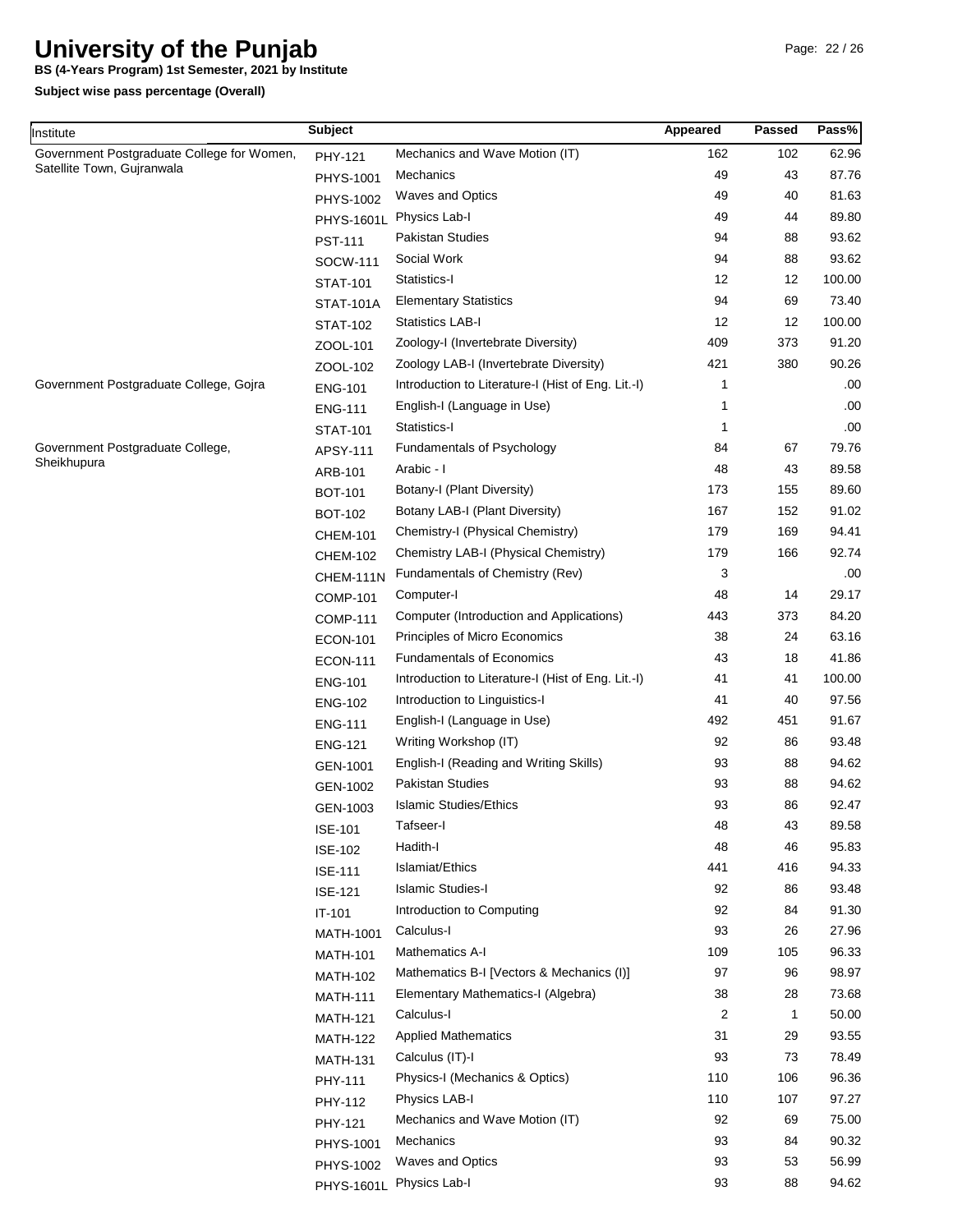**BS (4-Years Program) 1st Semester, 2021 by Institute**

| Institute                                   | <b>Subject</b>   |                                                    | Appeared | <b>Passed</b>  | Pass%  |
|---------------------------------------------|------------------|----------------------------------------------------|----------|----------------|--------|
| Government Postgraduate College,            | POL-101          | <b>Political Science-I</b>                         | 43       | 30             | 69.77  |
| Sheikhupura                                 | SOC-102-N        | Logic and Critical Thinking                        | 43       | 31             | 72.09  |
|                                             | <b>STAT-101A</b> | <b>Elementary Statistics</b>                       | 38       | 31             | 81.58  |
|                                             | <b>URDU-101</b>  | Urdu Zuban-Tashkeel o Irtaka                       | 43       | 42             | 97.67  |
|                                             | <b>URDU-102</b>  | Urdu Zuban-Qawaed o Imla                           | 43       | 43             | 100.00 |
|                                             | ZOOL-101         | Zoology-I (Invertebrate Diversity)                 | 173      | 161            | 93.06  |
|                                             | ZOOL-102         | Zoology LAB-I (Invertebrate Diversity)             | 171      | 158            | 92.40  |
| Government Postgraduate Islamia College for | APSY-111         | Fundamentals of Psychology                         | 27       | 24             | 88.89  |
| Women, Lahore Cantt.                        | <b>COMP-111</b>  | Computer (Introduction and Applications)           | 31       | 21             | 67.74  |
|                                             | <b>ECON-111</b>  | <b>Fundamentals of Economics</b>                   | 4        | 1              | 25.00  |
|                                             | EDE-102          | <b>Pakistan Studies</b>                            | 17       | 16             | 94.12  |
|                                             | EDE-103          | English Language-I                                 | 17       | 16             | 94.12  |
|                                             | EDE-108          | Urdu Functional                                    | 17       | 15             | 88.24  |
|                                             | EDE-163          | Content Elective A-I (Political Science-I)         | 17       | 16             | 94.12  |
|                                             | EDE-311          | Social Foundation of Edu: School, Society &        | 17       | 12             | 70.59  |
|                                             | EDE-326          | Teacher<br>Computer Applications in Education      | 17       | 13             | 76.47  |
|                                             | <b>ENG-101</b>   | Introduction to Literature-I (Hist of Eng. Lit.-I) | 27       | 22             | 81.48  |
|                                             |                  | Introduction to Linguistics-I                      | 27       | 21             | 77.78  |
|                                             | <b>ENG-102</b>   | English-I (Language in Use)                        | 31       | 26             | 83.87  |
|                                             | <b>ENG-111</b>   | Islamiat/Ethics                                    | 31       | 27             | 87.10  |
|                                             | <b>ISE-111</b>   | Urdu Zuban-Tashkeel o Irtaka                       | 4        | 3              | 75.00  |
|                                             | <b>URDU-101</b>  | Urdu Zuban-Qawaed o Imla                           | 4        | 3              | 75.00  |
| Government Queen Mary College, Lahore       | <b>URDU-102</b>  | Botany-I (Plant Diversity)                         | 69       | 64             | 92.75  |
|                                             | <b>BOT-101</b>   | Botany LAB-I (Plant Diversity)                     | 68       | 64             | 94.12  |
|                                             | <b>BOT-102</b>   | Introduction to Mass Communication                 | 37       | 36             | 97.30  |
|                                             | <b>BSCS-101</b>  |                                                    | 73       | 66             | 90.41  |
|                                             | <b>CHEM-101</b>  | Chemistry-I (Physical Chemistry)                   | 72       | 67             | 93.06  |
|                                             | <b>CHEM-102</b>  | Chemistry LAB-I (Physical Chemistry)               | 145      | 129            | 88.97  |
|                                             | <b>COMP-111</b>  | Computer (Introduction and Applications)           |          |                |        |
|                                             | <b>ENG-111</b>   | English-I (Language in Use)                        | 150      | 134            | 89.33  |
|                                             | GEN-1001         | English-I (Reading and Writing Skills)             | 39       | 37             | 94.87  |
|                                             | GEN-1002         | <b>Pakistan Studies</b>                            | 39       | 36             | 92.31  |
|                                             | GEN-1003         | Islamic Studies/Ethics                             | 39       | 37             | 94.87  |
|                                             | <b>GEND-111</b>  | Gender Studies-I (MAS)                             | 37       | 36             | 97.30  |
|                                             | <b>ISE-111</b>   | Islamiat/Ethics                                    | 143      | 133            | 93.01  |
|                                             | MATH-1001        | Calculus-I                                         | 39       | 9              | 23.08  |
|                                             | <b>MATH-101</b>  | <b>Mathematics A-I</b>                             | 38       | 31             | 81.58  |
|                                             | <b>MATH-102</b>  | Mathematics B-I [Vectors & Mechanics (I)]          | 34       | 32             | 94.12  |
|                                             | <b>MATH-121</b>  | Calculus-I                                         | 2        | $\overline{2}$ | 100.00 |
|                                             | <b>MATH-122</b>  | <b>Applied Mathematics</b>                         | 3        | 3              | 100.00 |
|                                             | PHY-111          | Physics-I (Mechanics & Optics)                     | 38       | 30             | 78.95  |
|                                             | PHY-112          | Physics LAB-I                                      | 35       | 32             | 91.43  |
|                                             | PHYS-1001        | Mechanics                                          | 39       | 15             | 38.46  |
|                                             | PHYS-1002        | <b>Waves and Optics</b>                            | 39       | 14             | 35.90  |
|                                             | PHYS-1601L       | Physics Lab-I                                      | 39       | 37             | 94.87  |
|                                             | SOC-111          | Sociology-I (MAS)                                  | 37       | 35             | 94.59  |
|                                             | <b>STAT-101</b>  | Statistics-I                                       | 3        | 3              | 100.00 |
| Government Shalimar College, Baghbanpura,   | <b>STAT-102</b>  | Statistics LAB-I                                   | 3        | 3              | 100.00 |
|                                             | ZOOL-101         | Zoology-I (Invertebrate Diversity)                 | 71       | 67             | 94.37  |
|                                             | ZOOL-102         | Zoology LAB-I (Invertebrate Diversity)             | 68       | 64             | 94.12  |
|                                             | APSY-111         | Fundamentals of Psychology                         | 63       | 56             | 88.89  |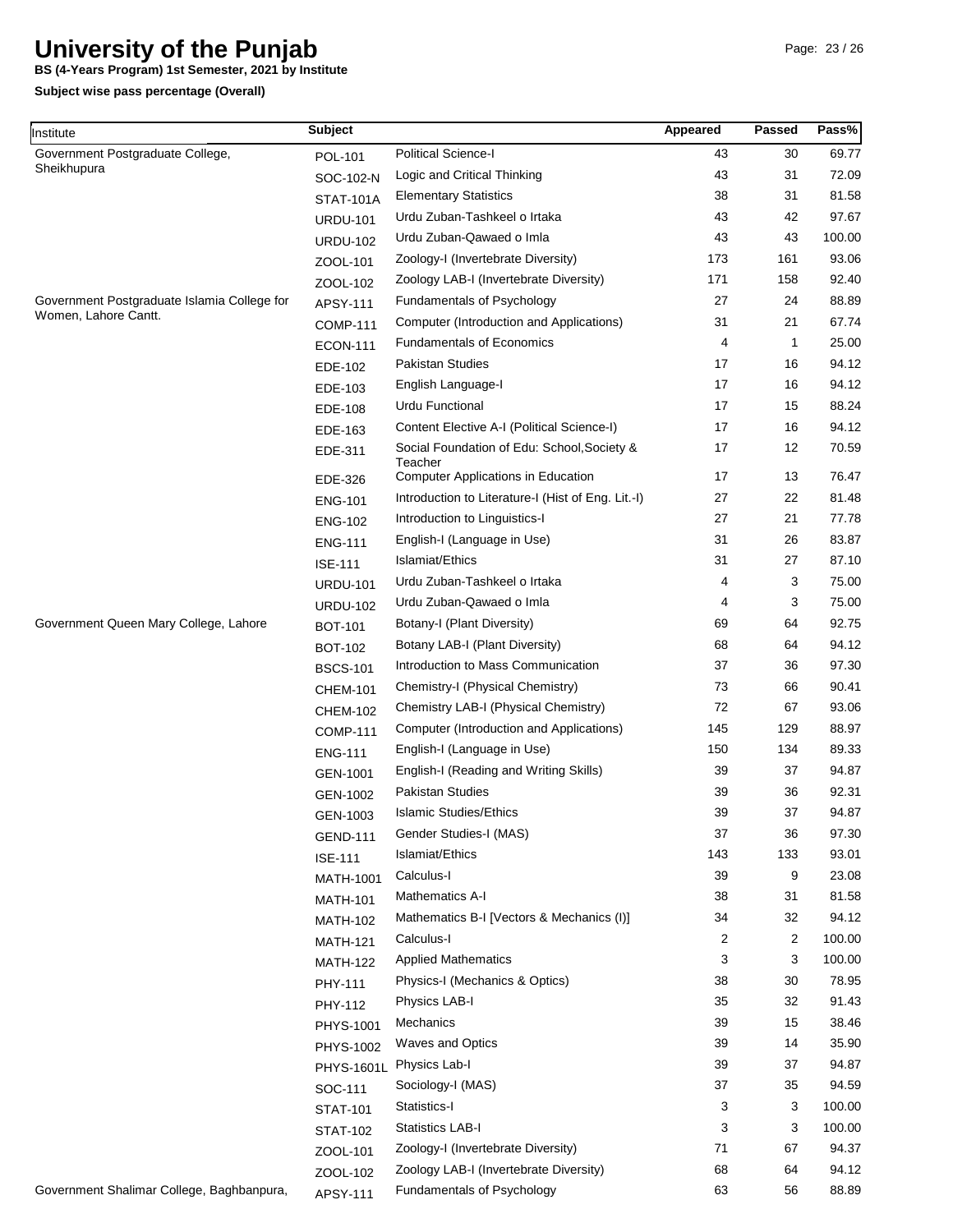**BS (4-Years Program) 1st Semester, 2021 by Institute**

| Institute                                 | <b>Subject</b>    |                                                    | Appeared | Passed | Pass%  |
|-------------------------------------------|-------------------|----------------------------------------------------|----------|--------|--------|
| Government Shalimar College, Baghbanpura, | ARB-101           | Arabic - I                                         | 35       | 31     | 88.57  |
| Lahore                                    | <b>BOT-101</b>    | Botany-I (Plant Diversity)                         | 37       | 35     | 94.59  |
|                                           | <b>BOT-102</b>    | Botany LAB-I (Plant Diversity)                     | 37       | 36     | 97.30  |
|                                           | <b>CHEM-101</b>   | Chemistry-I (Physical Chemistry)                   | 37       | 35     | 94.59  |
|                                           | <b>CHEM-102</b>   | Chemistry LAB-I (Physical Chemistry)               | 37       | 36     | 97.30  |
|                                           | <b>COMP-101</b>   | Computer-I                                         | 35       | 18     | 51.43  |
|                                           | <b>COMP-111</b>   | Computer (Introduction and Applications)           | 207      | 173    | 83.57  |
|                                           | <b>ECON-101</b>   | Principles of Micro Economics                      | 18       | 15     | 83.33  |
|                                           | <b>ECON-111</b>   | <b>Fundamentals of Economics</b>                   | 33       | 10     | 30.30  |
|                                           | <b>ENG-101</b>    | Introduction to Literature-I (Hist of Eng. Lit.-I) | 37       | 31     | 83.78  |
|                                           | <b>ENG-102</b>    | Introduction to Linguistics-I                      | 37       | 33     | 89.19  |
|                                           | <b>ENG-111</b>    | English-I (Language in Use)                        | 242      | 211    | 87.19  |
|                                           | GEN-1001          | English-I (Reading and Writing Skills)             | 22       | 18     | 81.82  |
|                                           | GEN-1002          | <b>Pakistan Studies</b>                            | 22       | 18     | 81.82  |
|                                           | GEN-1003          | <b>Islamic Studies/Ethics</b>                      | 22       | 18     | 81.82  |
|                                           | <b>HIS-101</b>    | History of Freedom Movement (1857-1930)            | 23       | 20     | 86.96  |
|                                           | <b>HIS-102</b>    | History of World Civiliz. (Early Life to 600       | 23       | 20     | 86.96  |
|                                           | <b>ISE-101</b>    | A.D.)<br>Tafseer-I                                 | 35       | 30     | 85.71  |
|                                           | <b>ISE-102</b>    | Hadith-I                                           | 35       | 34     | 97.14  |
|                                           | <b>ISE-111</b>    | Islamiat/Ethics                                    | 207      | 181    | 87.44  |
|                                           | <b>MATH-1001</b>  | Calculus-I                                         | 22       | 12     | 54.55  |
|                                           | <b>MATH-101</b>   | Mathematics A-I                                    | 33       | 25     | 75.76  |
|                                           | <b>MATH-102</b>   | Mathematics B-I [Vectors & Mechanics (I)]          | 33       | 25     | 75.76  |
|                                           | <b>MATH-111</b>   | Elementary Mathematics-I (Algebra)                 | 41       | 24     | 58.54  |
|                                           | PHY-111           | Physics-I (Mechanics & Optics)                     | 16       | 11     | 68.75  |
|                                           | PHY-112           | Physics LAB-I                                      | 16       | 14     | 87.50  |
|                                           | <b>PHYS-1001</b>  | Mechanics                                          | 22       | 16     | 72.73  |
|                                           | PHYS-1002         | <b>Waves and Optics</b>                            | 22       | 16     | 72.73  |
|                                           | <b>PHYS-1601L</b> | Physics Lab-I                                      | 22       | 18     | 81.82  |
|                                           | POL-101           | <b>Political Science-I</b>                         | 26       | 26     | 100.00 |
|                                           | SOC-102-N         | Logic and Critical Thinking                        | 26       | 25     | 96.15  |
|                                           | <b>STAT-101</b>   | Statistics-I                                       | 17       | 12     | 70.59  |
|                                           | <b>STAT-101A</b>  | <b>Elementary Statistics</b>                       | 18       | 17     | 94.44  |
|                                           | <b>STAT-102</b>   | <b>Statistics LAB-I</b>                            | 17       | 10     | 58.82  |
|                                           | <b>URDU-101</b>   | Urdu Zuban-Tashkeel o Irtaka                       | 33       | 27     | 81.82  |
|                                           | <b>URDU-102</b>   | Urdu Zuban-Qawaed o Imla                           | 33       | 30     | 90.91  |
|                                           | ZOOL-101          | Zoology-I (Invertebrate Diversity)                 | 37       | 35     | 94.59  |
|                                           | ZOOL-102          | Zoology LAB-I (Invertebrate Diversity)             | 37       | 36     | 97.30  |
| Government Viqar-un-Nisa Post Graduate    | APSY-111          | Fundamentals of Psychology                         | 39       | 37     | 94.87  |
| College for Women, Rawalpindi             | APSY-111A         | Introduction to Psychology (Revised)               | 45       | 44     | 97.78  |
|                                           | ARB-101           | Arabic - I                                         | 45       | 37     | 82.22  |
|                                           | <b>BOT-101</b>    | Botany-I (Plant Diversity)                         | 118      | 100    | 84.75  |
|                                           | <b>BOT-102</b>    | Botany LAB-I (Plant Diversity)                     | 96       | 84     | 87.50  |
|                                           | <b>CHEM-101</b>   | Chemistry-I (Physical Chemistry)                   | 70       | 63     | 90.00  |
|                                           | <b>CHEM-102</b>   | Chemistry LAB-I (Physical Chemistry)               | 63       | 52     | 82.54  |
|                                           | <b>CHEM-103</b>   | Chemistry-II (Inorganic Chemistry)                 | 33       | 26     | 78.79  |
|                                           | <b>CHEM-104</b>   | Chemistry LAB-II (Inorganic Chemistry)             | 33       | 30     | 90.91  |
|                                           | CHEM-111N         | Fundamentals of Chemistry (Rev)                    | 5        | 3      | 60.00  |
|                                           | <b>COMP-101</b>   | Computer-I                                         | 46       | 24     | 52.17  |
|                                           | <b>COMP-111</b>   | Computer (Introduction and Applications)           | 178      | 123    | 69.10  |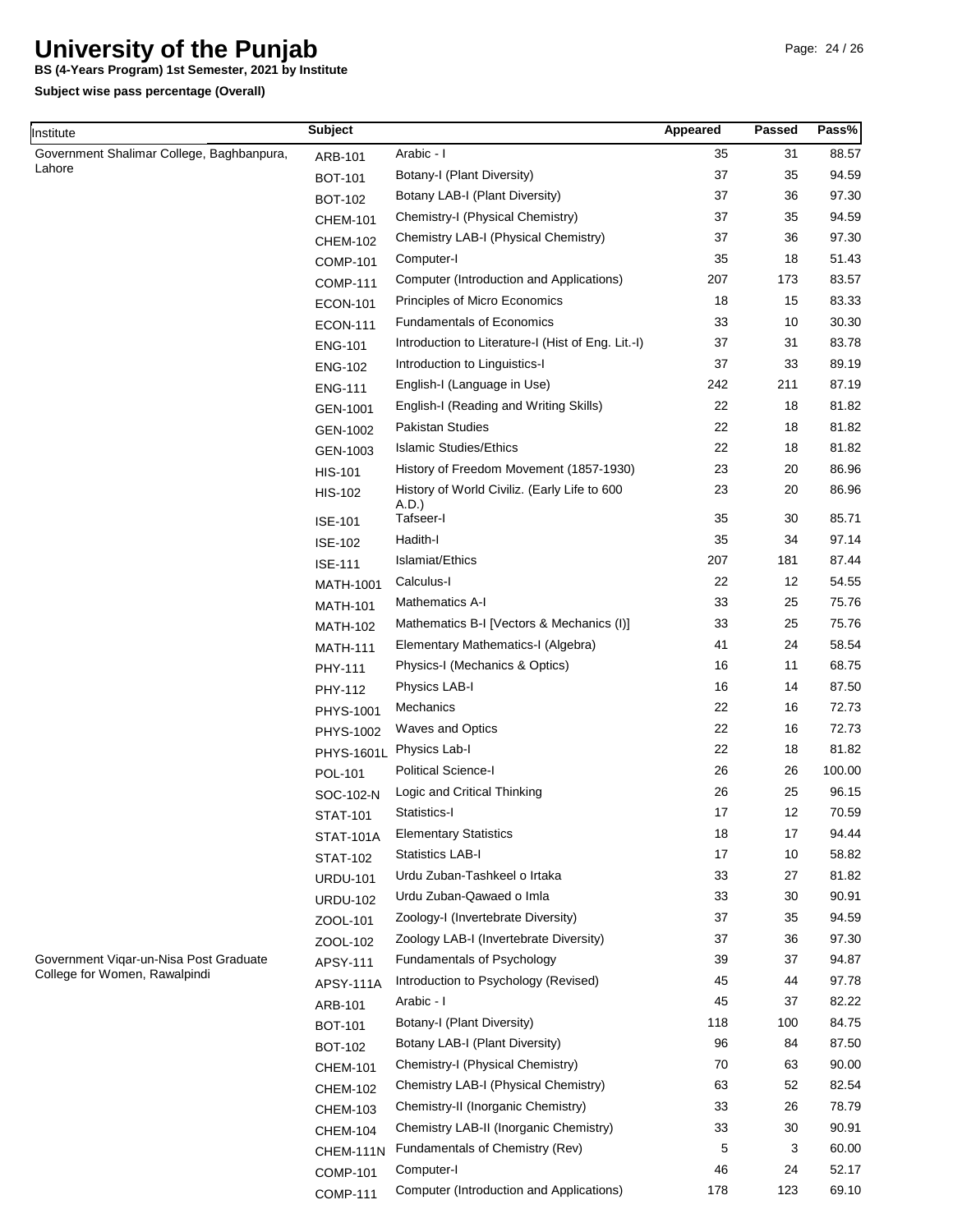**BS (4-Years Program) 1st Semester, 2021 by Institute**

| Institute                                                               | <b>Subject</b>   |                                                        | Appeared | <b>Passed</b> | Pass%  |
|-------------------------------------------------------------------------|------------------|--------------------------------------------------------|----------|---------------|--------|
| Government Vigar-un-Nisa Post Graduate<br>College for Women, Rawalpindi | <b>ECON-111</b>  | <b>Fundamentals of Economics</b>                       | 97       | 69            | 71.13  |
|                                                                         | EDE-102          | <b>Pakistan Studies</b>                                | 43       | 28            | 65.12  |
|                                                                         | EDE-103          | English Language-I                                     | 43       | 29            | 67.44  |
|                                                                         | EDE-108          | <b>Urdu Functional</b>                                 | 43       | 28            | 65.12  |
|                                                                         | EDE-167          | Content Elective A (Sociology-I)                       | 44       | 28            | 63.64  |
|                                                                         | EDE-311          | Social Foundation of Edu: School, Society &<br>Teacher | 43       | 25            | 58.14  |
|                                                                         | EDE-326          | <b>Computer Applications in Education</b>              | 46       | 27            | 58.70  |
|                                                                         | <b>ENG-101</b>   | Introduction to Literature-I (Hist of Eng. Lit.-I)     | 49       | 48            | 97.96  |
|                                                                         | <b>ENG-102</b>   | Introduction to Linguistics-I                          | 39       | 39            | 100.00 |
|                                                                         | <b>ENG-111</b>   | English-I (Language in Use)                            | 268      | 247           | 92.16  |
|                                                                         | <b>ENG-121</b>   | Writing Workshop (IT)                                  | 45       | 40            | 88.89  |
|                                                                         | GEN-1001         | English-I (Reading and Writing Skills)                 | 50       | 48            | 96.00  |
|                                                                         | GEN-1002         | Pakistan Studies                                       | 50       | 47            | 94.00  |
|                                                                         | GEN-1003         | <b>Islamic Studies/Ethics</b>                          | 50       | 48            | 96.00  |
|                                                                         | <b>ISE-101</b>   | Tafseer-I                                              | 44       | 42            | 95.45  |
|                                                                         | <b>ISE-102</b>   | Hadith-I                                               | 44       | 42            | 95.45  |
|                                                                         | <b>ISE-111</b>   | Islamiat/Ethics                                        | 167      | 151           | 90.42  |
|                                                                         | <b>ISE-121</b>   | <b>Islamic Studies-I</b>                               | 44       | 39            | 88.64  |
|                                                                         | IT-101           | Introduction to Computing                              | 44       | 34            | 77.27  |
|                                                                         | <b>MATH-1001</b> | Calculus-I                                             | 50       | 37            | 74.00  |
|                                                                         | <b>MATH-111</b>  | Elementary Mathematics-I (Algebra)                     | 50       | 28            | 56.00  |
|                                                                         | <b>MATH-122</b>  | <b>Applied Mathematics</b>                             | 16       | 14            | 87.50  |
|                                                                         | <b>MATH-131</b>  | Calculus (IT)-I                                        | 44       | 37            | 84.09  |
|                                                                         | PHY-121          | Mechanics and Wave Motion (IT)                         | 45       | 11            | 24.44  |
|                                                                         | PHYS-1001        | Mechanics                                              | 50       | 42            | 84.00  |
|                                                                         | PHYS-1002        | <b>Waves and Optics</b>                                | 50       | 30            | 60.00  |
|                                                                         | PHYS-1601L       | Physics Lab-I                                          | 50       | 48            | 96.00  |
|                                                                         | <b>PST-111</b>   | Pakistan Studies                                       | 45       | 44            | 97.78  |
|                                                                         | SOCW-111         | Social Work                                            | 45       | 44            | 97.78  |
|                                                                         | <b>URDU-101</b>  | Urdu Zuban-Tashkeel o Irtaka                           | 33       | 27            | 81.82  |
|                                                                         | <b>URDU-102</b>  | Urdu Zuban-Qawaed o Imla                               | 32       | 26            | 81.25  |
|                                                                         | ZOOL-101         | Zoology-I (Invertebrate Diversity)                     | 103      | 91            | 88.35  |
|                                                                         | ZOOL-102         | Zoology LAB-I (Invertebrate Diversity)                 | 97       | 83            | 85.57  |
| Govt. Islamia Degree College, Sambrial, Sialkot                         | APSY-111         | Fundamentals of Psychology                             | 32       | 23            | 71.88  |
|                                                                         | <b>BOT-101</b>   | Botany-I (Plant Diversity)                             | 44       | 33            | 75.00  |
|                                                                         | <b>BOT-102</b>   | Botany LAB-I (Plant Diversity)                         | 44       | 39            | 88.64  |
|                                                                         | <b>CHEM-101</b>  | Chemistry-I (Physical Chemistry)                       | 44       | 34            | 77.27  |
|                                                                         | <b>CHEM-102</b>  | Chemistry LAB-I (Physical Chemistry)                   | 44       | 39            | 88.64  |
|                                                                         | <b>COMP-111</b>  | Computer (Introduction and Applications)               | 76       | 60            | 78.95  |
|                                                                         | <b>ENG-101</b>   | Introduction to Literature-I (Hist of Eng. Lit.-I)     | 32       | 18            | 56.25  |
|                                                                         | <b>ENG-102</b>   | Introduction to Linguistics-I                          | 32       | 25            | 78.13  |
|                                                                         | <b>ENG-111</b>   | English-I (Language in Use)                            | 76       | 69            | 90.79  |
|                                                                         | GEN-1001         | English-I (Reading and Writing Skills)                 | 36       | 35            | 97.22  |
|                                                                         | GEN-1002         | Pakistan Studies                                       | 36       | 34            | 94.44  |
|                                                                         | GEN-1003         | <b>Islamic Studies/Ethics</b>                          | 36       | 33            | 91.67  |
|                                                                         | <b>ISE-111</b>   | Islamiat/Ethics                                        | 76       | 67            | 88.16  |
|                                                                         | <b>MATH-1001</b> | Calculus-I                                             | 36       | 31            | 86.11  |
|                                                                         | PHYS-1001        | Mechanics                                              | 36       | 30            | 83.33  |
|                                                                         | PHYS-1002        | <b>Waves and Optics</b>                                | 36       | 21            | 58.33  |
|                                                                         | PHYS-1601L       | Physics Lab-I                                          | 36       | 35            | 97.22  |